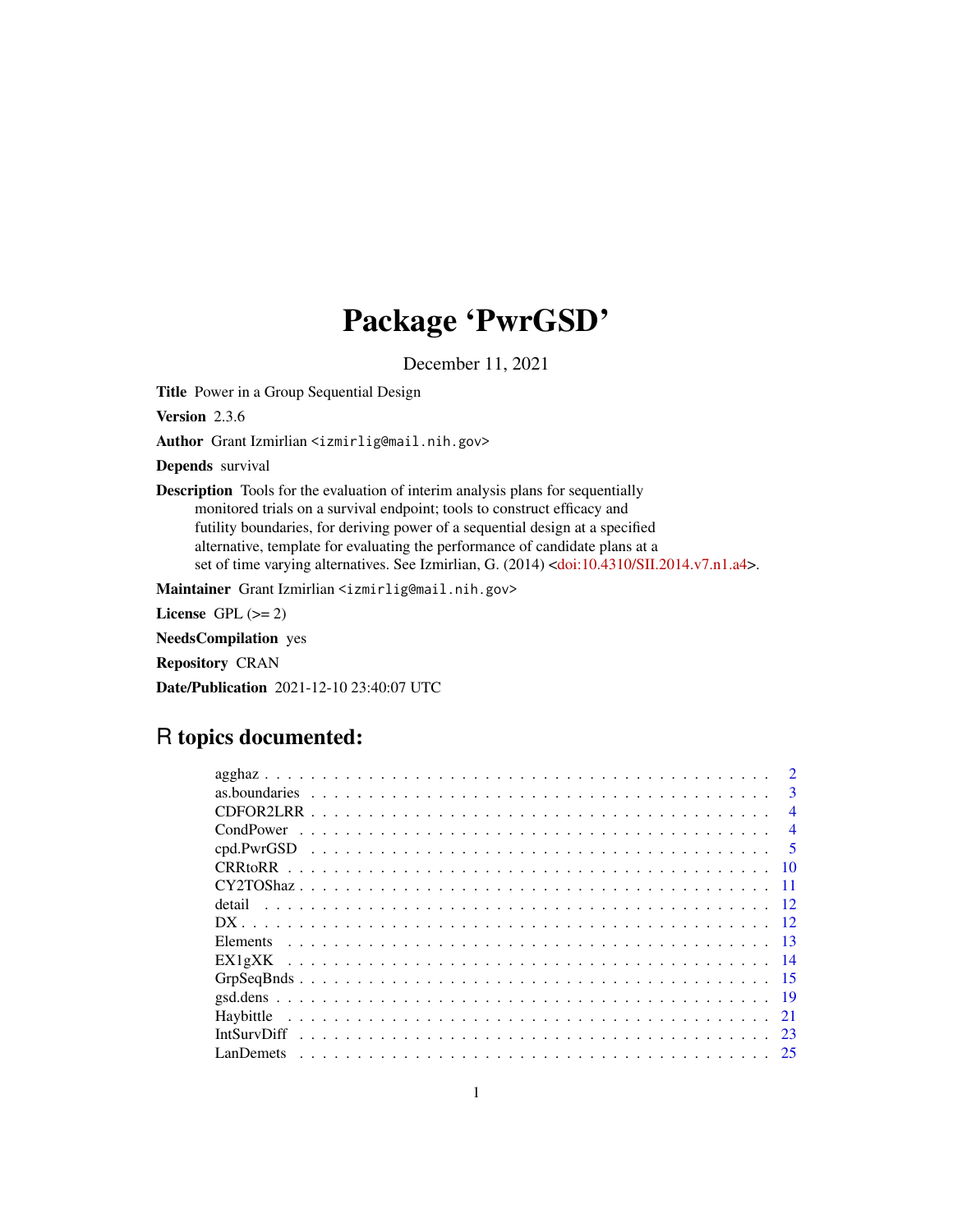### <span id="page-1-0"></span> $2$  agghaz

| -28 |
|-----|
|     |
|     |
|     |
| 32  |
|     |
| -34 |
|     |
| 37  |
| 45  |
| 46  |
| 46  |
| 49  |
|     |
|     |
|     |

### **Index** [54](#page-53-0)

agghaz *Aggregated Hazard*

# Description

Computes the MLE for the model that assumes piecewise constant hazards on intervals defined by a grid of points. One applications for example is to calculate monthly hazard rates given numbers of events, numbers at risk and event times reported to the day. Can also handle time to event data stratified on a blocking factor.

# Usage

agghaz(t.agg, time, nrisk, nevent)

# Arguments

| t.agg  | Vector defining intervals upon which the user wants constant hazard rates.                                                                                                                                                                  |
|--------|---------------------------------------------------------------------------------------------------------------------------------------------------------------------------------------------------------------------------------------------|
| time   | Event times, possibly stratified on a blocking factor into multiple columns, in<br>units that occur in enough numbers per interval specified above. If there is just<br>a single column then it must be in column form (see example below). |
| nrisk  | Numbers at risk at specified event times                                                                                                                                                                                                    |
| nevent | Numbers of events at specified event times                                                                                                                                                                                                  |

# Value

| time.a   | User supplied left-hand endpoints of intervals of hazard constancy |
|----------|--------------------------------------------------------------------|
| nrisk.a  | Numbers at risk on specified intervals                             |
| nevent.a | Numbers of events on specified intervals                           |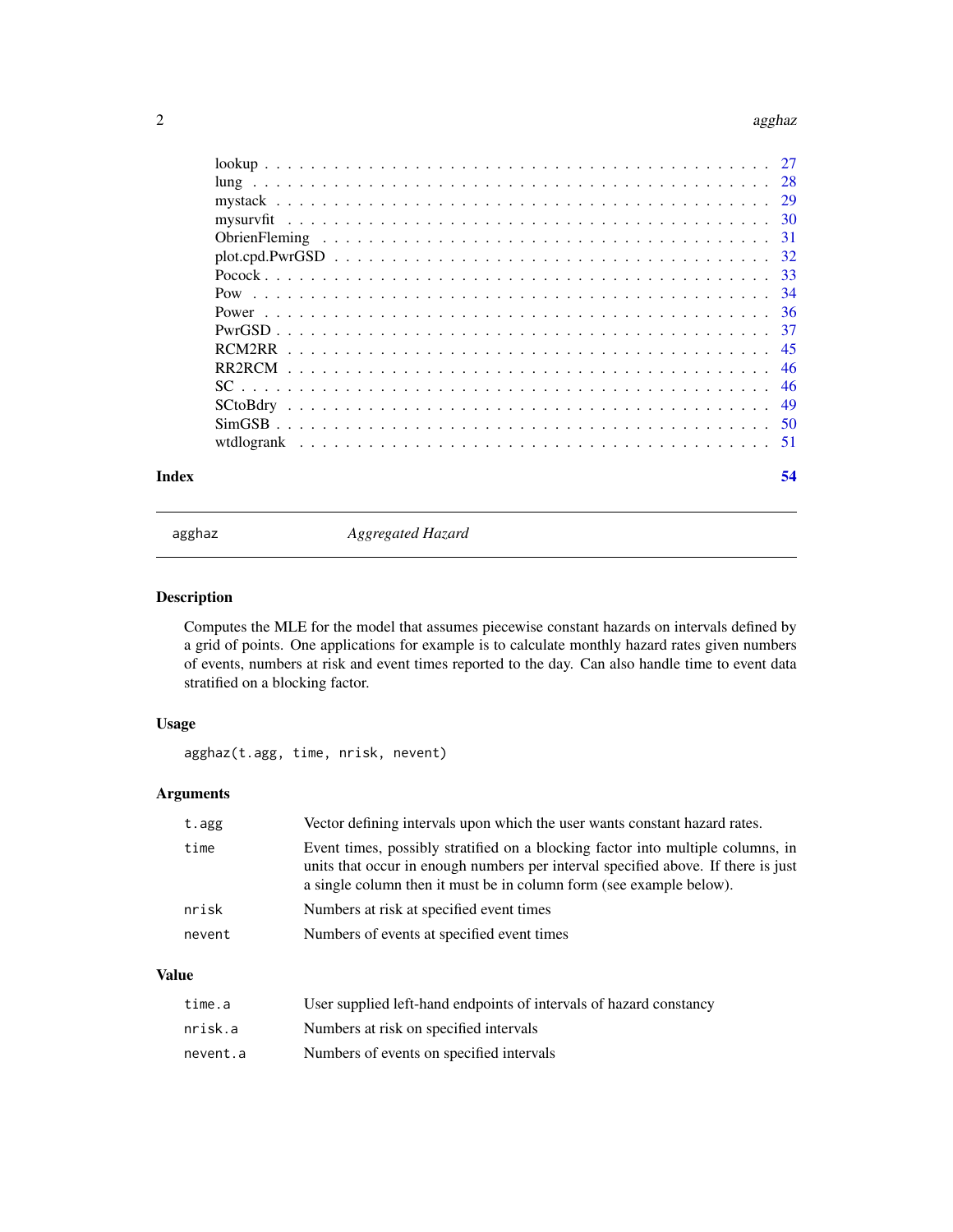### <span id="page-2-0"></span>as.boundaries 3

# Author(s)

Grant Izmirlian <izmirlian@nih.gov>

### Examples

```
library(PwrGSD)
data(lung)
fit.msf <- mysurvfit(Surv(time, I(status==2)) ~ sex, data=lung)
## A single stratum:
with(fit.msf$Table, agghaz(30, time, cbind(nrisk.sex1), cbind(nevent.sex1)))
## Multiple strata--pooled and group 1:
with(fit.msf$Table, agghaz(30, time, cbind(nrisk.sex1+nrisk.sex2,nrisk.sex1),
                                     cbind(nevent.sex1+nevent.sex2,nevent.sex1)))
```
as.boundaries *Convert a "PwrGSD" object to a "boundaries" object*

### Description

Convert a PwrGSD object to a boundaries object

### Usage

```
as.boundaries(object, ...)
```
### Arguments

| obiect                  | an object of class PwrGSD                                                                                                                                           |
|-------------------------|---------------------------------------------------------------------------------------------------------------------------------------------------------------------|
| $\cdot$ $\cdot$ $\cdot$ | if object is of class PwrGSD and there are more than one statistic under investi-<br>gation, then you may specify an argument stat. The default value is 1, meaning |
|                         | the first one.                                                                                                                                                      |

### Value

an object of class boundaries. See the documentation for [GrpSeqBnds](#page-14-1)

### Author(s)

Grant Izmirlian <izmirlian@nih.gov

### See Also

[GrpSeqBnds](#page-14-1)

### Examples

## none as yet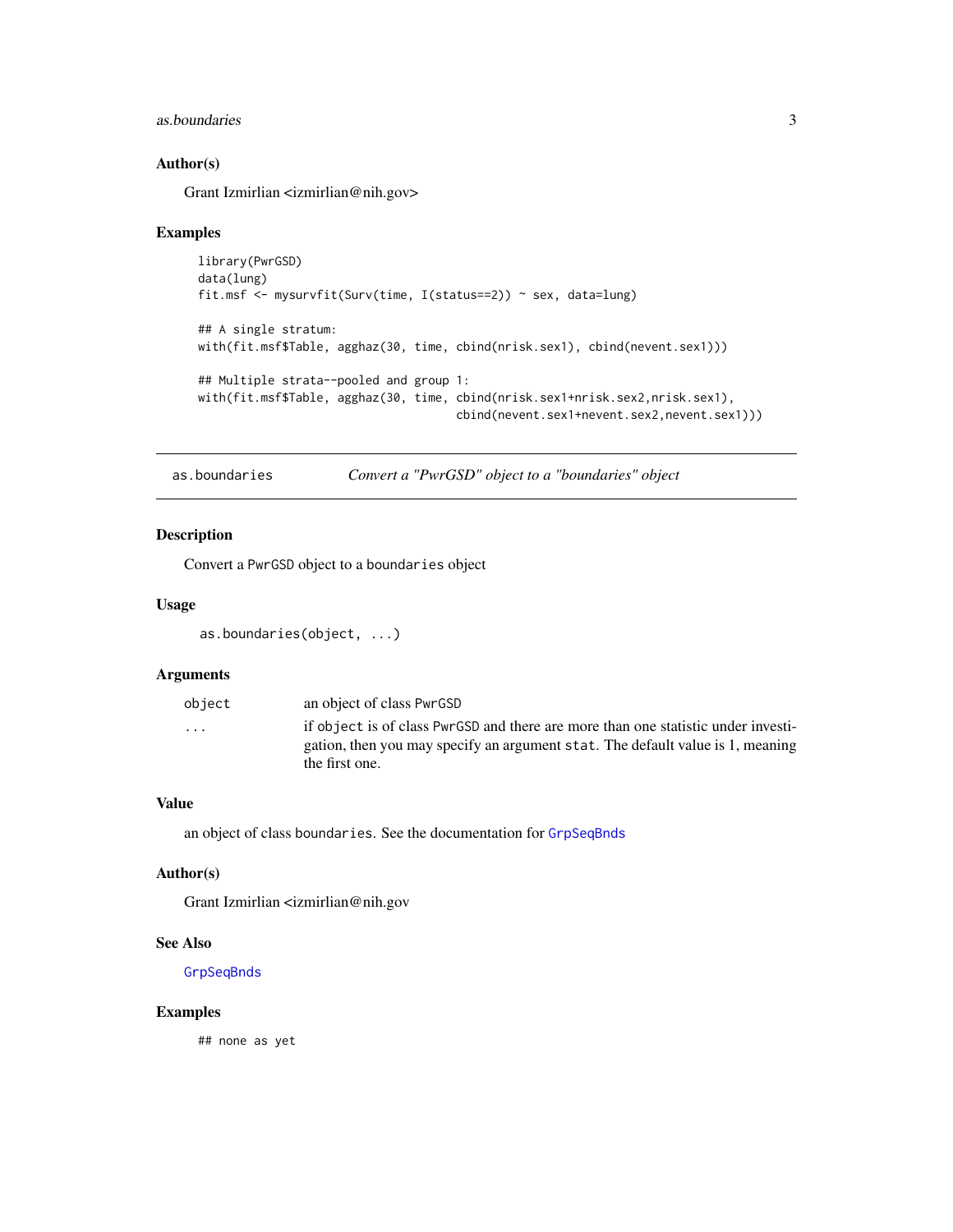<span id="page-3-0"></span>

# Description

Given the values of the baseline hazard and odds ratio of the CDF at a grid of time points find the corresponding logged risk ratio.

### Usage

CDFOR2LRR(tcut, tmax, h0, CDFOR)

# Arguments

| tcut         | Grid of time points (left endpoints)                         |
|--------------|--------------------------------------------------------------|
| tmax         | The right endpoint of the last interval                      |
| h0           | Values of the baseline hazard function on given intervals    |
| <b>CDFOR</b> | Values of the odds ratio of the CDF's on the given intervals |

# Value

An m by 2 matrix, where m=length(tcut), having columns 'tcut' and logged RR.

# Author(s)

Grant Izmirlian <izmirlian@nih.gov

CondPower *Conditional type I and type II error probabilities given current value of the test statistic*

# Description

Computes conditional type I and type II error probabilities given current value of the test statistic for monitoring based upon stochastic curtailment. This is now obsolete and included in the functionality of "GrpSeqBnds" and is here for instructional purposes only.

### Usage

```
CondPower(Z, frac, drift, drift.end, err.I, sided = 1)
```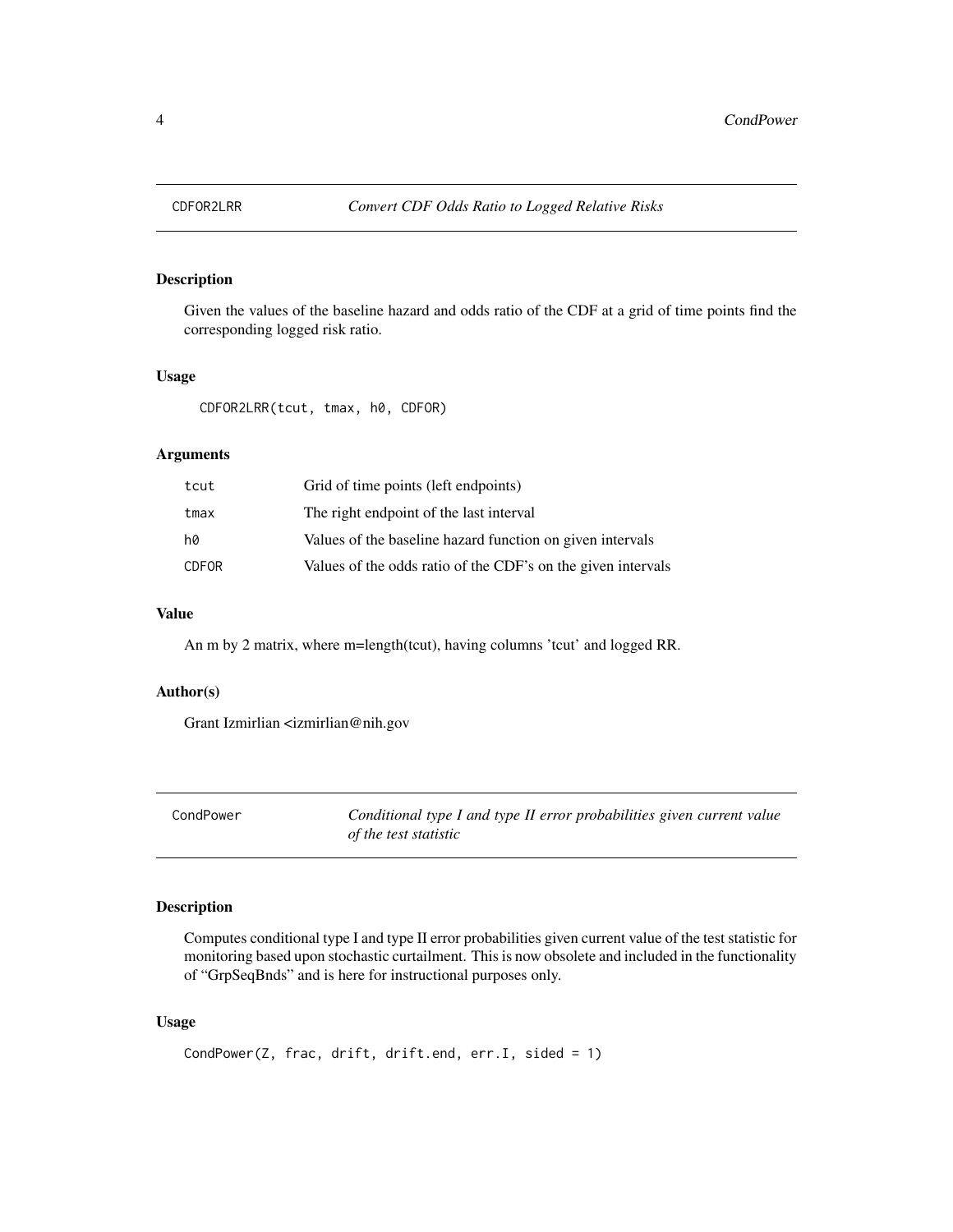# <span id="page-4-0"></span>cpd.PwrGSD 5

### Arguments

| Z         | Current value of test statistic standardized to unit variance.                                                                                                                                                               |
|-----------|------------------------------------------------------------------------------------------------------------------------------------------------------------------------------------------------------------------------------|
| frac      | Current value of the information fraction (variance fraction).                                                                                                                                                               |
| drift     | Current value of the drift, i.e. the expected value of the test statistic normalized<br>to have variance equal to the information fraction. Required if you want to<br>compute conditional type II error, otherwise enter 0. |
| drift.end | Projected value of the drift at the end of the trial.                                                                                                                                                                        |
| err.I     | Overall (total) type I error probability                                                                                                                                                                                     |
| sided     | Enter 1 or 2 for sided-ness of the test.                                                                                                                                                                                     |

### Value

A named numeric vector containing the two components "Pr.cond.typeIerr" and "Pr.cond.typeIIerr"

# Author(s)

Grant Izmirlian <izmirlian@nih.gov>

# References

A General Theory on Stochastic Curtailment for Censored Survival Data D. Y. Lin, Q. Yao, Zhiliang Ying Journal of the American Statistical Association, Vol. 94, No. 446 (Jun., 1999), pp. 510-521

# See Also

[GrpSeqBnds](#page-14-1)

# Examples

## None as yet

<span id="page-4-1"></span>cpd.PwrGSD *Create a skeleton compound PwrGSD object*

### Description

Given a user defined indexing dataframe as its only argument, creates a skeleton compound PwrGSD object having a component Elements, a list of PwrGSD objects, of length equal to the number of rows in the indexing dataframe

### Usage

cpd.PwrGSD(descr)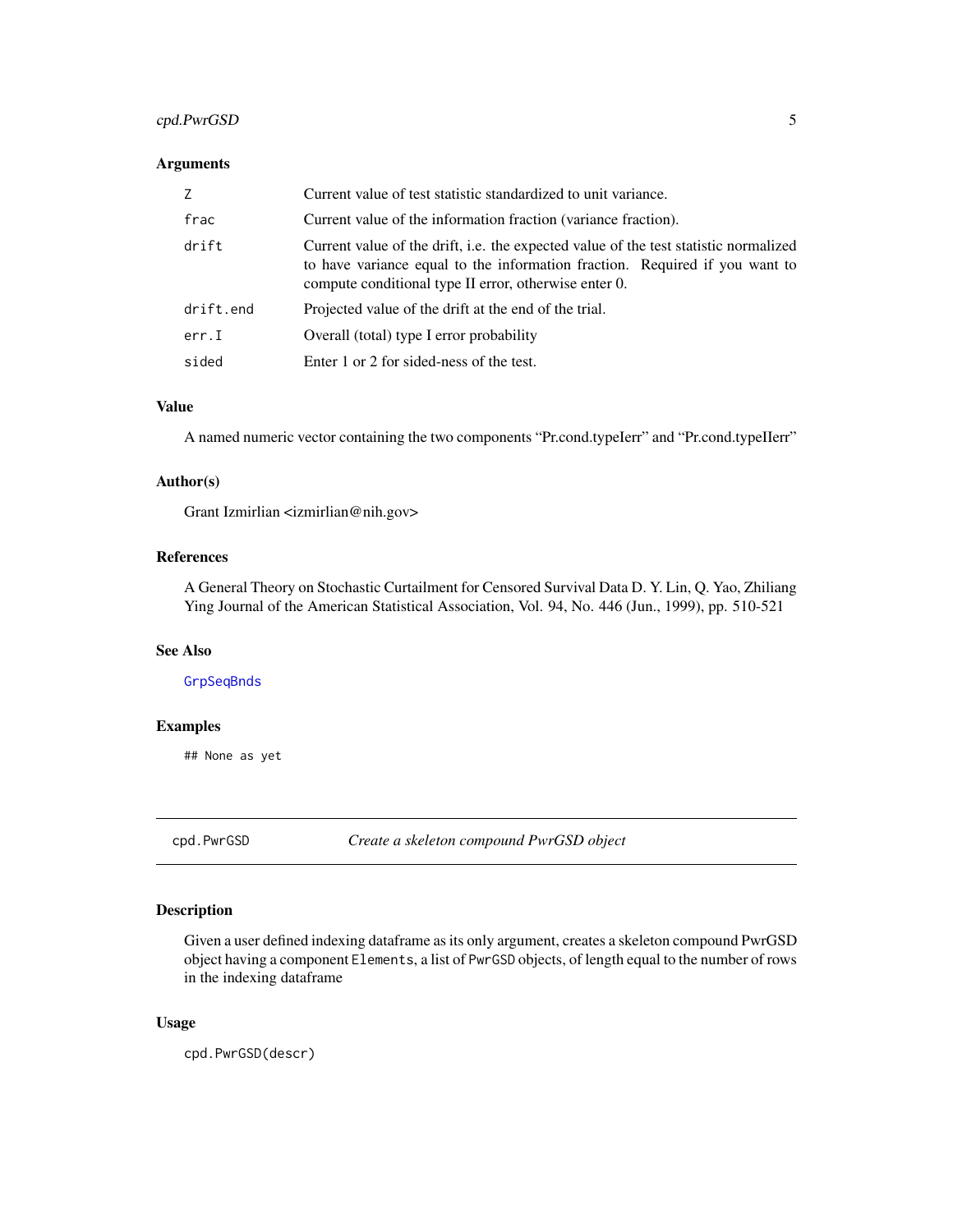#### <span id="page-5-0"></span>Arguments

descr A dataframe of a number of rows equal to the length of the resulting list, Elements, of PwrGSD objects. The user defines the mapping between rows of descr and components of Elements and uses it to set up a loop over scenarios. There are several S3 classes and methods for example plot.cpd.PwrGSD, which exploit this mapping between characteristics of a run and the rows of desr for subsetting and constructing conditioned plots. See the example below.

### Value

An object of class cpd.PwrGSD containing elements:

| date     | the POSIX date that the object was created–its quite useful                                                                                                                                           |
|----------|-------------------------------------------------------------------------------------------------------------------------------------------------------------------------------------------------------|
| Elements | a list of length equal to the number of rows of descr which will later contain<br>objects of class PwrGSD                                                                                             |
| descr    | a copy of the indexing data frame argument for use in navigating the compound<br>object in subsequent calls to other functions such as the related plot method,<br>and the subset extractor, Elements |

### Note

A cpd.PwrGSD object essentially a list of PwrGSD objects that a user may set up in order to investigate the space of possible trial scenarios, test statistics, and boundary construction options. One could store a list of results without appealing at all to these internal indexing capabilities. The advantage of setting up a cpd.PwrGSD object is the nice summarization functionality provided, for example the plot method for the cpd.PwrGSD class.

The key ingredient to (i) the construction of the empty object, (ii) and summarizing the results in tabular or plotted form via its manipulation in subsequent function calls, is the indexing dataset, descr (for description). The correspondence between rows of descr and elements in the list of PwrGSD objects is purposely left very loose. In the example outlined below, the user creates a "base case" call to PwrGSD and then decides which quantities in this "base case" call to vary in order to navigate the space of possible trial scenarios, monitoring statistics and boundary construction methods. Next, for each one of these settings being varied, a variable with levels that determine each possible setting is created. The dataset descr is created with one line corresponding to each combination of the selection variables so created. In order to ensure that there is 1-1 correspondence between the order of the rows in descr and the order in the list Elements of PwrGSD objects, the user carries out the computation in a loop over rows of descr in which the values of the selection variables in each given row of descr are used to create the corresponding component of Elements via an update the "base case" call.

### Author(s)

Grant Izmirlian <izmirlian@nih.gov>

### See Also

[Elements](#page-12-1), [plot.cpd.PwrGSD](#page-31-1) and [Power](#page-35-1)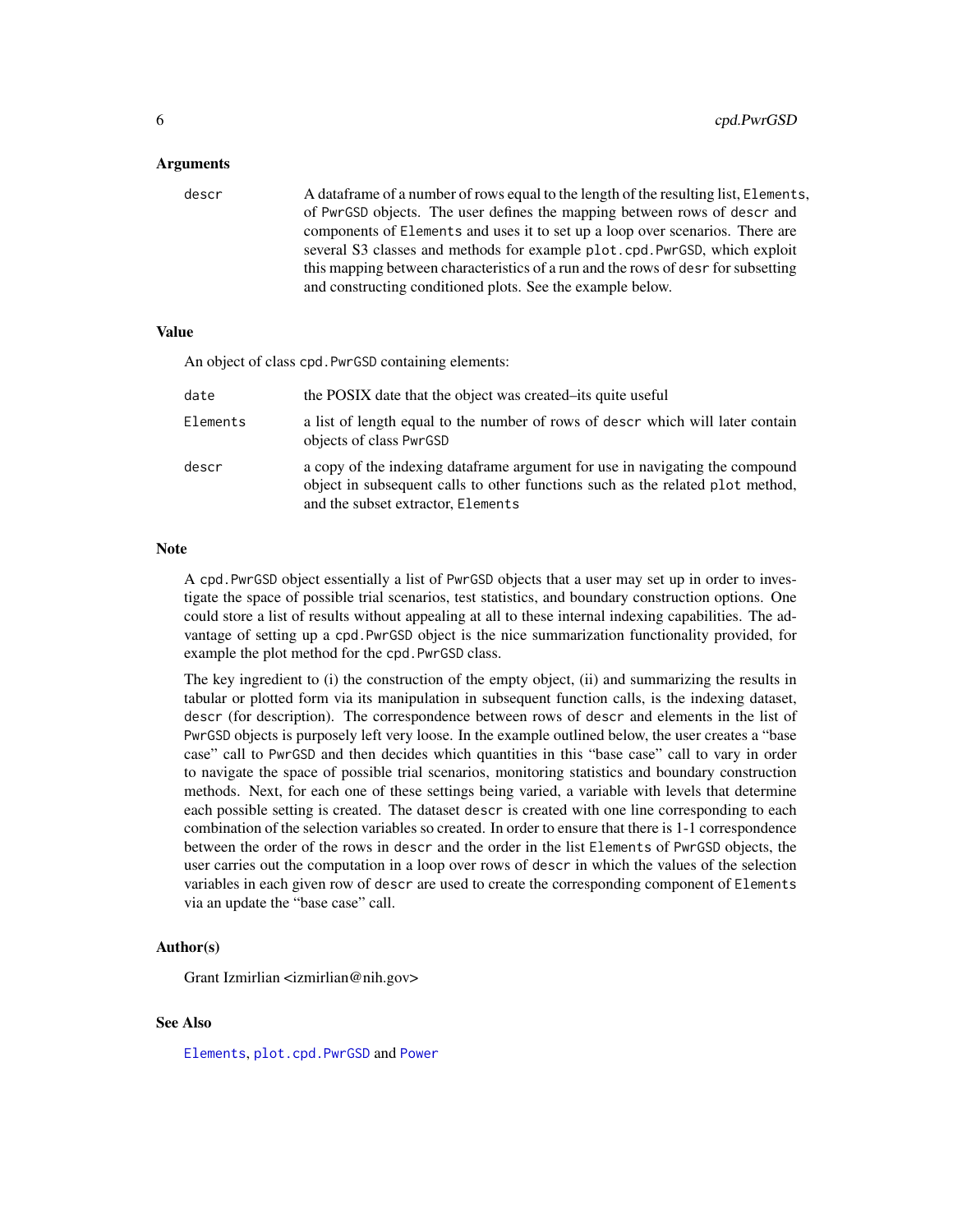### cpd.PwrGSD 7

#### Examples

```
## don't worry--these examples are guaranteed to work,
## its just inconvenient for the package checker
## Not run:
 library(PwrGSD)
## In order to set up a compound object of class `cpd.PwrGSD'
## we first construct a base case: a two arm trial randomized in just
## under eight years with a maximum of 20 years of follow-up.
## We compute power at a specific alternative, `rhaz', under
## an interim analysis plan with roughly one annual analysis, some
## crossover between intervention and control arms, with Efficacy
## and futility boundaries constructed via the Lan-Demets procedure
## with O'Brien-Fleming spending on the hybrid scale. Investigate
## the behavior of three weighted log-rank statistics.
test.example <-
 PwrGSD(EfficacyBoundary = LanDemets(alpha = 0.05, spending = ObrienFleming),
         FutilityBoundary = LanDemets(alpha = 0.1, spending = ObrienFleming),
 RR.Futility = 0.82, sided="1<", method="A", accru =7.73, accrat =9818.65,
         tlook =c(7.14, 8.14, 9.14, 10.14, 10.64, 11.15, 12.14, 13.14,
                 14.14, 15.14, 16.14, 17.14, 18.14, 19.14, 20.14),
         tcut0 =0:19, h0 =c(rep(3.73e-04, 2), rep(7.45e-04, 3),
                            rep(1.49e-03, 15)),
         tcut1 =0:19, rhaz =c(1, 0.9125, 0.8688, 0.7814, 0.6941,
                              0.6943, 0.6072, 0.5202, 0.4332, 0.6520,
                              0.6524, 0.6527, 0.6530, 0.6534, 0.6537,
                              0.6541, 0.6544, 0.6547, 0.6551, 0.6554),
         tcutc0 =0:19, hc0 = c(rep(1.05e-02, 2), rep(2.09e-02, 3),rep(4.19e-02, 15)),
         tcutc1 =0:19, hc1 =c(rep(1.05e-02, 2), rep(2.09e-02, 3),
                              rep(4.19e-02, 15)),
         tcutd0B =c(0, 13), hd0B =c(0.04777, 0),
         tcutd1B =0:6, hd1B =c(0.1109, 0.1381, 0.1485, 0.1637, 0.2446,
                               0.2497, 0),
         noncompliance =crossover, gradual =TRUE,
        WtFun =c("FH", "SFH", "Ramp"),
        ppar =c(0, 1, 0, 1, 10, 10))
## we will construct a variety of alternate hypotheses relative to the
## base case specified above
 rhaz <-
   c(1, 0.9125, 0.8688, 0.7814, 0.6941, 0.6943, 0.6072, 0.5202, 0.4332,
    0.652, 0.6524, 0.6527, 0.653, 0.6534, 0.6537, 0.6541, 0.6544,
   0.6547, 0.6551, 0.6554)
 max.effect <- 0.80 + 0.05*(0:8)n.me <- length(max.effect)
## we will also vary extent of censoring relative to the base case
## specified above
```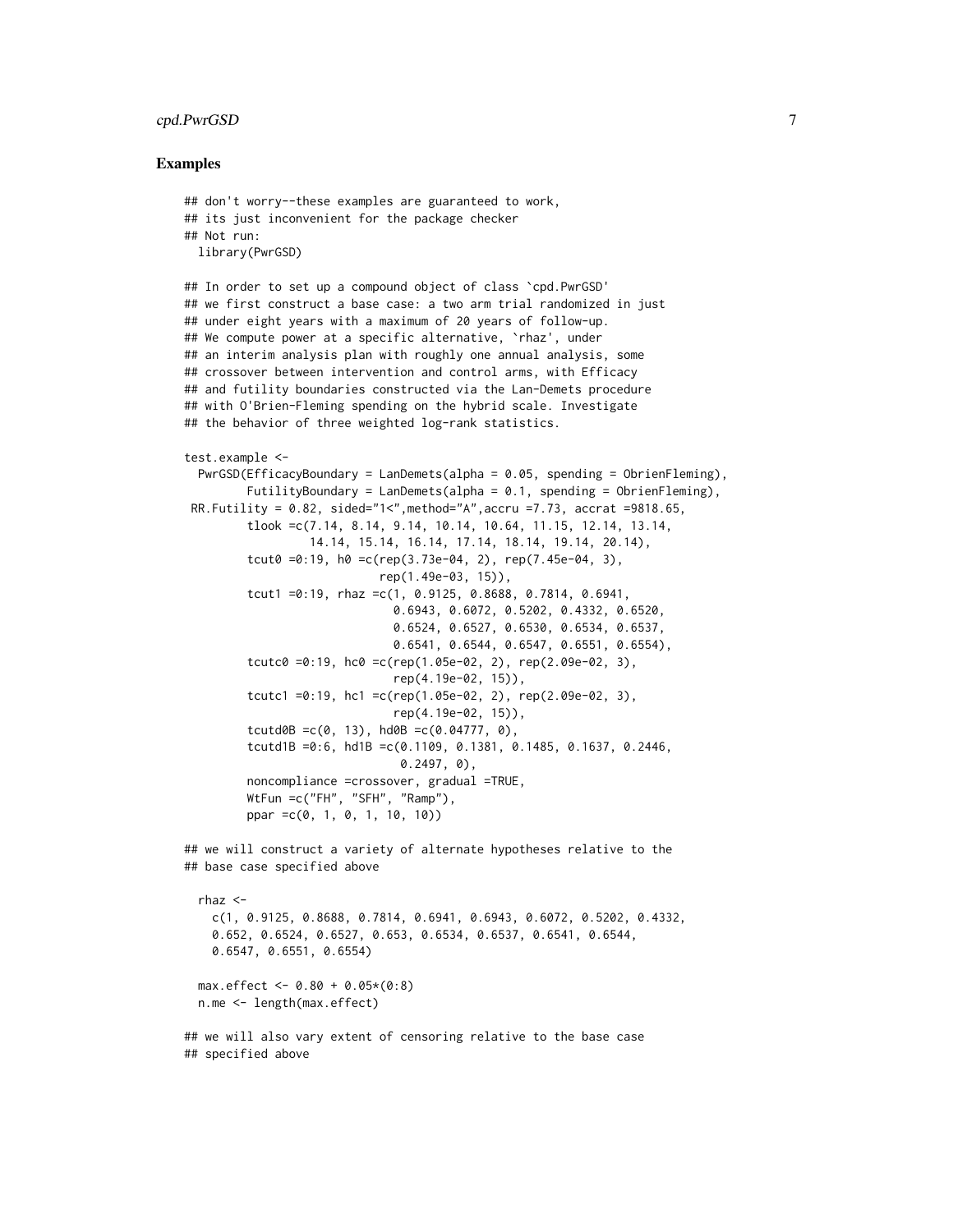```
hc <- c(rep(0.0105, 2), rep(0.0209, 3), rep(0.0419, 15))
 cens.amt <- 0.75 + 0.25*(0:2)n.ca <- length(cens.amt)
## we may also wish to compare the Lan-Demets/O'Brien-Fleming efficacy
```
## boundary with a Lan-Demets/linear spending boundary

```
Eff.bound.choice <- 1:2
ebc.nms <- c("LanDemets(alpha=0.05, spending=ObrienFleming)",
             "LanDemets(alpha=0.05, spending=Pow(1))")
n.ec <- length(Eff.bound.choice)
```
## The following line creates the indexing dataframe, `descr', with one ## line for each possible combination of the selection variables we've ## created.

```
descr <- as.data.frame(
            cbind(Eff.bound.choice=rep(Eff.bound.choice, each=n.ca*n.me),
                  cens.amt=rep(rep(cens.amt, each=n.me), n.ec),
                  max.effect=rep(max.effect, n.ec*n.ca)))
```
descr\$Eff.bound.choice <- ebc.nms[descr\$Eff.bound.choice]

```
## Now descr contains one row for each combination of the levels of
## the user defined selection variables, `Eff.bound.choice',
## `max.effect' and `cens.amt'. Keep in mind that the names and number
## of these variables is arbitrary. Next we create a skeleton
## `cpd.PwrGSD' object with a call to the function `cpd.PwrGSD' with
## argument `descr'
```

```
test.example.set <- cpd.PwrGSD(descr)
```
## Now, the newly created object, of class `cpd.PwrGSD', contains ## an element `descr', a component `date', the date created ## and a component `Elements', an empty list of length equal ## to the number of rows in `descr'. Next we do the computation in ## a loop over the rows of `descr'.

```
n.descr <- nrow(descr)
```

```
for(k in 1:n.descr){
```
## First, we copy the original call to the current call, ## `Elements[[k]]\$call'

test.example.set\$Elements[[k]]\$call <- test.example\$call

## Use the efficacy boundary choice in the kth row of 'descr' ## to set the efficacy boundary choice in the current call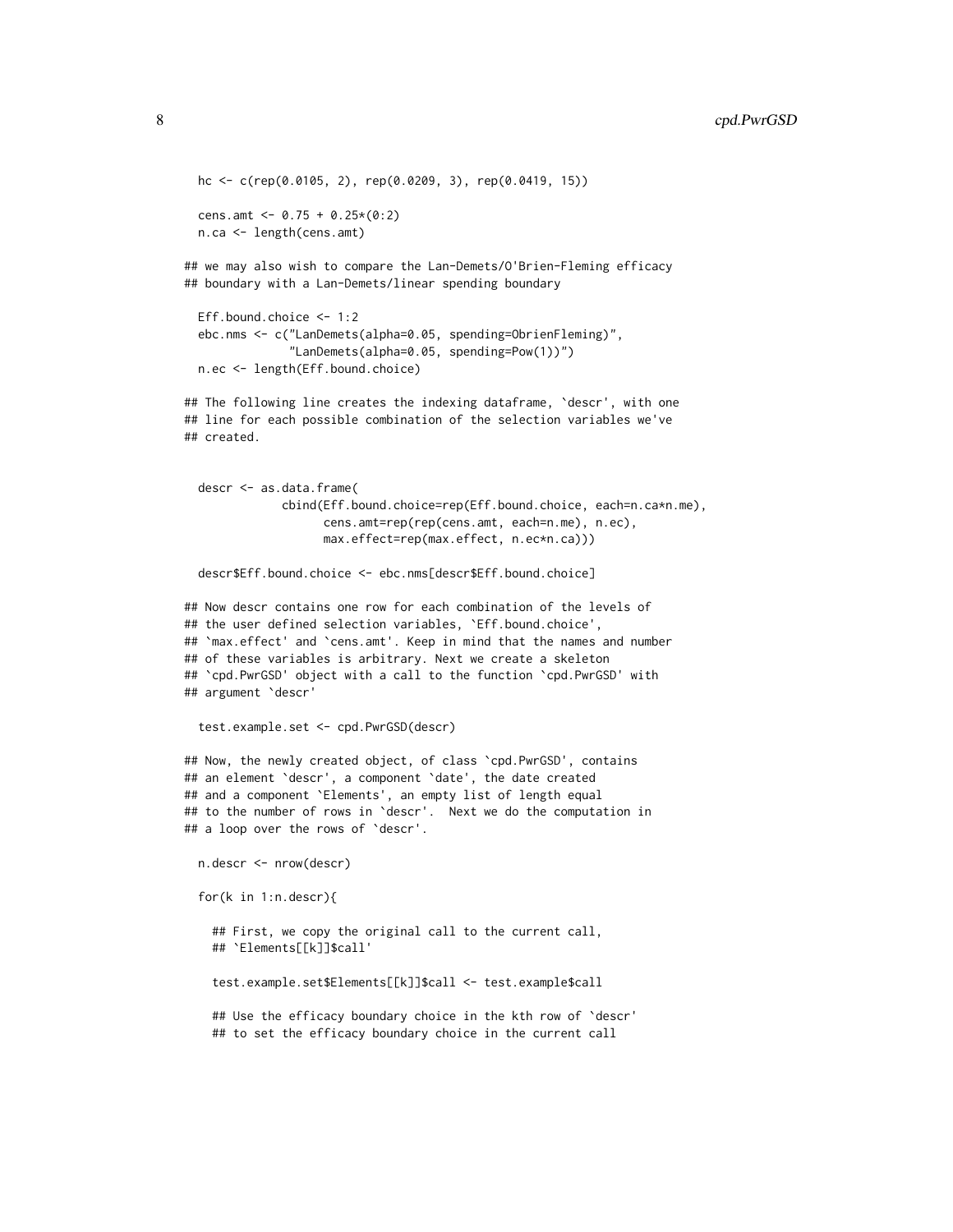### cpd.PwrGSD 9

```
test.example.set$Elements[[k]]$call$EfficacyBoundary <-
  parse(text=as.character(descr[k,"Eff.bound.choice"]))[[1]]
  ## Derive the `rhaz' defined by the selection variable "max.effect"
  ## in the kth row of `descr' and use this to set the `rhaz'
  ## components of the current call
  test.example.set$Elements[[k]]$call$rhaz <-
                          exp(descr[k,"max.effect"] * log(rhaz))
  ## Derive the censoring components from the selection variable
  ## "cens.amt" in the kth row of `descr' and place that result
  ## into the current call
  test.example.set$Elements[[k]]$call$hc0 <-
  test.example.set$Elements[[k]]$call$hc1 <- descr[k, "cens.amt"] * hc
  ## Now the current call corresponds exactly to the selection
  ## variable values in row `k' of `descr'. The computation is
  ## done by calling `update'
  test.example.set$Elements[[k]] <- update(test.example.set$Elements[[k]])
  cat(k/n.descr, "\r")
}
## We can create a new `cpd.PwrGSD' object by subsetting on
## the selection variables in `descr':
Elements(test.example.set,
         subset=(substring(Eff.bound.choice, 32, 34)=="Obr" &
                          max. effect \geq 1)## or we can plot the results -- see the help under `plot.cpd.PwrGSD'
plot(test.example.set, formula = \sim max.effect | stat \star cens.amt,
     subset=(substring(Eff.bound.choice, 32, 34)=="Obr"))
plot(test.example.set, formula = ~max.effect | stat * cens.amt,subset=(substring(Eff.bound.choice, 32, 34)=="Pow"))
## Notice the appearance of the selection variable 'stat' which was
## not defined in the dataset `descr'.
## Recall that each single "PwrGSD" object can contain results
## for a list of test statistics, as in the example shown here where
## we have results on three statistics per component of 'Elements'.
## For this reason the variable `stat' can be also be referenced in
## the `subset' or `formula' arguments of calls to this `plot' method,
## and in the 'subset' argument of the function 'Power' shown below.
```
## The function `Power' is used to convert the `cpd.PwrGSD' object ## into a dataframe, stacked by rows of 'descr' and by 'stat'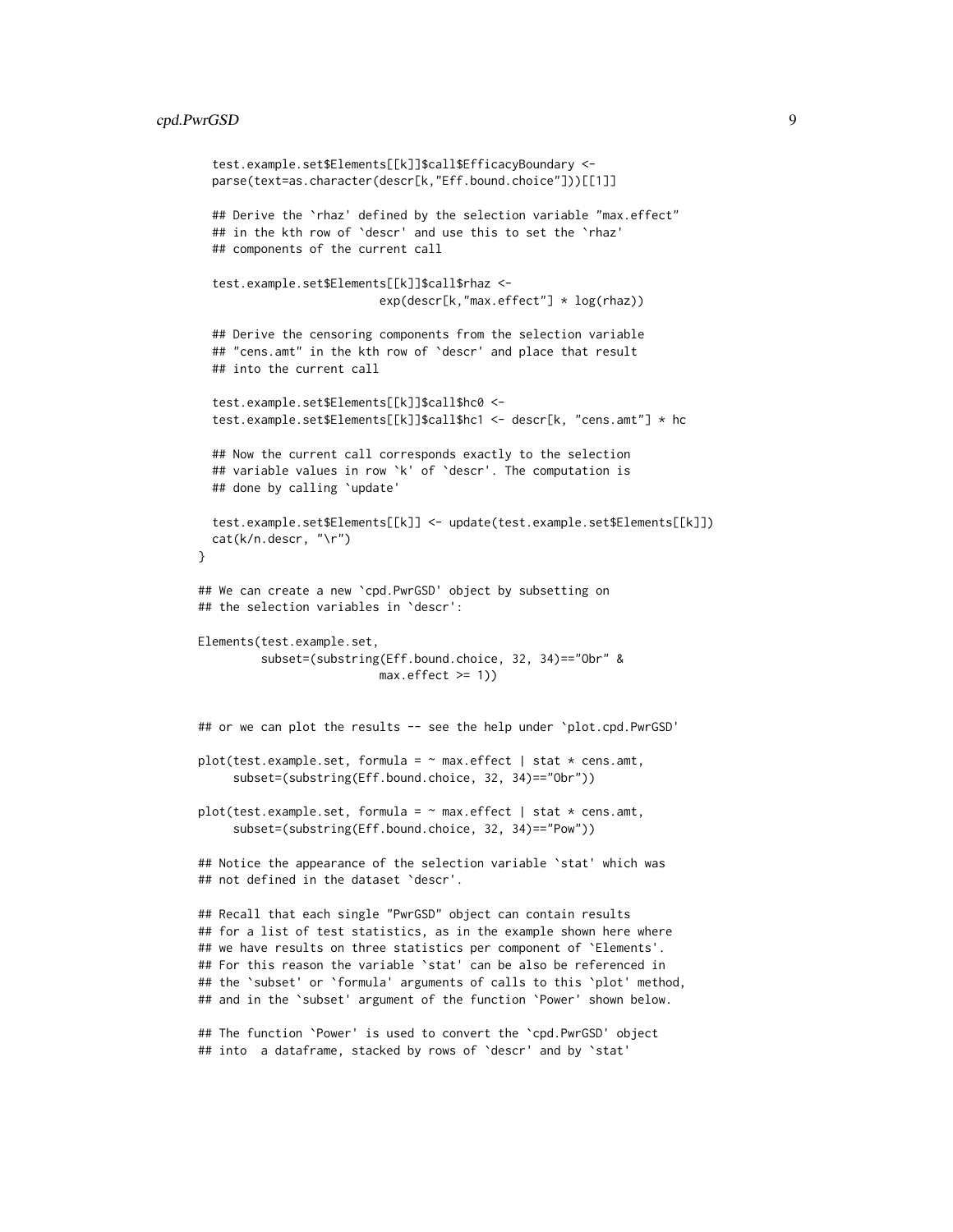```
## (there are three statistics being profiled per each component of
## `Elements'), for generating tables or performing other
## computations.
Power(test.example.set,
     subset=(substring(Eff.bound.choice, 32, 34)=="Pow" & stat %in% c(1,3)))
```
## End(Not run)

CRRtoRR *Cumulative-risk ratios to risk ratios*

# Description

Given a vector of cumulative-risk ratios, computes risk ratios

# Usage

CRRtoRR(CRR, DT, h = NULL)

# Arguments

| <b>CRR</b> | vector of cumulative risk ratios of length m                                                                                                                                                                                                                                            |
|------------|-----------------------------------------------------------------------------------------------------------------------------------------------------------------------------------------------------------------------------------------------------------------------------------------|
| DТ         | vector of time increments upon which the cumulative ratios represent. For exam-<br>ple if the hazard takes values $h_1, h_2, \ldots, h_m\$ on the intervals $f_1, f_2, \ldots, f_m$<br>$[t_2, t_3), \ldots, [t_m, t_m+1)$ then DT will be c(\$t_2-t_1,t_3 -t_2, , t_m+1 -<br>t m $)\$ S |
| h          | The hazard in the reference arm, of length m                                                                                                                                                                                                                                            |

### Value

The vector of risk ratios at the m time points

# Author(s)

Grant Izmirlian <izmirlian@nih.gov>

# Examples

## none as yet

<span id="page-9-0"></span>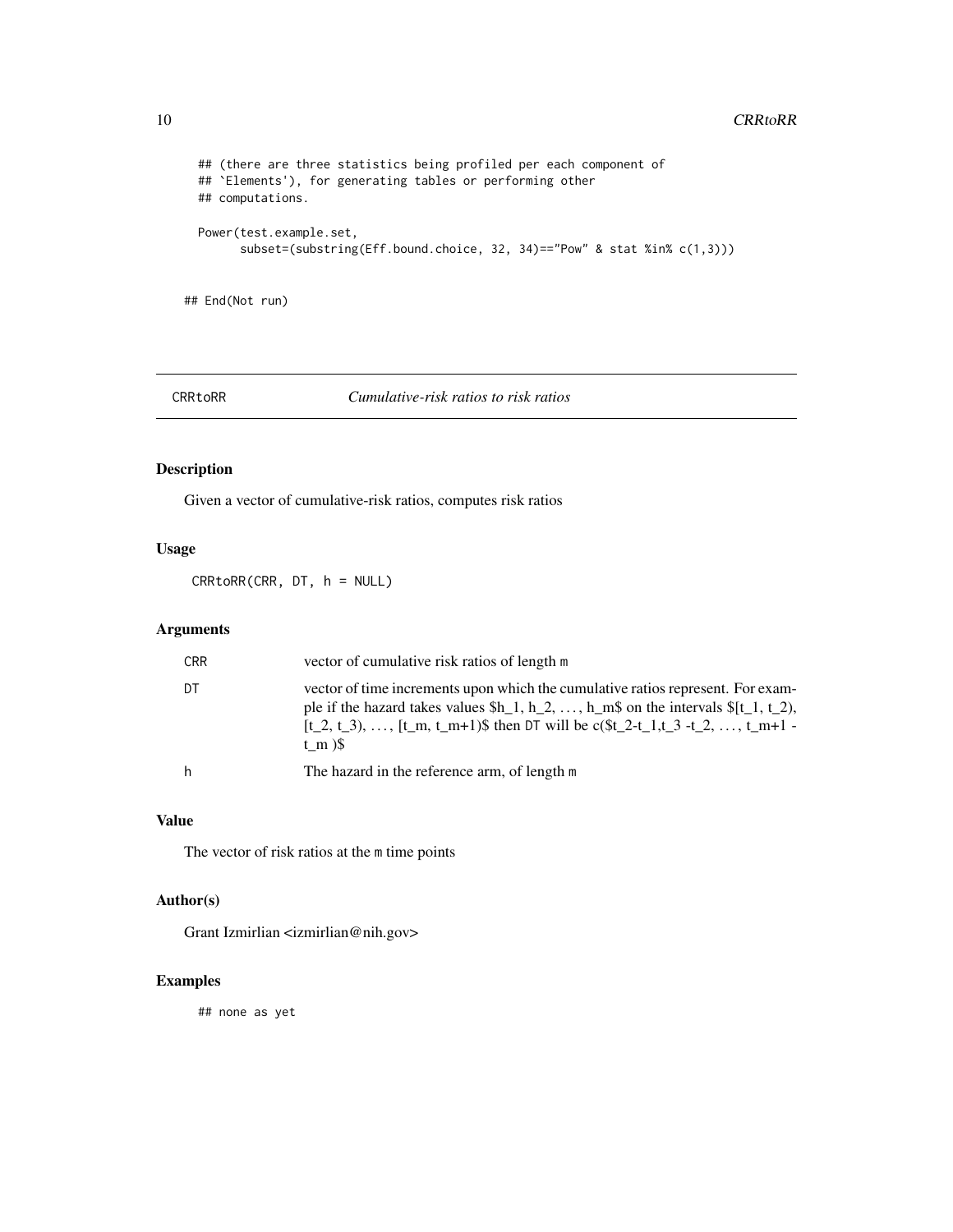<span id="page-10-0"></span>

# Description

Given the cutpoints at which the hazard is to be constant, the values taken by the calender year rates and the calender time offset from the start of the trial at which randomization ended, this function converts to time on study rates, assuming uniform accrual.

# Usage

```
CY2TOShaz(tcut, t.eor, m, verbose = FALSE)
```
# Arguments

| tcut    | Left hand endpoints of intervals on which time on study hazard is taken to be<br>constant |
|---------|-------------------------------------------------------------------------------------------|
| t.eor   | Time offsest from the beginning of the trial at which randomization ended                 |
| m       | Annual calender time rates                                                                |
| verbose | do you want to see alot of debugging info-defaults to FALSE                               |

# Value

```
hazard = h, table = attr(obj., "tbl")hazard time on study hazard values taken on intervals specified by the argument tcut
table a table containg the observed and fitted values
```
# Author(s)

Grant Izmirlian <izmirlian@nih.gov>

# Examples

## none as yet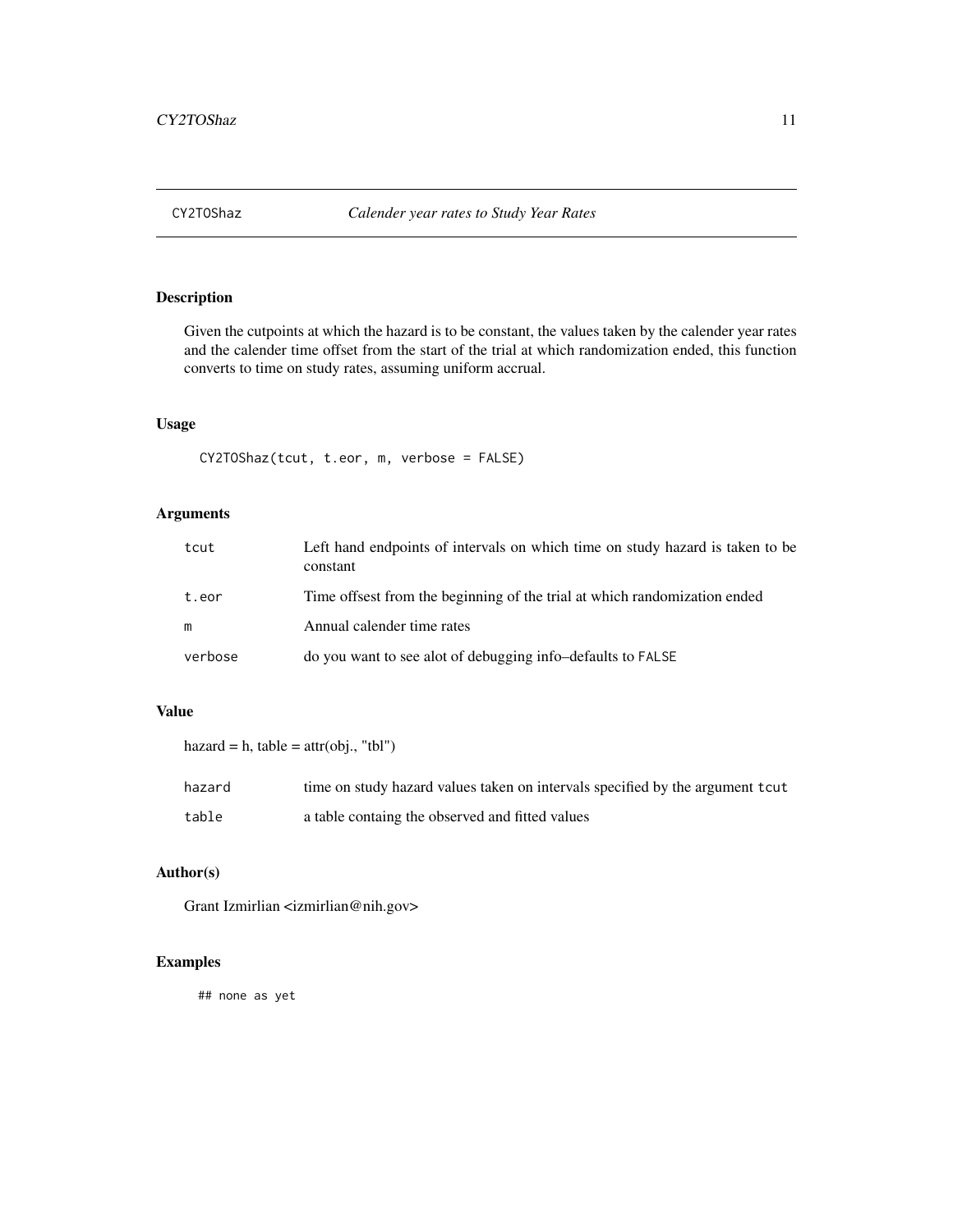<span id="page-11-0"></span>

### Description

Extracts the 'detail' component from an object of class PwrGSD

# Usage

detail(obj)

### Arguments

obj An object of class PwrGSD returned from the fucntion PwrGSD or a component of the list returned by the funtion cpd.PwrGSD

# Value

The 'detail' component of the object. For the Asymptotic method, this will be most of the quantities involved in the computation, the input parameters such as the various incidence rates, cross over rates etc, as well as intermediate computations such as the drift function variance function as well. For the simulation method, some of these are returned an in addition, the simulated event histories.

# Author(s)

Grant Izmirlian <izmirlian at nih dot gov>

DX *A utility function for forming differences*

# Description

 $DX(x)$  returns  $c(x[1], diff(x))$ 

#### Usage

 $DX(x)$ 

### Arguments

x A grid of time points (increasing)

# Value

 $DX(x)$  returns  $c(x[1], diff(x))$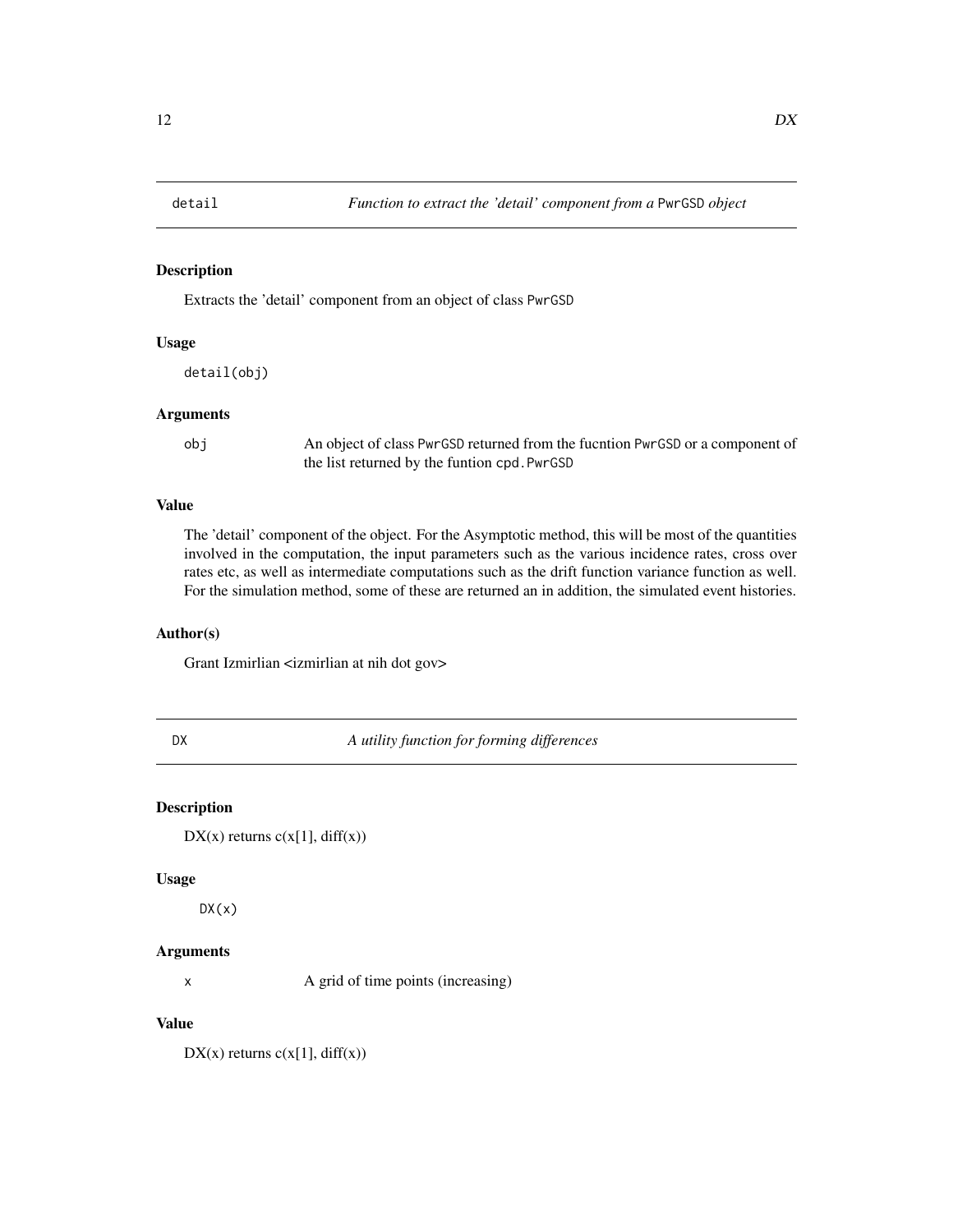### <span id="page-12-0"></span>Elements 13

# Author(s)

Grant Izmirlian <izmirlian@nih.gov

# <span id="page-12-1"></span>Elements *Create a subset of a "cpd.PwrGSD" object*

# Description

Create a subset of a cpd.PwrGSD object

# Usage

```
Elements(object, subset, na.action = na.pass)
```
# Arguments

| object    | an object of class cpd. PwrGSD                                                                      |
|-----------|-----------------------------------------------------------------------------------------------------|
| subset    | you may extract a subset via a logical expression in the variables of the index<br>dataframe, descr |
| na.action | a method for handling NA values in the variables in the subset expression.                          |

# Value

an object of class cpd.PwrGSD. See help on that topic for details.

### Author(s)

Grant Izmirlian <izmirlian@nih.gov>

# See Also

[cpd.PwrGSD](#page-4-1) and [PwrGSD](#page-36-1)

# Examples

## See the `cpd.PwrGSD' example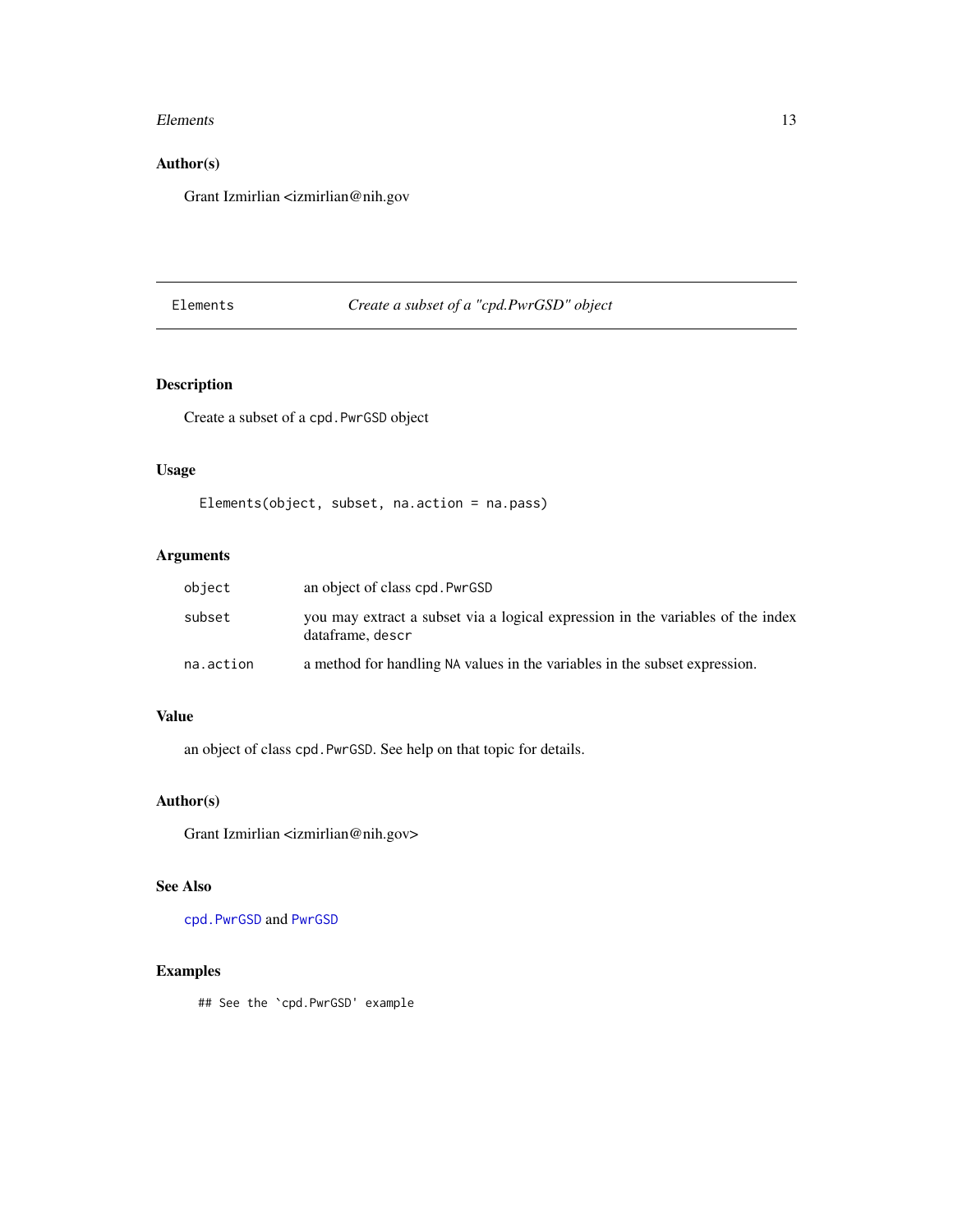<span id="page-13-0"></span>14 EX1gXK

<span id="page-13-1"></span>

# Description

A function for computing the bias adjusted point estimate for a statistic, on the Brownian scale, observed to cross the efficacy boundary.

### Usage

EX1gXK(xk, b.eff, frac)

### Arguments

| xk    | The observed value of the statistic, on the "Brownian" scale. |
|-------|---------------------------------------------------------------|
| b.eff | Efficacy boundary points at current and prior analyses        |
| frac  | Information fraction at current and prior analyses            |

### Value

Returns the expected value of  $X_1$  given  $X_K$ , which is the bias adjusted point estimate

### Note

This works for the unweighted, proportional hazards case, but also works in the case of the weighted log-rank statistic when we assume the chosen weights are proportional to the true shape.

### Author(s)

Grant Izmirlian <izmirlig@mail.nih.gov>

# References

Emerson, S. S. (1993). Computation of the uniform minimum variance unibiased estimator of a normal mean following a group sequential trialdiscrete sequential boundaries for clinical trials. Computers and Biomedical Research 26 68–73.

Izmirlian, G. (2014). Estimation of the relative risk following group sequential procedure based upon the weighted log-rank statistic. Statistics and its Interface 00 00–00

### See Also

[gsd.dens](#page-18-1)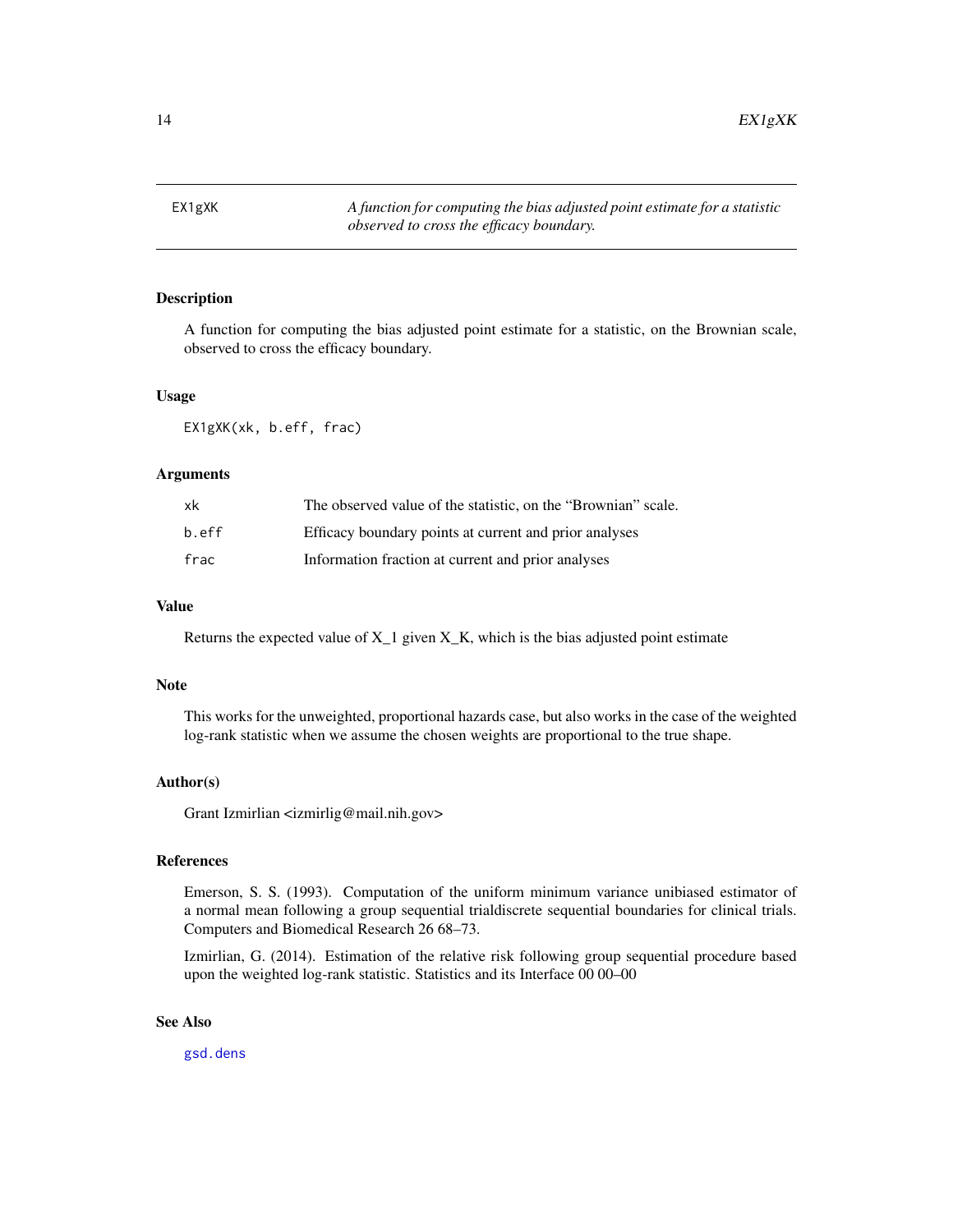### <span id="page-14-0"></span>GrpSeqBnds 15

### Examples

```
# if Z.K = U_K/V_K^0.5 is the log-rank statistic on the standard normal
# scale, then we obtain an estimate of the logged relative risk as follows
# Suppose we've stopped at analysis number K=4, and Z.K = 2.5
# suppose the end of trial variance of the log-rank statistic
# (specified in design and used to compute 'frac') is V.end = 100
K < -4Z.K < - 2.5V.end <- 100
# Information fraction
frac <- c(0.15, 0.37, 0.64, 0.76)
# Efficacy Boundary
gsb <- GrpSeqBnds(frac=frac, EfficacyBoundary=LanDemets(spending=ObrienFleming, alpha=0.05))
# Efficacy boundary points
be <- gsb$table[,"b.e"]
# Brownian scale
X.K < - Z.K * frac[K]# expected value of X_1 given X_K
ex1gxk <- EX1gXK(X.K, be, frac)
# Crude estimate of logged relative risk
X.K/(frac[K]*V.end^0.5)
# Bias adjusted estimate of logged relative risk
ex1gxk/(frac[1]*V.end^0.5)
```
<span id="page-14-1"></span>GrpSeqBnds *Computes efficacy and futility boundaries*

#### Description

This computes efficacy and futility boundaries for interim analysis and sequential designs. Two sided symmetric efficacy boundaries can be computed by specifying half of the intended total type I error probability in the argument, Alpha.Efficacy. Otherwise, especially in the case of efficacy and futility bounds only one sided boundaries are currently computed. The computation allows for two different time scales–one must be the variance ratio, and the second can be a user chosen increasing scale beginning with 0 that takes the value 1 at the conclusion of the trial.

### Usage

```
GrpSeqBnds(EfficacyBoundary = LanDemets(alpha = 0.05, spending = ObrienFleming),
           FutilityBoundary = LanDemets(alpha = 0.1, spending = ObrienFleming),
           NonBindingFutility = TRUE, frac, frac.ii = NULL, drift = NULL)
```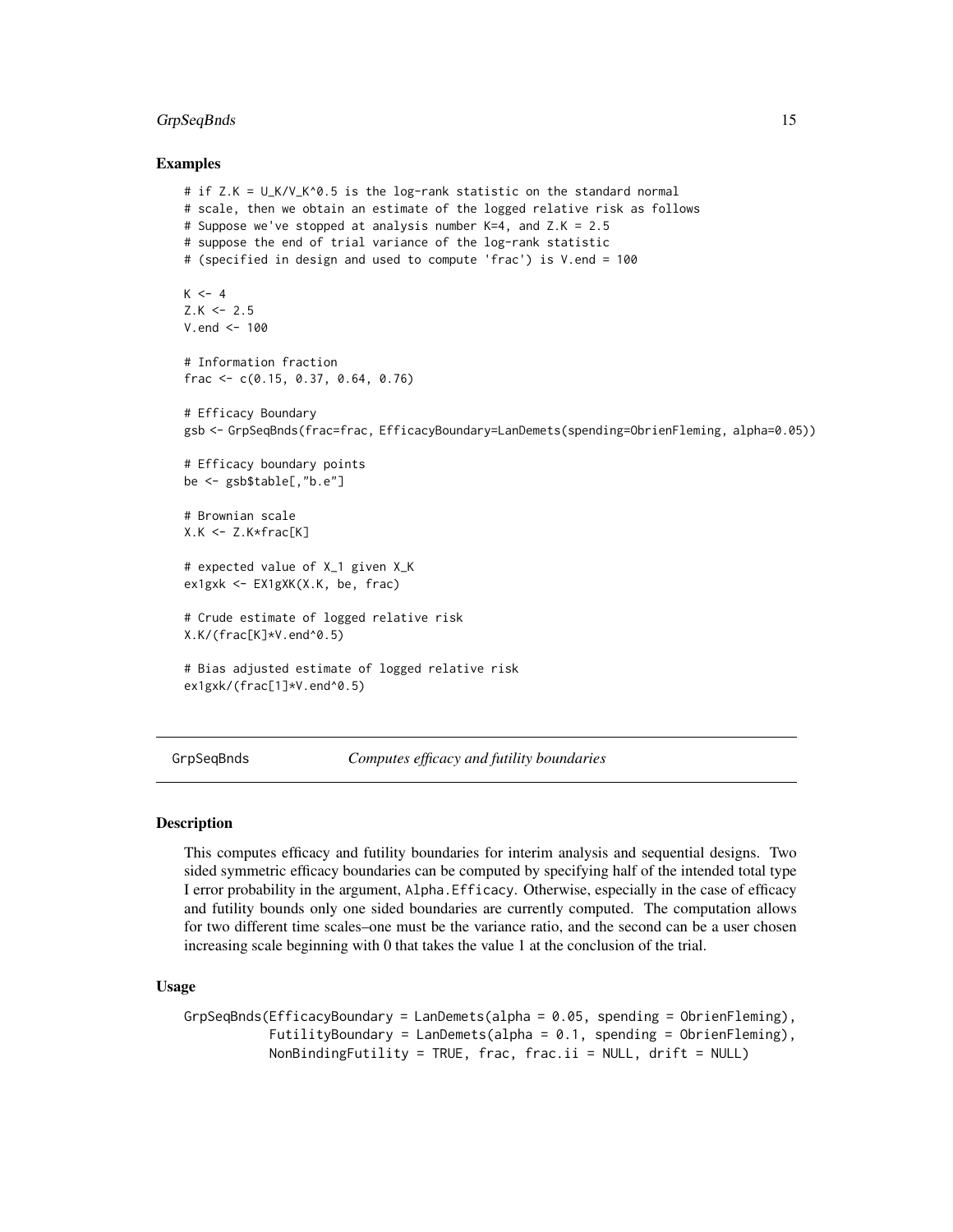### **Arguments**

EfficacyBoundary

This specifies the method used to construct the efficacy boundary. The available choices are:

'(i) 'Lan-Demets(alpha=<total type I error>, spending=<spending function>). The Lan-Demets method is based upon a error probability spending approach. The spending function can be set to ObrienFleming, Pocock, or Power(rho), where rho is the the power argument for the power spending function: rho=3 is roughly equivalent to the O'Brien-Fleming spending function and smaller powers result in a less conservative spending function.

'(ii) 'Haybittle(alpha=<total type I error>, b.Haybittle=<user specified boundary point>). The Haybittle approach is conceptually the simplest of all methods for efficacy boundary construction. However, as it spends nearly no alpha until the end, is for all practical purposes equivalent to a single analysis design and to be considered overly conservative. This method sets all the boundary points equal to b.Haybittle, a user specified value (try 3) for all analyses except the last, which is calculated so as to result in the total type I error, set with the argument alpha.

'(iii) 'SC(be.end=<efficacy boundary point at trial end>, prob=<threshold for conditional type I error for efficacy stopping>). The stochastic curtailment method is based upon the conditional probability of type I error given the current value of the statistic. Under this method, a sequence of boundary points on the standard normal scale (as are boundary points under all other methods) is calculated so that the total probability of type I error is maintained. This is done by considering the joint probabilities of continuing to the current analysis and then exceeding the threshold at the current analysis. A good value for the threshold value for the conditional type I error, prob is 0.90 or greater.

 $'(iv)$  'User supplied boundary points in the form  $c(b1,b2,b3,...,b_m)$ , where m is the number of looks.

### FutilityBoundary

This specifies the method used to construct the futility boundary. The available choices are:

'(i) 'Lan-Demets(alpha=<total type II error>, spending=<spending function>). The Lan-Demets method is based upon a error probability spending approach. The spending function can be set to ObrienFleming, Pocock, or Power(rho), where rho is the the power argument for the power spending function: rho=3 is roughly equivalent to the O'Brien-Fleming spending function and smaller powers result in a less conservative spending function.

'NOTE: 'there is no implementation of the Haybittle method for futility boundary construction. Given that the futility boundary depends upon values of the drift function, this method doesn't apply.

'(ii) 'SC(be.end=<efficacy boundary point at trial end>, prob=<threshold for conditional type II error for futility stopping>, drift.end=<projected drift at end of trial>). The stochastic curtailment method is based upon the conditional probability of type II error given the current value of the statistic. Under this method, a sequence of boundary points on the standard normal scale (as are boundary points under all other methods) is calculated so that the total proba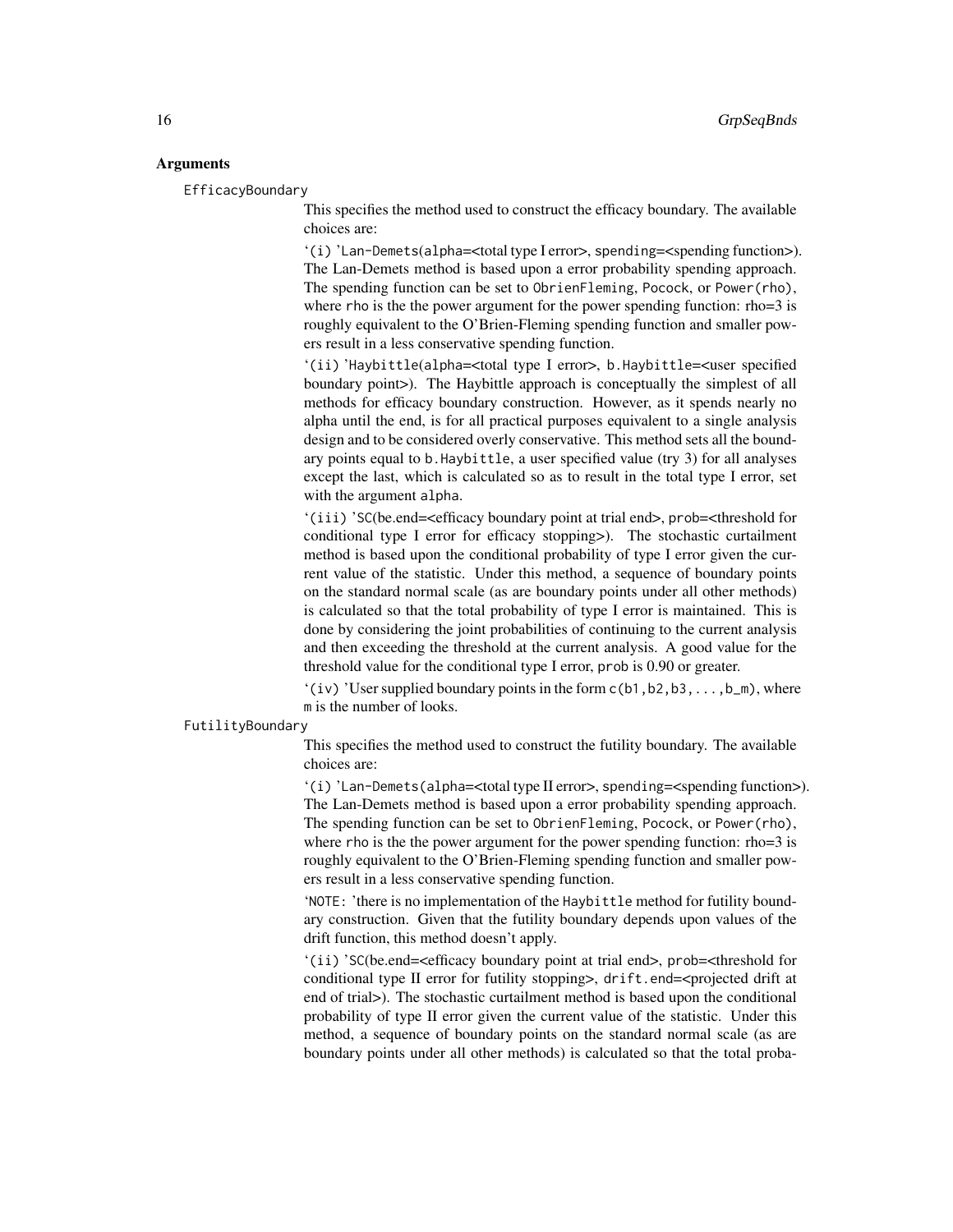bility of type II error, is maintained. This is done by considering the joint probabilities of continuing to the current analysis and then exceeding the threshold at the current analysis. A good value for the threshold value for the conditional type I error, prob is 0.90 or greater.

'(iii) 'User supplied boundary points in the form c(b1,b2,b3,...,b\_m), where m is the number of looks.

# NonBindingFutility

| . |                                                                                                                                                                       |
|---|-----------------------------------------------------------------------------------------------------------------------------------------------------------------------|
|   | When using a futility boundary and this is set to 'TRUE', the efficacy boundary<br>will be constructed in the absence of the futility boundary, and then the futility |
|   |                                                                                                                                                                       |
|   | boundary will be constructed given the resulting efficacy boundary. This results                                                                                      |
|   | in a more conservative efficacy boundary with true type I error less than the                                                                                         |
|   | nominal level. This is recommended due to the fact that futility crossings are                                                                                        |
|   | viewed by DSMB's with much less gravity than an efficacy crossing and as                                                                                              |
|   | such, the consensus is that efficacy bounds should not be discounted towards the                                                                                      |
|   | null hypothesis because of paths which cross a futility boundary. Default value<br>is 'TRUE'.                                                                         |
|   | The variance ratio. If the end of trial variance is unknown then normalize all pre-                                                                                   |

- frac The variance ratio. If the end of trial variance is unknown then normalize all previous variances by the current variance. In this case you must specify a second scale that is monotone increasing from 0 to 1 at the end of the trial. Required.
- frac.ii The second information scale that is used for type I and type II error probability spending. Optional (see above)
- drift The drift function of the underlying brownian motion, which is the expected value under the design alternative of the un-normalized weighted log-rank statistic, then normalized to have variance one when the variance ratio equals 1. See the examples below.

# Value

An object of class boundaries with components: "table" "frac" "frac.ii" "drift" "call"

| call    | The call that produced the returned results.                                                                                                                                                                                                                                                                                                                                                                                                                                                               |
|---------|------------------------------------------------------------------------------------------------------------------------------------------------------------------------------------------------------------------------------------------------------------------------------------------------------------------------------------------------------------------------------------------------------------------------------------------------------------------------------------------------------------|
| frac    | The vector of variance ratios.                                                                                                                                                                                                                                                                                                                                                                                                                                                                             |
| frac.ii | The vector of information ratios for type I and type II error probability spending,<br>which differs from the above if the user sets the argument frac. ii to a second<br>scale as mentioned above.                                                                                                                                                                                                                                                                                                        |
| drift   | The drift vector that is required as an argument when futility boundaries are<br>calculated.                                                                                                                                                                                                                                                                                                                                                                                                               |
| table   | A matrix with components<br>'frac 'The information ratio for type I and type II error probability spending.<br>'b. f 'The calculated futility boundary (if requested).<br>'alpha. f 'The type II error probability spent at that analysis (if doing futility<br>bounds).<br>'cum-alpha. f 'Cumulative sum of alpha. f (if doing futility bounds).<br>b. e 'The calculated efficacy boundary.<br>'alpha.e 'The type I error probability spent at that analysis.<br>'cum-alpha.e 'Cumulative sum of alpha.e. |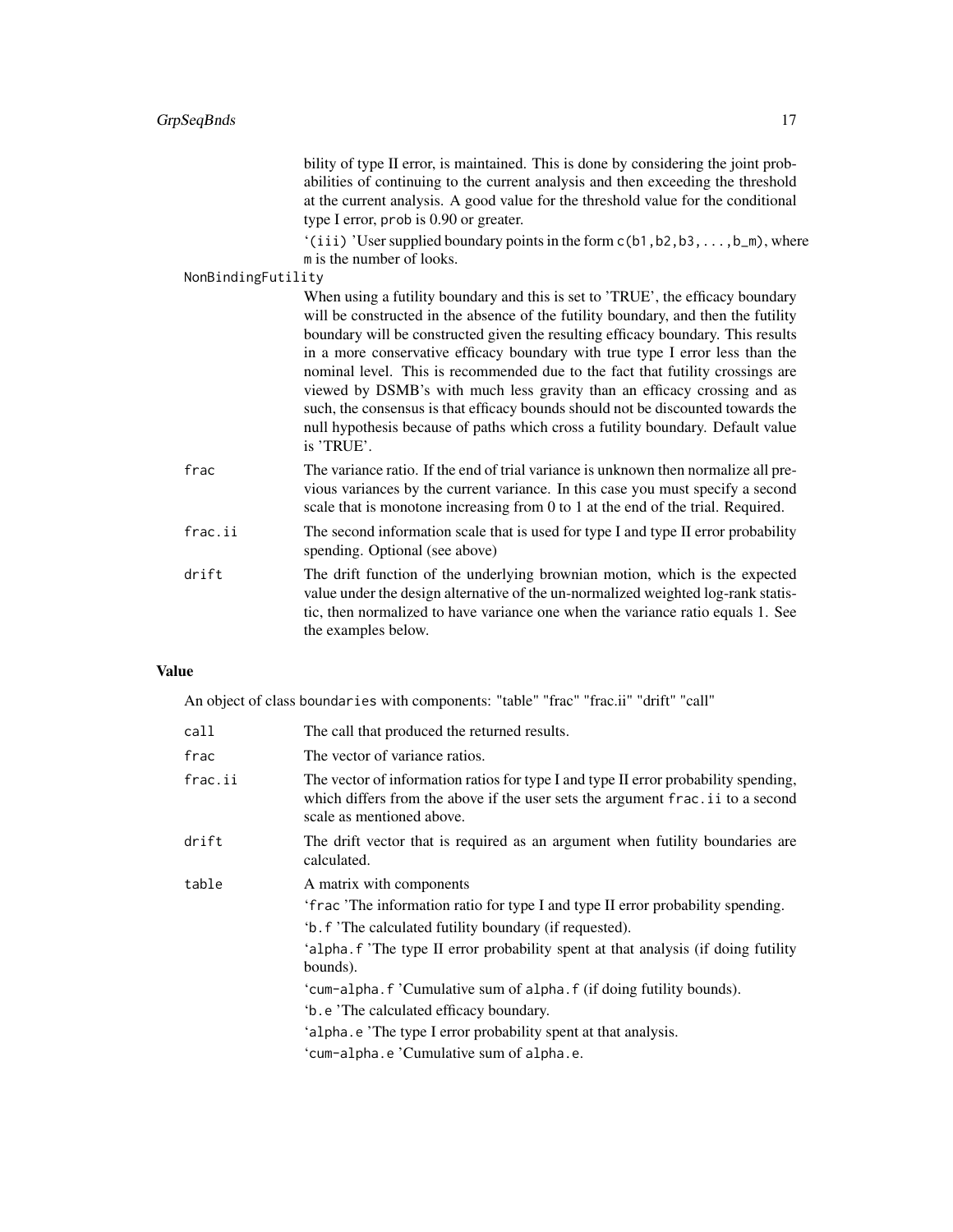#### <span id="page-17-0"></span>Author(s)

Grant Izmirlian <izmirlian@nih.gov>

#### References

Gu, M.-G. and Lai, T.-L. "Determination of power and sample size in the design of clinical trials with failure-time endpoints and interim analyses." Controlled Clinical Trials 20 (5): 423-438. 1999

Izmirlian, G. "The PwrGSD package." NCI Div. of Cancer Prevention Technical Report. 2004

Jennison, C. and Turnbull, B.W. (1999) Group Sequential Methods: Applications to Clinical Trials Chapman & Hall/Crc, Boca Raton FL

Proschan, M.A., Lan, K.K.G., Wittes, J.T. (2006), corr 2nd printing (2008) Statistical Monitoring of Clinical Trials A Unified Approach Springer Verlag, New York

Izmirlian G. (2014). Estimation of the relative risk following group sequential procedure based upon the weighted log-rank statistic. Statistics and its Interface 7(1), 27-42

### See Also

[PwrGSD](#page-36-1)

### Examples

```
## NOTE: In an unweighted analysis, the variance ratios and event ratios
## are the same, whereas in a weighted analysis, they are quite different.
##
## For example, in a trial with 7 or so years of accrual and maximum follow-up of 20 years
 ## using the stopped Fleming-Harrington weights, `WtFun' = "SFH", with paramaters
## `ppar' = c(0, 1, 10) we might get the following vector of variance ratios:
 frac \leq \leq (0.006995655, 0.01444565, 0.02682463, 0.04641363, 0.0585665,0.07614902, 0.1135391, 0.168252, 0.2336901, 0.3186155, 0.4164776,
              0.5352199, 0.670739, 0.8246061, 1)
 ## and the following vector of event ratios:
 frac.ii <- c(0.1494354, 0.1972965, 0.2625075, 0.3274323, 0.3519184, 0.40231,
              0.4673037, 0.5579035, 0.6080742, 0.6982293, 0.7671917, 0.8195019,
              0.9045182, 0.9515884, 1)
 ## and the following drift under a given alternative hypothesis
 drift <- c(0.06214444, 0.1061856, 0.1731267, 0.2641265, 0.3105231, 0.3836636,
              0.5117394, 0.6918584, 0.8657705, 1.091984, 1.311094, 1.538582,
              1.818346, 2.081775, 2.345386)
 ## JUST ONE SIDED EFFICACY BOUNDARY
 ## In this call, we calculate a one sided efficacy boundary at each of 15 analyses
 ## which will occur at the given (known) variance ratios, and we use the variance
## ratio for type I error probability spending, with a total type I error probabilty
```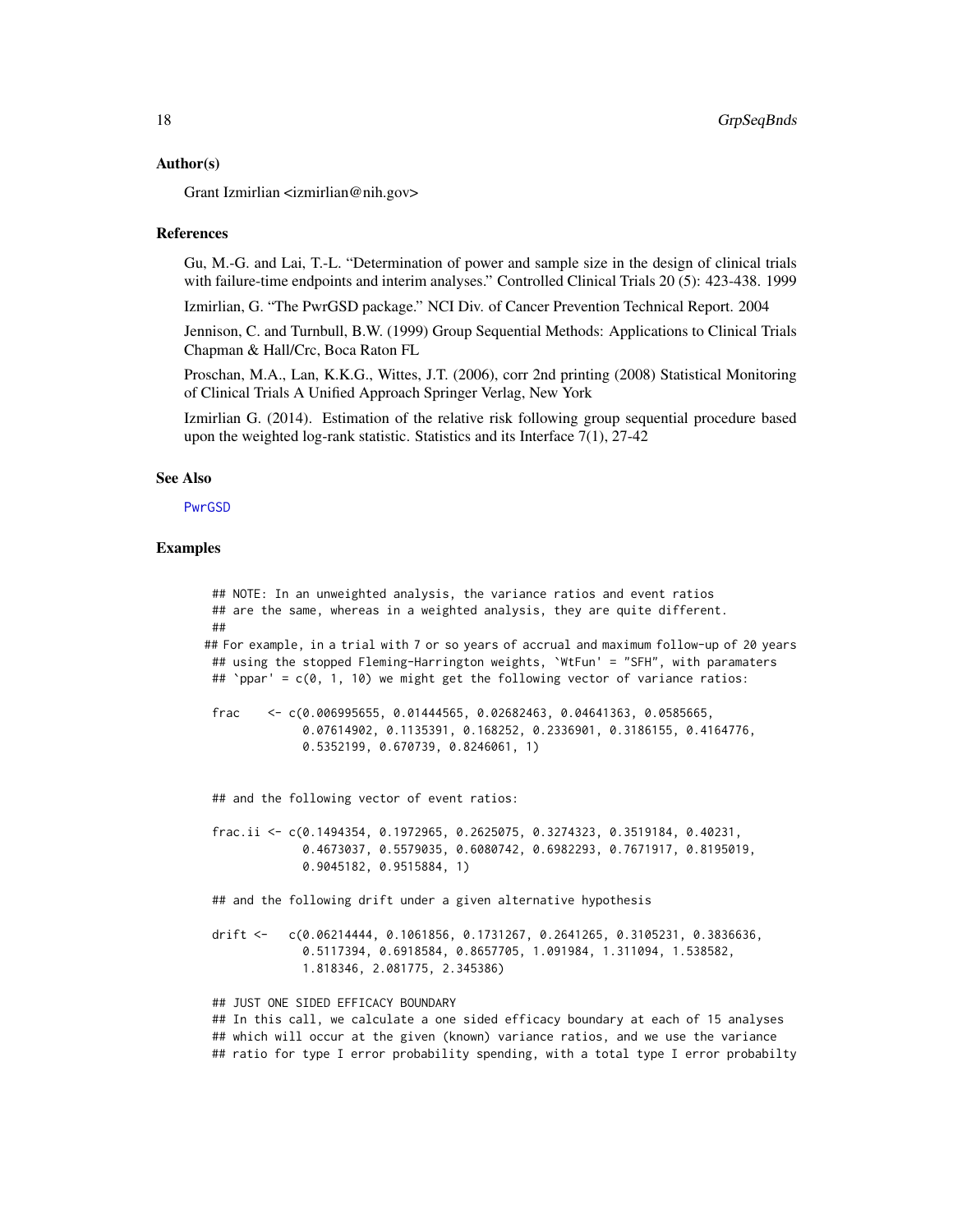### <span id="page-18-0"></span>gsd.dens 19

## of 0.05, using the Lan-Demets method with Obrien-Fleming spending (the default).

gsb.all.just.eff <- GrpSeqBnds(frac=frac, EfficacyBoundary=LanDemets(alpha=0.05, spending=ObrienFleming))

## ONE SIDED EFFICACY AND FUTILTY BOUNDARIES ## In this call, we calculate a one sided efficacy boundary at each of 15 analyses ## which will occur at the given (known) variance ratios, and we use the variance ## ratio for type I and type II error probability spending, with a total type I error ## probabilty of 0.05 and a total type II error probability of 0.10, using the Lan-Demets ## method with Obrien-Fleming spending (the default) for both efficacy and futilty.

gsb.all.eff.fut <- GrpSeqBnds(frac=frac, EfficacyBoundary=LanDemets(alpha=0.05, spending=ObrienFleming), FutilityBoundary=LanDemets(alpha=0.10, spending=ObrienFleming), drift=drift)

## Now suppose that we are performing the 7th interim analysis. We don't know what the variance ## will be at the end of the trial, so we normalize variances of the current and previous ## statistics by the variance of the current statistic. This is equivalent to the following ## length 7 vector of variance ratios:

 $frac7 < -$  frac $[1:7]/$ frac $[7]$ 

## To proceed under the "unknown variance at end of trial" case, we must use a second ## scale for spending type I and II error probabilty. Unlike the above scale ## which is renormalized at each analysis to have value 1 at the current analysis, the ## alpha spending scale must be monotone increasing and attain the value 1 only at the ## end of the trial. A natural choice is the event ratio, which is known in advance if ## the trial is run until a required number of events is obtained, a so called ## maximum information trial:

```
frac7.ii < - frac.ii[1:7]
```
## the first seven values of the drift function

drift7 <- drift[1:7]/frac[7]^0.5

gsb.1st7.eff.fut <- GrpSeqBnds(frac=frac7, frac.ii=frac7.ii, EfficacyBoundary=LanDemets(alpha=0.05, spending=ObrienFleming), FutilityBoundary=LanDemets(alpha=0.10, spending=ObrienFleming),

drift=drift7)

## Of course there are other options not covered in these examples but this should get you ## started

<span id="page-18-1"></span>gsd.dens *A function for computing the probability density for the group sequentially monitored test statistic.*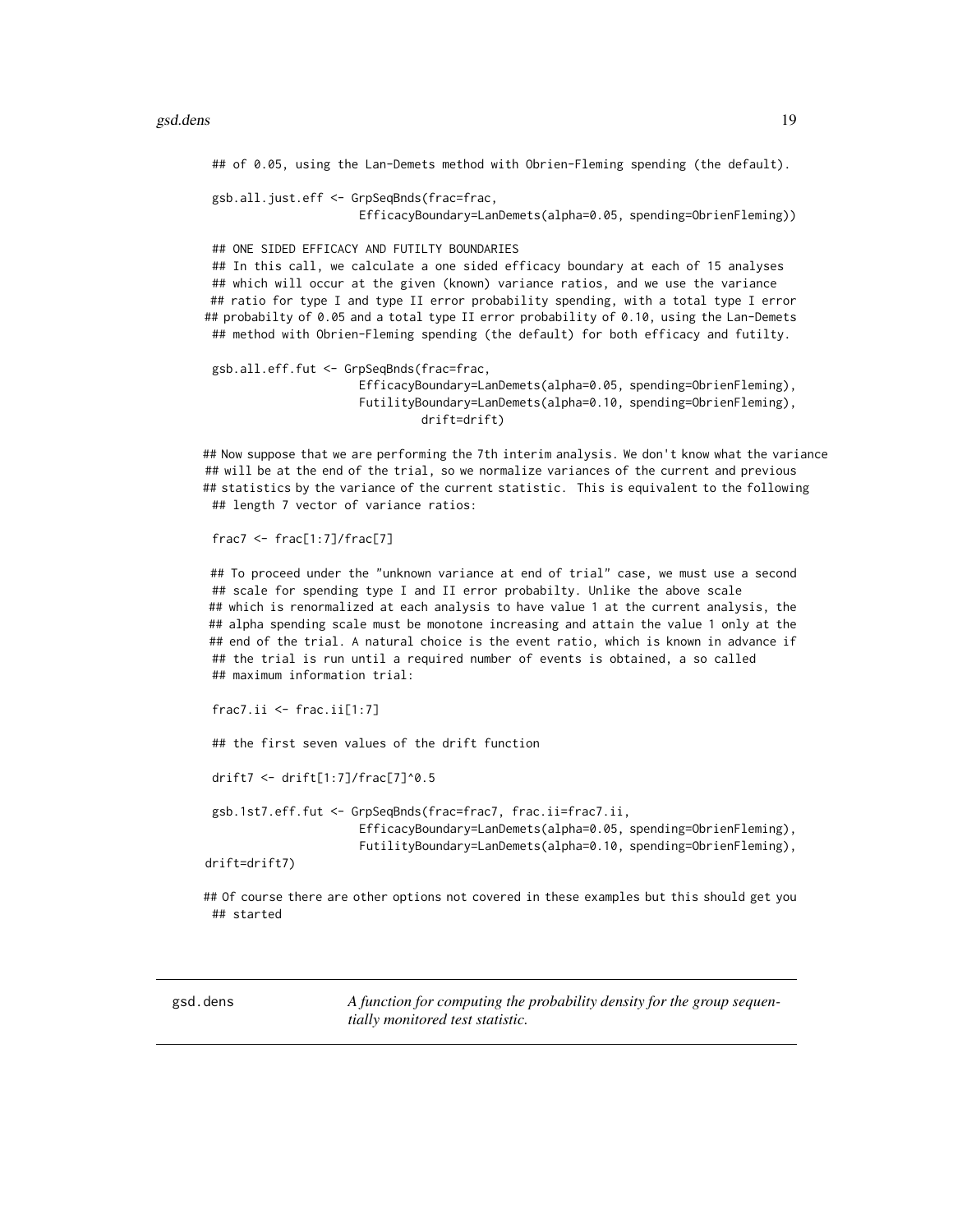### Description

A function for computing the probability density for a sequentially monitored test. This is the joint density, in the rejection region, of  $(X_K, K)$ , where  $X_K$  is the observed value of the test statistic upon efficacy boundary crossing, and K is the analysis number at which the efficacy boundary was crossed.

# Usage

gsd.dens(x, frac = NULL, scale="Standard")

# Arguments

| $\mathsf{x}$ | The main argument, x, is either a object of class "boundaries" or a numeric<br>vector. If it is of class "boundaries" then no other arguments are required. If it<br>is a numeric vector then the frac argument must be specified. See below. In<br>this case, x will be the observed values of the statistic at the current and all prior<br>analyses, either on the standard normal scale (the default) or on the "Brownian"<br>scale. For "Brownian" scale, set argument scale to "Brownian". |
|--------------|--------------------------------------------------------------------------------------------------------------------------------------------------------------------------------------------------------------------------------------------------------------------------------------------------------------------------------------------------------------------------------------------------------------------------------------------------------------------------------------------------|
| frac         | Required only when the main argument, x, is a numeric vector, and must be<br>a vector of the same length. In this case, frac will be the information at the<br>current and all prior interim analyses.                                                                                                                                                                                                                                                                                           |
| scale        | Required only when the main argument, x, is a numeric vector. A switch indicat-<br>ing whether the elements of the numeric vector, x, are specified on the standard<br>normal scale, x="Standard", or on the Brownian scale, x="Brownian".                                                                                                                                                                                                                                                       |

### Value

A list with elements x, dF, x1c, and dF1c:

| X    | Node points used in Gaussian quadrature. See examples below.                                            |
|------|---------------------------------------------------------------------------------------------------------|
| dF   | Probability mass at each node point. See examples below.                                                |
| x1c  | Node points in the continuation region at the first analysis.                                           |
| dF1c | Probability mass at each node point in the continuation region at the first analy-<br>S <sub>1</sub> S. |

### Note

Also used in computation of Rao-Blackwell-ized bias adjusted point estimate for statistic observed to cross the efficacy boundary.

# Author(s)

Grant Izmirlian <izmirlig@mail.nih.gov>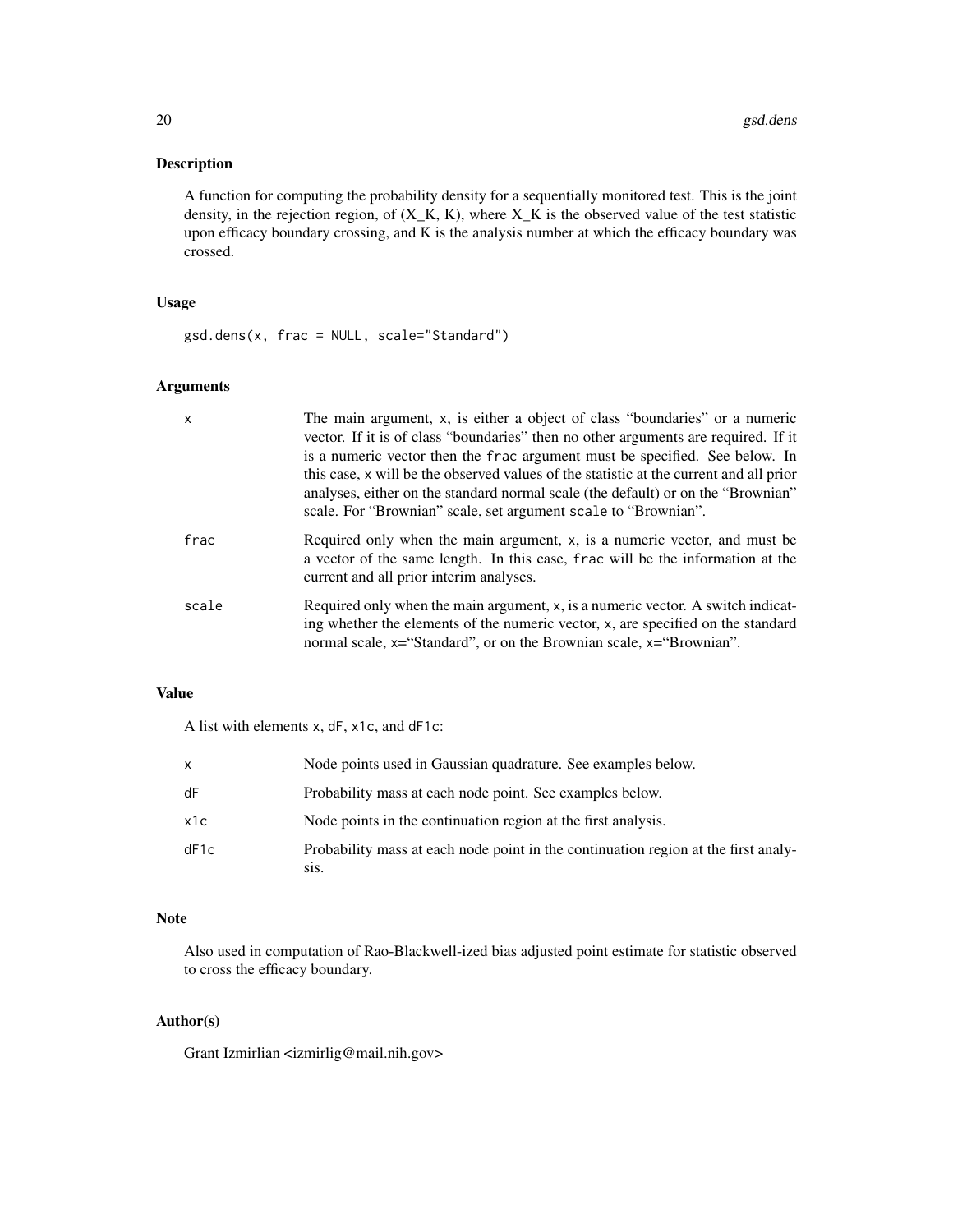### <span id="page-20-0"></span>Haybittle 21

### References

Emerson, S. S. (1993). Computation of the uniform minimum variance unibiased estimator of a normal mean following a group sequential trialdiscrete sequential boundaries for clinical trials. Computers and Biomedical Research 26 68–73.

Izmirlian, G. (2014). Estimation of the relative risk following group sequential procedure based upon the weighted log-rank statistic. Statistics and its Interface 00 00–00

# See Also

[EX1gXK](#page-13-1)

# Examples

```
# Information fraction
frac <- c(0.15, 0.37, 0.64, 0.76)
# Efficacy Boundary
gsb <- GrpSeqBnds(frac=frac, EfficacyBoundary=LanDemets(spending=ObrienFleming, alpha=0.05))
# To compute the p-value under the stagewise ordering, for an observed
# value of the monitoring statistic 2.1, crossing the efficacy
# boundary at the 4th analysis, we do the following
be <- gsb$table[,"b.e"]
be[4] < -2.1sum(gsd.dens(be, frac, scale="Standard")$dF)
```
Haybittle *The Haybittle method of Boundary Construction*

### Description

The function Haybittle is used in calls to the functions GrpSeqBnds and PwrGSD as a possible setting for the argument EfficacyBoundary. NOTE: the Haybittle method is not implemented as a futility boundary method The Haybittle method is one of four currently availiable choices (efficacy only), the others being LanDemets, SC (stochastic curtailment), and user specified.

### Usage

```
Haybittle(alpha, b.Haybittle, from = NULL, to = NULL)
```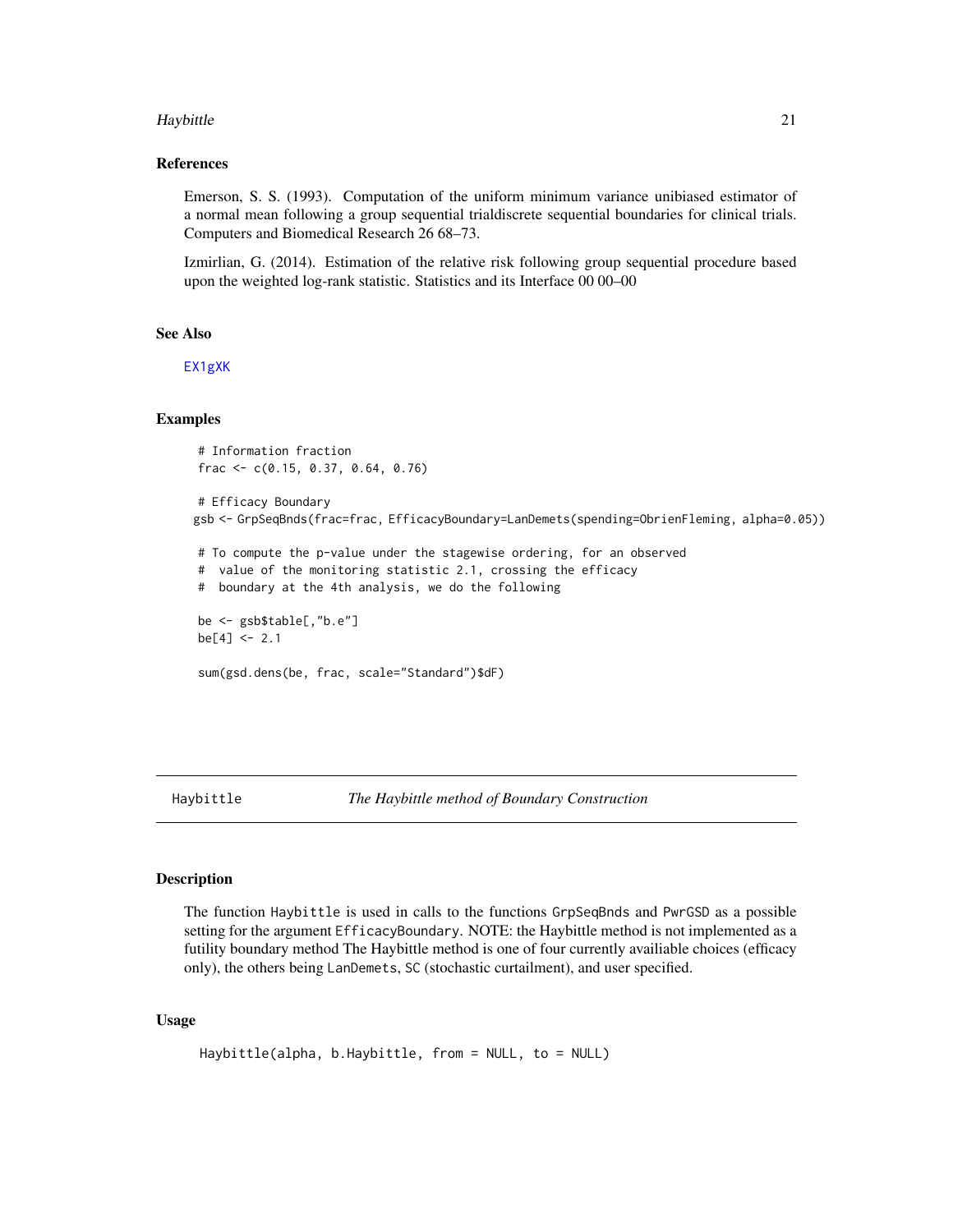### <span id="page-21-0"></span>Arguments

| alpha       | The total probability of type I error.                                                                                                        |
|-------------|-----------------------------------------------------------------------------------------------------------------------------------------------|
| b.Haybittle | User specified efficacy boundary at all but the last analysis.                                                                                |
| from        | WARNING EXPERIMENTAL: See the documentation under LanDemets or SC.<br>I'm not quite sure if this works or even makes sense. Don't use it, ok? |
| to          | See above.                                                                                                                                    |

# Details

The Haybittle approach is conceptually the simplest of all methods for efficacy boundary construction. However, as it spends nearly no alpha until the end, is for all practical purposes equivalent to a single analysis design and to be considered overly conservative. This method sets all the boundary points equal to b.Haybittle, a user specified value (try 3) for all analyses except the last, which is calculated so as to result in the total type I error, set with the argument alpha.

#### Value

An object of class boundary.construction.method which is really a list with the following components. The print method displays the original call.

| type        | Gives the boundary construction method type, which is the character string<br>"Haybittle"                                                |
|-------------|------------------------------------------------------------------------------------------------------------------------------------------|
| alpha       | The numeric value passed to the argument 'alpha' which is the total probability<br>of type I error.                                      |
| b.Haybittle | The numeric value passed to the argument 'b. Haybittle' which is the user speci-<br>fied efficacy boundary at all but the last analysis. |
| from        | Description of 'comp2'                                                                                                                   |
| to          | You're not using this, right?                                                                                                            |
| call        | see above.                                                                                                                               |

# Note

The print method returns the call by default

#### Author(s)

Grant Izmirlian

# References

see references under [PwrGSD](#page-36-1)

### See Also

[LanDemets](#page-24-1), [SC](#page-45-1), [GrpSeqBnds](#page-14-1), and [PwrGSD](#page-36-1)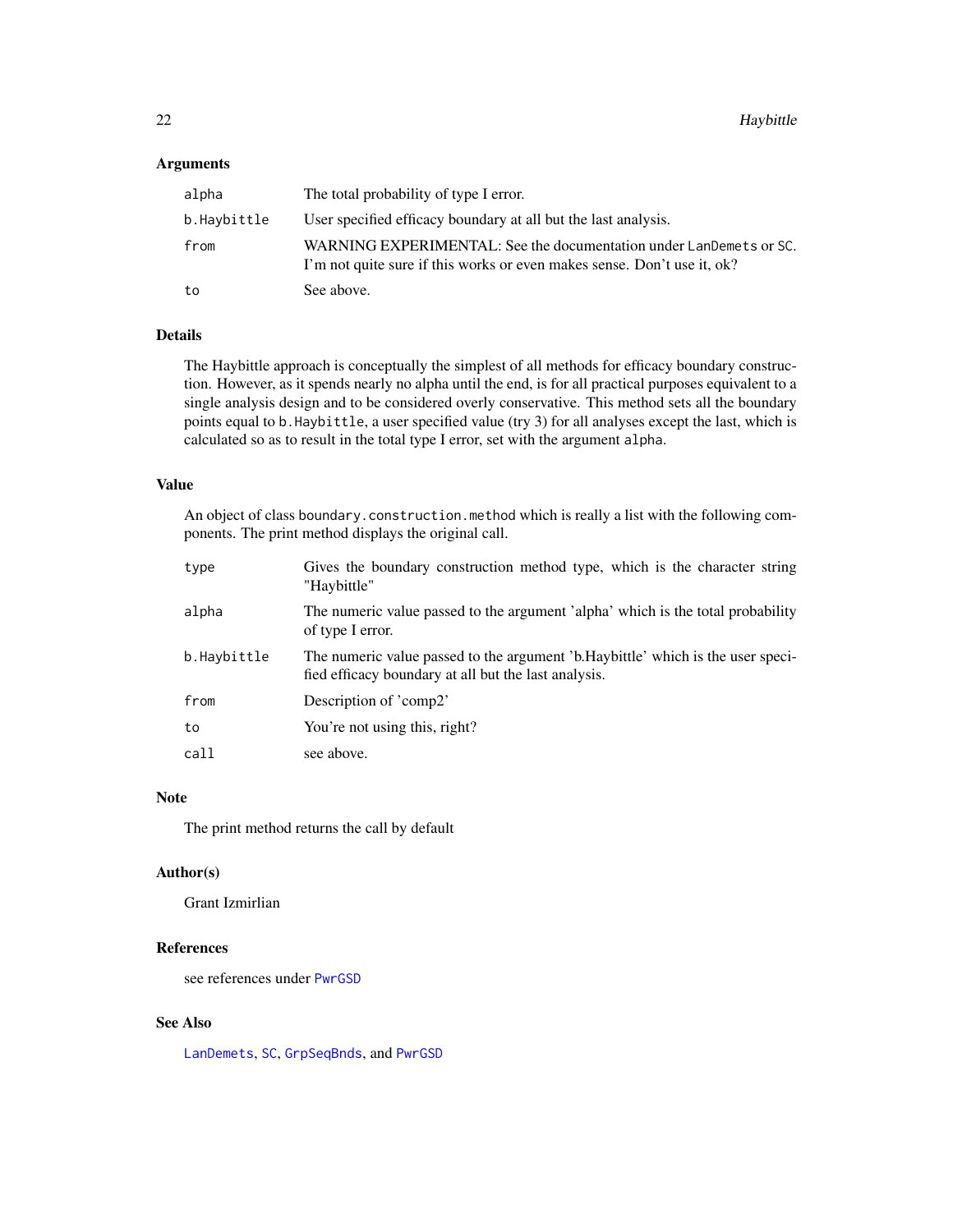### <span id="page-22-0"></span>IntSurvDiff 23

### Examples

```
## example 1: what is the result of calling a Boundary Construction Method function
    ## A call to 'Haybittle' just returns the call
   Haybittle(alpha=0.05, b.Haybittle=3)
    ## It does arguement checking...this results in an error
    ## Not run:
     Haybittle(alpha=0.05)
## End(Not run)
    ## but really its value is a list with the a component containing
    ## the boundary method type, "LanDemts", and components for each
    ## of the arguments.
   names(Haybittle(alpha=0.05, b.Haybittle=3))
   Haybittle(alpha=0.05, b.Haybittle=3)$type
   Haybittle(alpha=0.05, b.Haybittle=3)$alpha
   Haybittle(alpha=0.05, b.Haybittle=3)$b.Haybittle
   Haybittle(alpha=0.05, b.Haybittle=3)$call
## example 2: ...But the intended purpose of the spending functions
## is in constructing calls to 'GrpSeqBnds' and to 'PwrGSD':
    frac <- c(0.07614902,0.1135391,0.168252,0.2336901,0.3186155,
              0.4164776,0.5352199,0.670739,0.8246061,1)
   test <- GrpSeqBnds(frac=frac, EfficacyBoundary=Haybittle(alpha=0.025, b.Haybittle=3))
```
<span id="page-22-1"></span>IntSurvDiff *Weighted Integrated Survival function test*

# **Description**

Computes a two sample weighted integrated survival function log-rank statistic with events weighted according to one of the available weighting function choices

### Usage

```
IntSurvDiff(formula =formula(data), data =parent.frame(), WtFun =c("FH", "SFH", "Ramp"),
             param = c(\theta, \theta), sided = c(2, 1), subset, na.action, w = FALSE)
```
#### Arguments

| formula | a formula of the form $Surv(Time, Event) \sim arm$ where arm is a dichotomous<br>variable with values 0 and 1. |
|---------|----------------------------------------------------------------------------------------------------------------|
| data    | a dataframe                                                                                                    |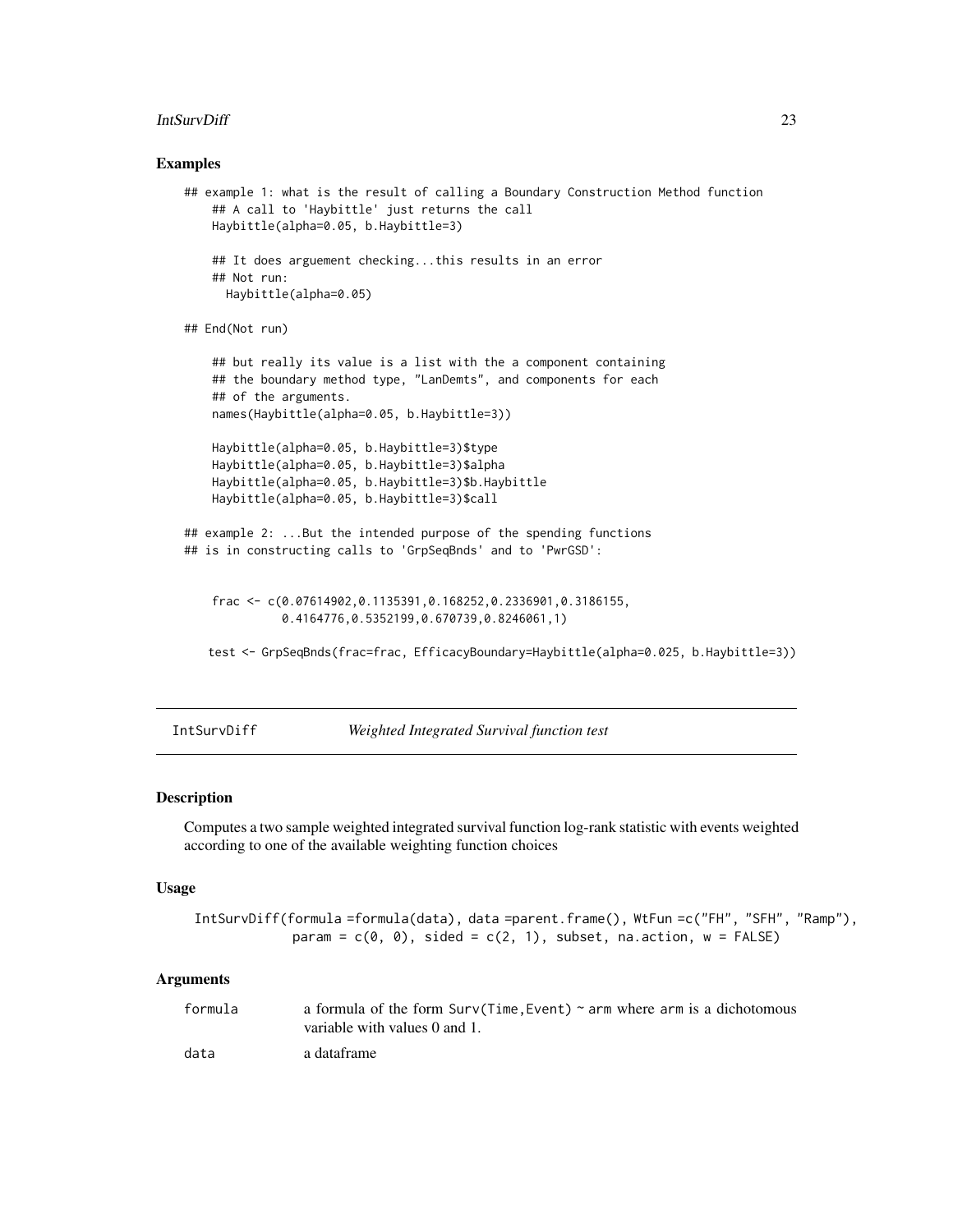| WtFun     | a selection from the available list: "FH" (Fleming-Harrington), "SFH" (stopped<br>Fleming-Harrington) or "Ramp". See param in the following line.                                                                                                                                                                                                                                                                                                                                                                                                                                                                                                                                                                                                                                                     |
|-----------|-------------------------------------------------------------------------------------------------------------------------------------------------------------------------------------------------------------------------------------------------------------------------------------------------------------------------------------------------------------------------------------------------------------------------------------------------------------------------------------------------------------------------------------------------------------------------------------------------------------------------------------------------------------------------------------------------------------------------------------------------------------------------------------------------------|
| param     | Weight function parameters. Length and interpretation depends upon the se-<br>lected value of WtFun:<br>If $WtFun=='FH''$ then param is a length 2 vector specifying the power of the<br>pooled (across arms) kaplan meier estimate and its complement.<br>If WtFun=="SFH" then param is a length 3 vector with first two components as<br>in the "FH" case, and third component the time (in the same units as the time to<br>event) at which the "FH" weight function is capped off at its current value.<br>If WtFun==SFH then param is of length 1 specifying the time (same units as time<br>to event) at which events begin to get equal weight. The "Ramp" weight func-<br>tion is a linearly increasing deterministic weight function which is capped off at<br>1 at the user specified time. |
| sided     | One or Two sided test? Set to 1 or 2                                                                                                                                                                                                                                                                                                                                                                                                                                                                                                                                                                                                                                                                                                                                                                  |
| subset    | Analysis can be applied to a subset of the dataframe based upon a logical ex-<br>pression in its variables                                                                                                                                                                                                                                                                                                                                                                                                                                                                                                                                                                                                                                                                                            |
| na.action | Method for handling NA values in the covariate, arm                                                                                                                                                                                                                                                                                                                                                                                                                                                                                                                                                                                                                                                                                                                                                   |
| W         | currently no effect                                                                                                                                                                                                                                                                                                                                                                                                                                                                                                                                                                                                                                                                                                                                                                                   |
|           |                                                                                                                                                                                                                                                                                                                                                                                                                                                                                                                                                                                                                                                                                                                                                                                                       |

# Value

An object of class survtest containing components

| pn      | sample size                                                                                                                         |
|---------|-------------------------------------------------------------------------------------------------------------------------------------|
| wttyp   | internal representation of the WtFun argument                                                                                       |
| par     | internal representation of the param argument                                                                                       |
| time    | unique times of events accross all arms                                                                                             |
| nrisk   | number at risk accross all arms at each event time                                                                                  |
| nrisk1  | Number at risk in the experimental arm at each event time                                                                           |
| nevent  | Number of events accross all arms at each event time                                                                                |
| nevent1 | Number of events in the experimental arm at each event time                                                                         |
| wt      | Values of the weight function at each event time                                                                                    |
| pntimes | Number of event times                                                                                                               |
| stat    | The un-normalized weighted log-rank statistic, i.e. the summed weighted ob-<br>served minus expected differences at each event time |
| var     | Variance estimate for the above                                                                                                     |
| pu0     | person units of follow-up time in the control arm                                                                                   |
| pu1     | person units of follow-up time in the intervention arm                                                                              |
| n0      | events in the control arm                                                                                                           |
| n1      | events in the intervention arm                                                                                                      |
| n       | sample size, same as pn                                                                                                             |
| call    | the call that created the object                                                                                                    |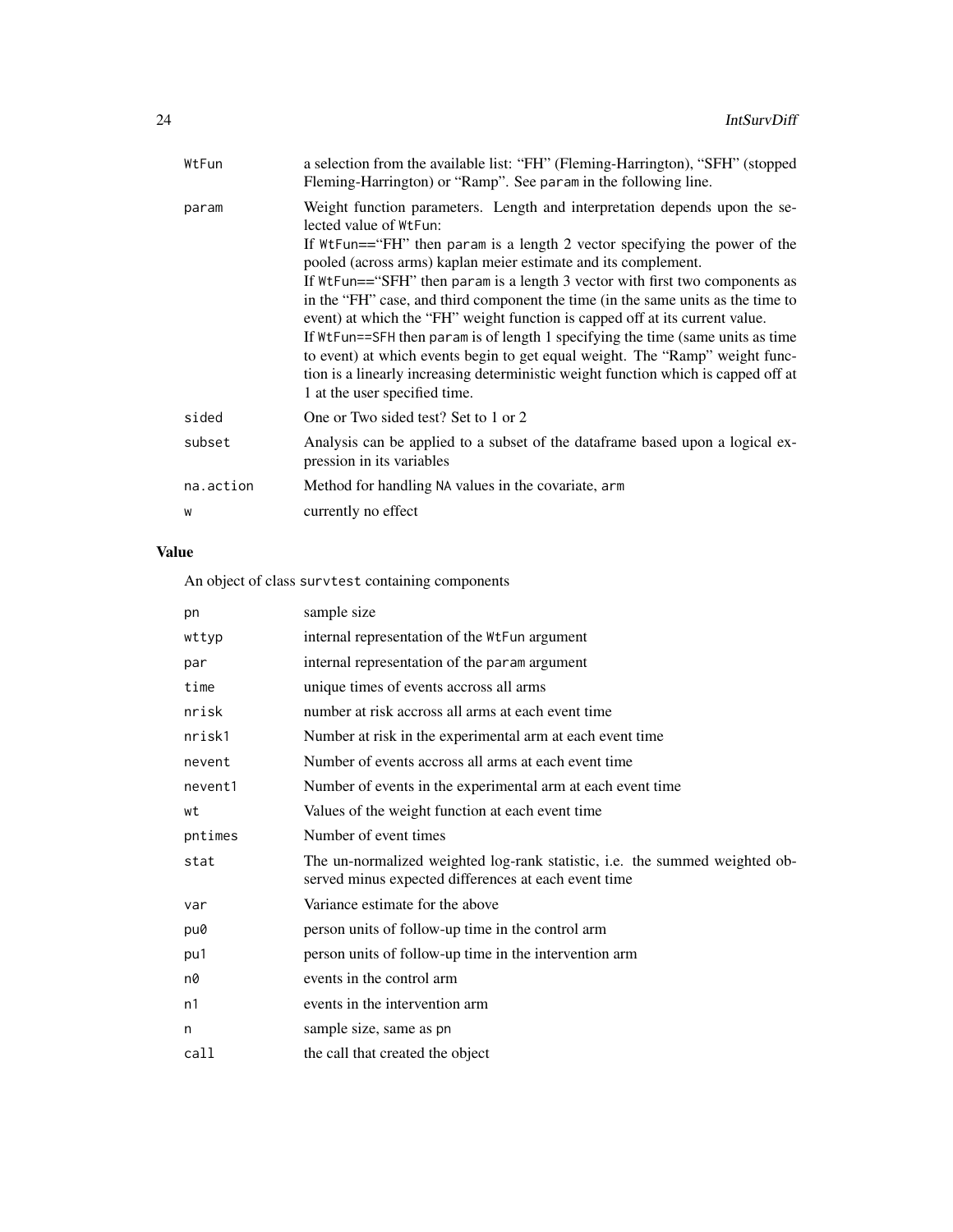### <span id="page-24-0"></span>LanDemets 25

### Author(s)

Grant Izmirlian <izmirlian@nih.gov

### References

Weiand S, Gail MH, James BR, James KL. (1989). A family of nonparametric statistics for comparing diagnostic makers with paired or unpaired data. *Biometrika* 76, 585-592.

### See Also

[wtdlogrank](#page-50-1)

# Examples

```
library(PwrGSD)
data(lung)
fit.isd<-IntSurvDiff(Surv(time,I(status==2))~I(sex==2), data=lung, WtFun="SFH", param=c(0,1,300))
```
<span id="page-24-1"></span>LanDemets *The Lan-Demets method of Boundary Construction*

# Description

The function LanDemets is used in calls to the functions GrpSeqBnds and PwrGSD as a possible setting for the arguments EfficacyBoundary and FutilityBoundary, in specification of the method whereby efficacy and or futility boundaries are to be constructed. The Lan-Demets method is one of four currently availiable choices, the others being SC (stochastic curtailment), Haybittle (efficacy only) and user specified.

# Usage

```
LanDemets(alpha,
 spending, from = NULL, to = NULL)
```
#### Arguments

| alpha    | If LanDemets is used to specify the EfficacyBoundary then the argument alpha<br>is the total probability of type I error. If LanDemets is used to specify the<br>Futility Boundary then the argument alpha is the total probability of type II<br>error.                                                                                                                                    |
|----------|---------------------------------------------------------------------------------------------------------------------------------------------------------------------------------------------------------------------------------------------------------------------------------------------------------------------------------------------------------------------------------------------|
| spending | Specify the alpha spending function. Set this to $ObrienFleming, Pow(rho=),$<br>or Pocock. See help files for these spending functions.                                                                                                                                                                                                                                                     |
| from     | WARNING EXPERIMENTAL: you can actually construct boundaries via a hy-<br>brid of the 3 boundary construction methods, LanDemets, SC, and 'user spec-<br>ified'. When using a hybrid boundry, set the argument EfficacyBoundary<br>or FutilityBoundary respectively, to a list with components LanDemets, SC,<br>or user specified numbers. In the former two cases, from and to are used in |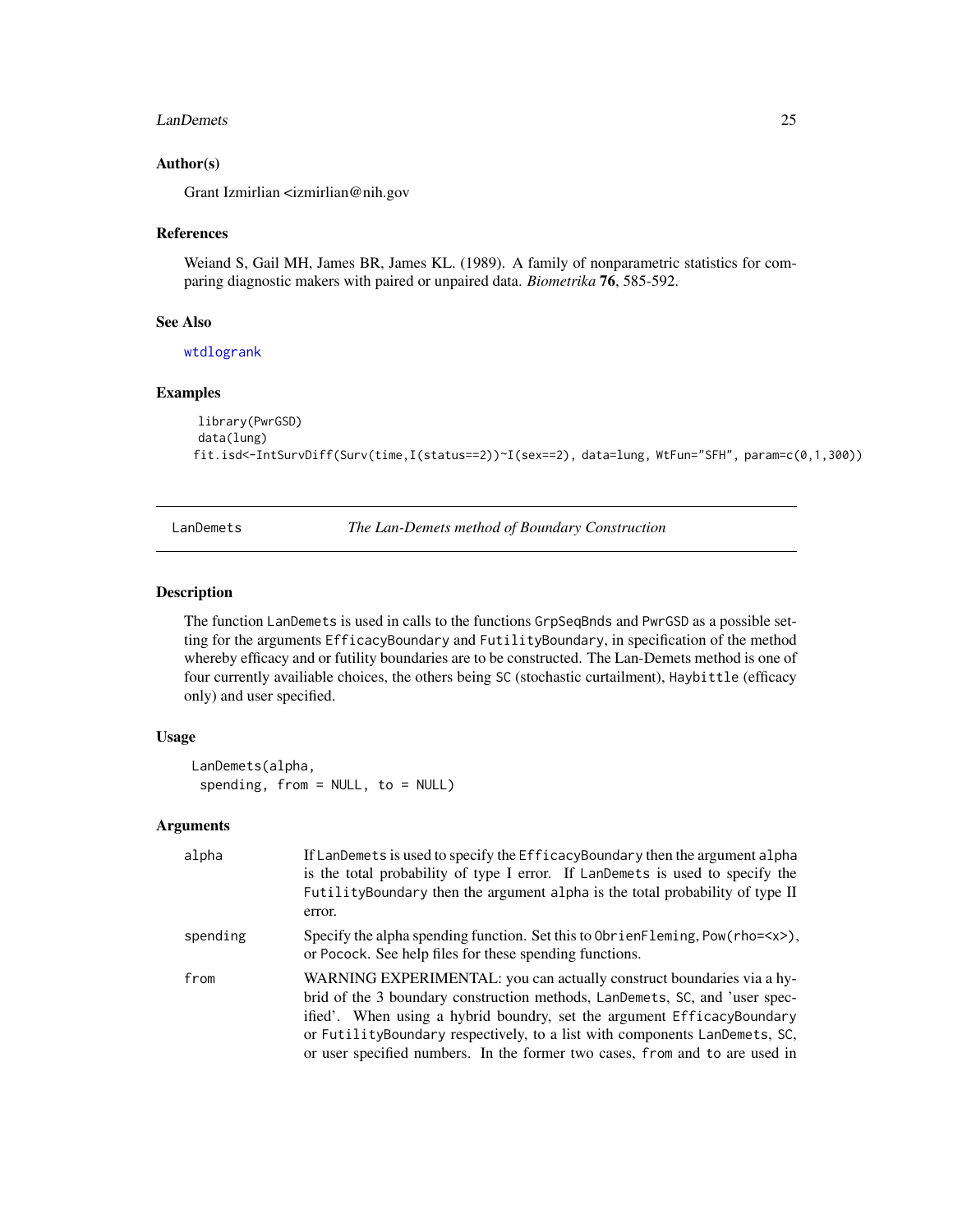LanDemets and also in SC to stipulate how many interim analyses they are in effect. See the help for GrpSeqBnds and PwrGSD

to See above.

### Details

The cornerstone of the Lan-Demets method is that the amount of alpha (type I or II error probability) that is "spent" at a given interim analysis is determined via a user specified "spending function". A spending function is a monotone increasing mapping on (0,1) with range (0,alpha). The 'alpha' spent at a given analysis is determined by the increment in the values of the spending function at the current and at the most recent information fractions.

### Value

An object of class boundary.construction.method which is really a list with the following components. The print method displays the original call.

| type     | Gives the boundary construction method type, which is the character string<br>"LanDemets"                                                                                                  |
|----------|--------------------------------------------------------------------------------------------------------------------------------------------------------------------------------------------|
| alpha    | The numeric value passed to the argument 'alpha' which is the total probability<br>of type I (efficacy) or type II (futility) error.                                                       |
| spending | The spending function that was passed to the argument 'spending'. Note that<br>this will be of class 'name' for 'ObrienFleming' and 'Pocock', but will be of<br>class 'function' for 'Pow' |
| from     | The numeric value passed to the argument 'from'. See above.                                                                                                                                |
| to       | The numeric value passed to the argument 'to'. See above.                                                                                                                                  |
| call     | returns the call                                                                                                                                                                           |

# Note

The print method returns the call by default

# Author(s)

Grant Izmirlian

### References

see references under [PwrGSD](#page-36-1)

# See Also

[SC](#page-45-1), [ObrienFleming](#page-30-1), [Pow](#page-33-1), [Pocock](#page-32-1), [GrpSeqBnds](#page-14-1), and [PwrGSD](#page-36-1)

<span id="page-25-0"></span>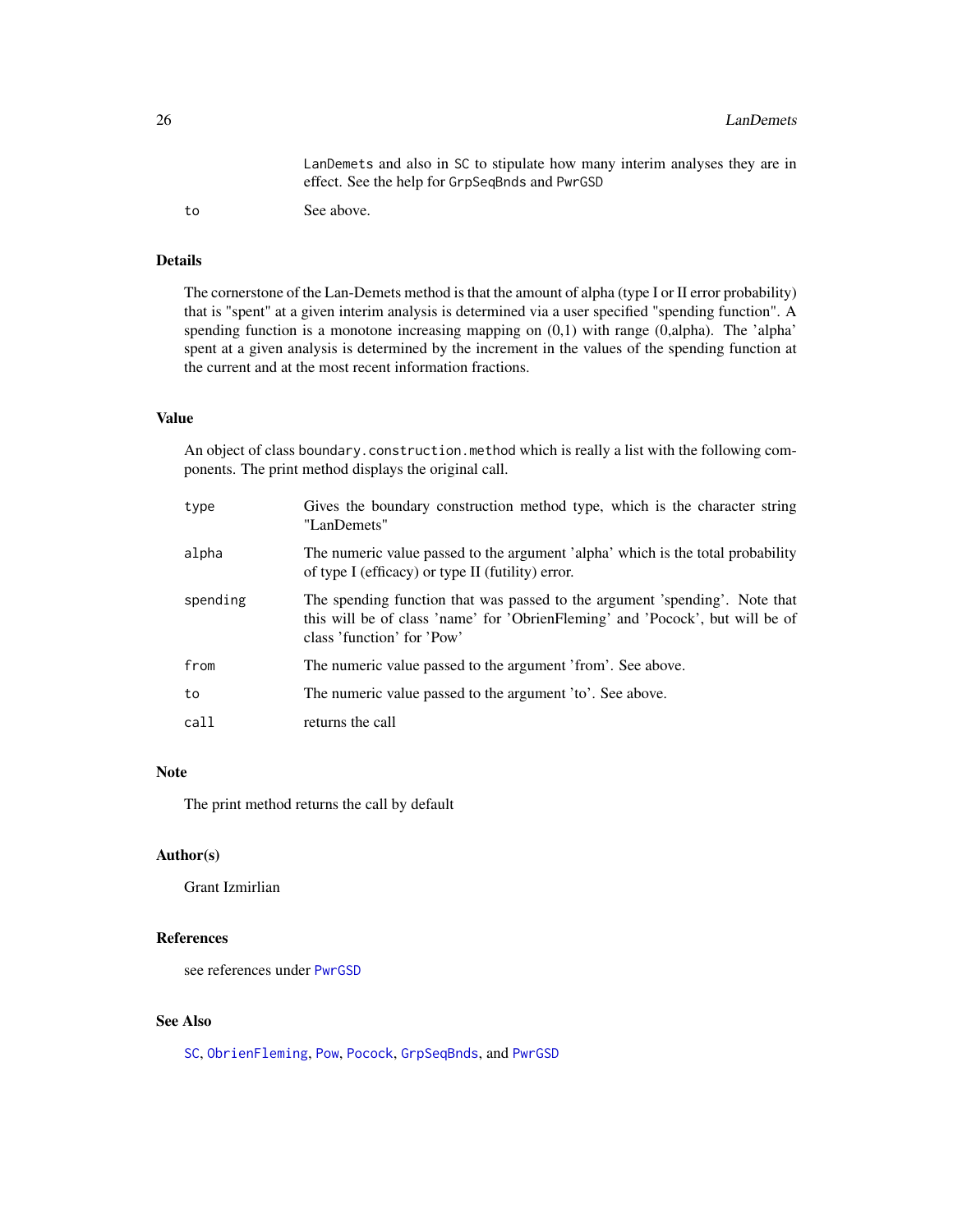### <span id="page-26-0"></span>lookup 27

### Examples

```
## example 1: what is the result of calling a Boundary Construction Method function
   ## A call to 'LanDemets' just returns the call
   LanDemets(alpha=0.05, spending=ObrienFleming)
   ## It does arguement checking...this results in an error
   ## Not run:
     LanDemets(alpha=0.05)
## End(Not run)
   ## but really its value is a list with the a component containing
   ## the boundary method type, "LanDemts", and components for each
   ## of the arguments.
   names(LanDemets(alpha=0.05, spending=ObrienFleming))
   LanDemets(alpha=0.05, spending=ObrienFleming)$type
   LanDemets(alpha=0.05, spending=ObrienFleming)$alpha
   LanDemets(alpha=0.05, spending=ObrienFleming)$spending
   class(LanDemets(alpha=0.05, spending=ObrienFleming)$spending)
   LanDemets(alpha=0.05, spending=Pow(2))$spending
   class(LanDemets(alpha=0.05, spending=Pow(2))$spending)
   LanDemets(alpha=0.05, spending=ObrienFleming)$call
## example 2: ...But the intended purpose of the spending functions is
## in constructing calls to 'GrpSeqBnds' and to 'PwrGSD':
   frac <- c(0.07614902,0.1135391,0.168252,0.2336901,0.3186155,
              0.4164776,0.5352199,0.670739,0.8246061,1)
   drift <- c(0.3836636,0.5117394,0.6918584,0.8657705,1.091984,
               1.311094,1.538582,1.818346,2.081775,2.345386)
  test <- GrpSeqBnds(frac=frac, EfficacyBoundary=LanDemets(alpha=0.05, spending=ObrienFleming),
                       FutilityBoundary=LanDemets(alpha=0.10, spending=Pocock),
                       drift=drift)
```
lookup *Lookup values for a piecewise constant function*

### **Description**

Given the values and lefthand endpoints for intervals of constancy, lookup values of the function at arbitrary values of the independent variable.

### Usage

lookup(xgrid, ygrid, x, y $0 = 0$ )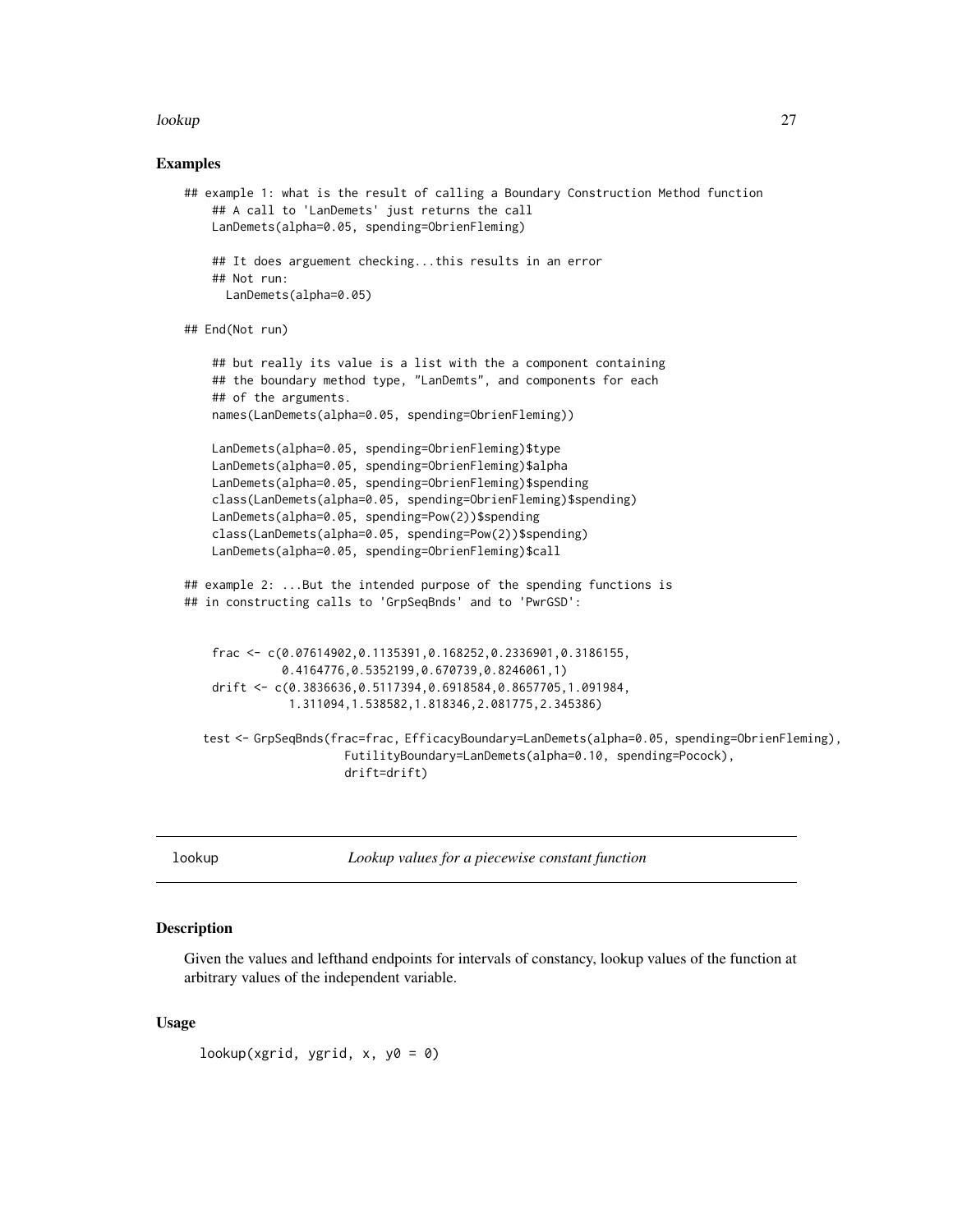# <span id="page-27-0"></span>Arguments

| xgrid | Lefthand endpoints of intervals of constancy                           |
|-------|------------------------------------------------------------------------|
| ygrid | Values on these intervals, of same length as xgrid                     |
| X     | Input vector of arbitrary independent variables.                       |
| y0    | Value to be returned for values of x that are smaller than min(xgrid). |

# Value

| ~Describe the value returned If it is a LIST, use |  |  |  |
|---------------------------------------------------|--|--|--|
|                                                   |  |  |  |

| comp1 | Description of 'comp1' |
|-------|------------------------|
| comp2 | Description of 'comp2' |

# Author(s)

Grant Izmirlian <izmirlian@nih.gov>

# Examples

## none as yet

lung *Mayo Clinic Lung Cancer Data*

# Description

Survival in patients with lung cancer at Mayo Clinic. Performance scores rate how well the patient can perform usual daily activities.

### Usage

data(lung)

# Format

| inst:      | Institution code                                                |
|------------|-----------------------------------------------------------------|
| time:      | Survival time in days                                           |
| status:    | censoring status 1=censored, 2=dead                             |
| age:       | Age in years                                                    |
| sex:       | Male=1 Female= $2$                                              |
| ph.ecog:   | ECOG performance score $(0 = good 5 = dead)$                    |
| ph.karno:  | Karnofsky performance score (bad=0-good=100) rated by physician |
| pat.karno: | Karnofsky performance score rated by patient                    |
| meal.cal:  | Calories consumed at meals                                      |
| wt.loss:   | Weight loss in last six months                                  |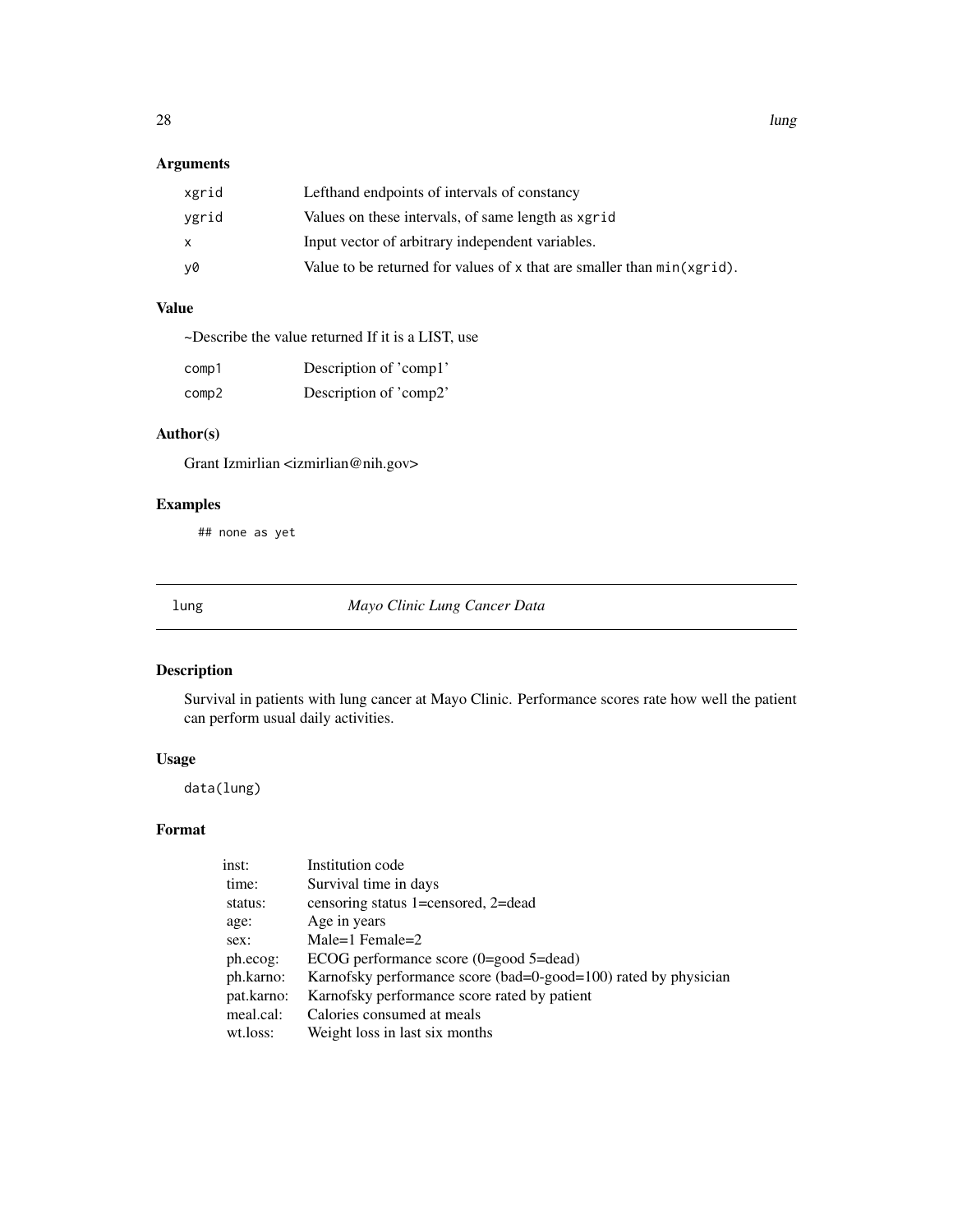### <span id="page-28-0"></span>mystack 29

# Source

Terry Therneau

mystack *Stack a dataset*

# Description

Given a dataframe containing one or more variables named with a common prefix, this function creates a stacked dataset with one set of observed values of the variables (in order of occurence) per line.

# Usage

mystack(object, fu.vars, create.idvar = FALSE)

# Arguments

| object       | a data frame containing one or more variables named with a common prefix                                                            |
|--------------|-------------------------------------------------------------------------------------------------------------------------------------|
| fu.vars      | a list of the unique prefixes                                                                                                       |
| create.idvar | Do you want to add an ID variable with a common value given to all records<br>resulting from a given input record? Default is FALSE |

### Value

A stacked dataframe

# Author(s)

Grant Izmirlian <izmirlian@nih.gov>

# Examples

## none as yet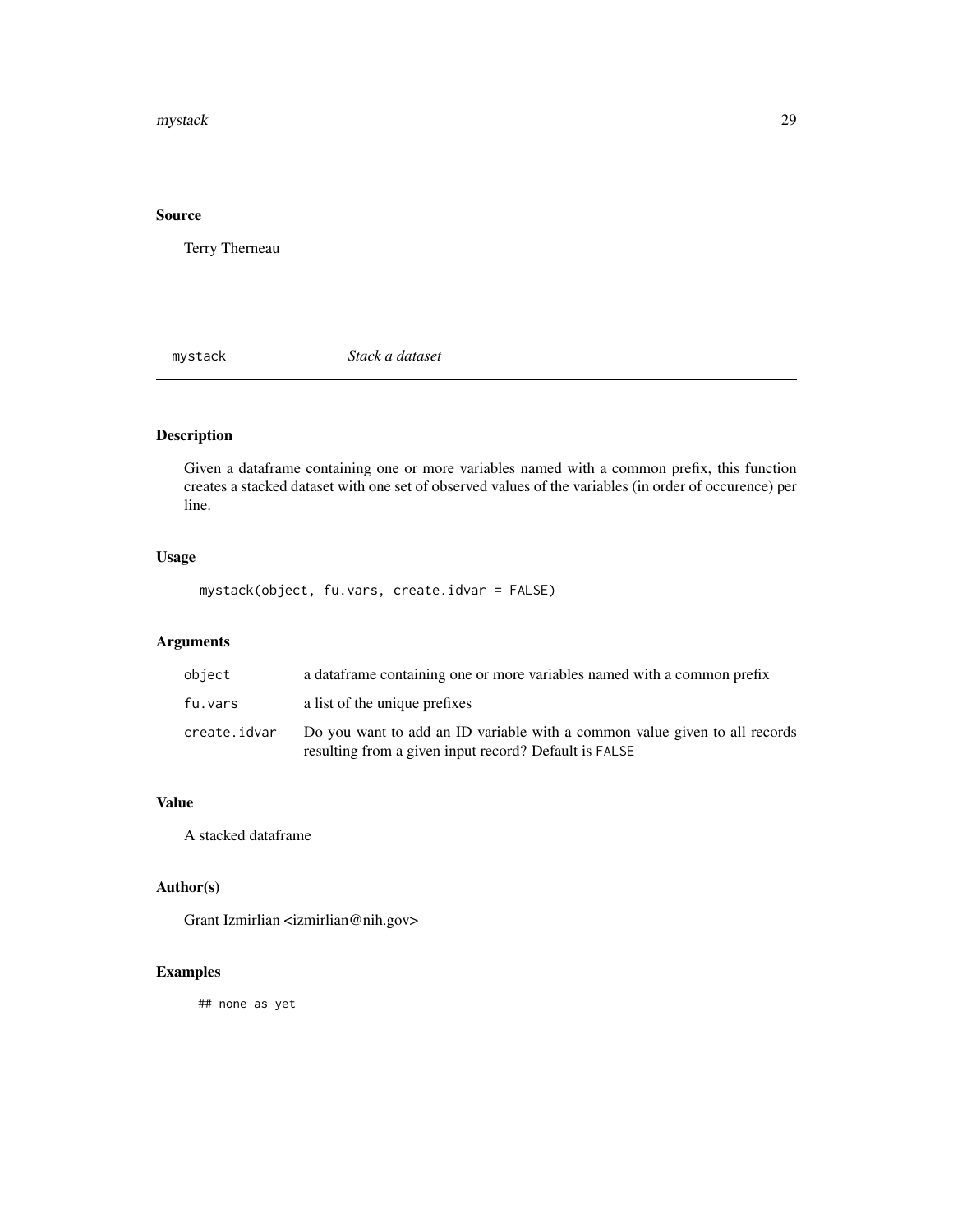<span id="page-29-0"></span>mysurvfit *My Survfit*

### Description

Computes numbers at risk, numbers of events at each unique event time within levels of a blocking factor

# Usage

```
mysurvfit(formula = formula(data), data = parent.frame(), subset, na.action = na.fail)
```
# Arguments

| formula   | Should be a formula of the form $Surv(ti, ev) \sim block$ where block is the      |
|-----------|-----------------------------------------------------------------------------------|
|           | blocking factor. It need not be a factor per se but should have relatively few    |
|           | discrete levels. Sorry, no staggered entry allowed at present                     |
| data      | a dataframe                                                                       |
| subset    | you can subset the analysis via logical expression in variables in the data frame |
| na.action | pass a method for handling NA values in block such as na. omit, or na. fail       |

### Value

A dataframe of 2\*NLEV + 1 columns where NLEV is the number of levels of the factor block.

| time       | The sorted vector of unique event times from all blocks     |
|------------|-------------------------------------------------------------|
| nrisk1     | The number at risk in block level 1 at each event time      |
| nevent1    | The number of events in block level 1 at each event time    |
|            |                                                             |
| nriskNLEV  | The number at risk in block level NLEV at each event time   |
| neventNLEV | The number of events in block level NLEV at each event time |

### Author(s)

Grant Izmirlian <izmirlian@nih.gov>

# Examples

```
library(PwrGSD)
 data(lung)
 fit.msf <- mysurvfit(Surv(time, I(status==2)) ~ sex, data=lung)
 fit.msf
 ## Not run:
 plot(fit.msf)
## End(Not run)
```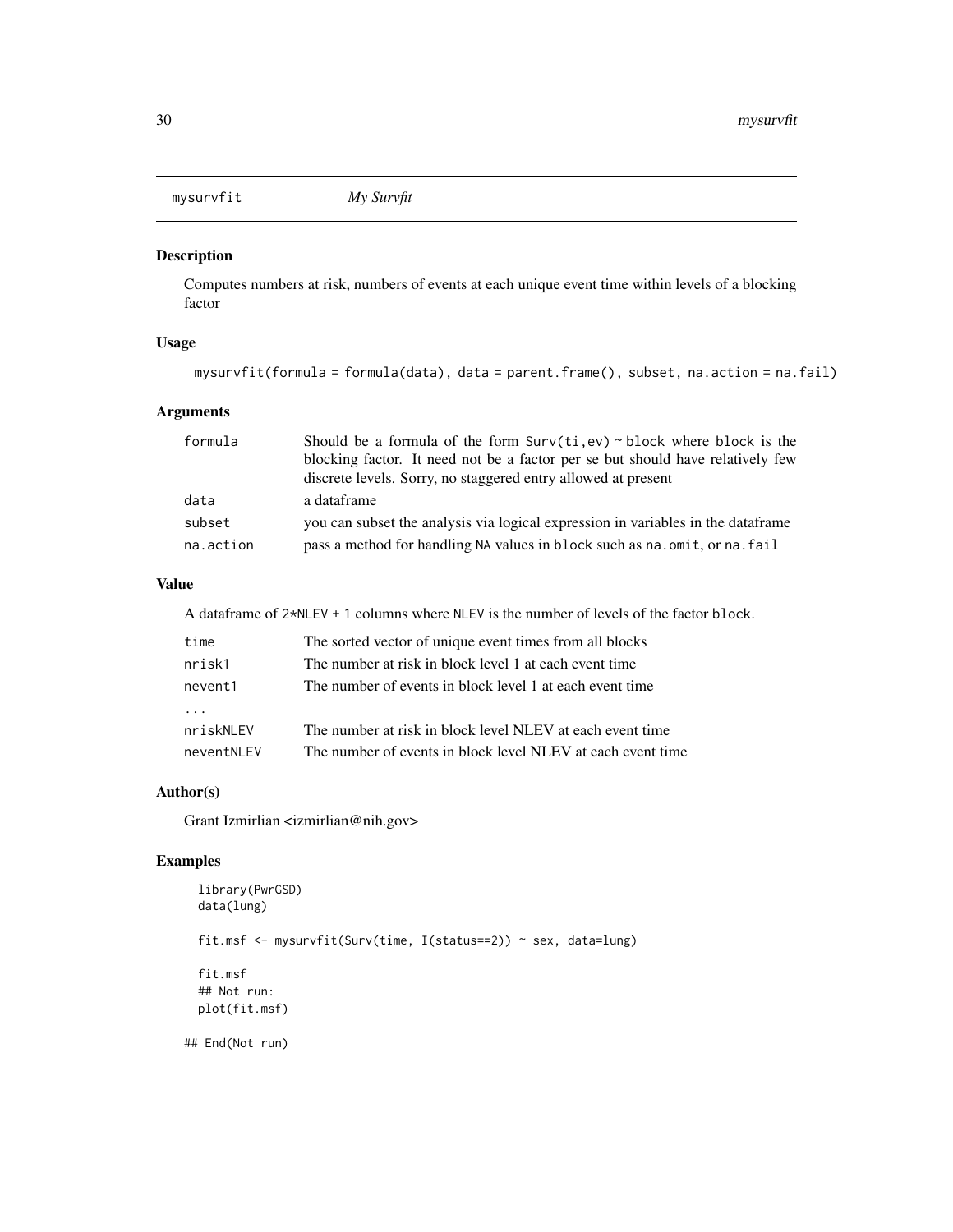<span id="page-30-1"></span><span id="page-30-0"></span>

### Description

Stipulates alpha spending according to the O'Brien-Fleming spending function in the Lan-Demets boundary construction method. Its intended purpose is in constructing calls to GrpSeqBnds and PwrGSD.

### Usage

ObrienFleming()

# Value

An object of class spending.function which is really a list with the following components. The print method displays the original call.

| type | Gives the spending function type, which is the character string "ObrienFleming" |
|------|---------------------------------------------------------------------------------|
| call | returns the call                                                                |

### Note

The print method returns the call by default

### Author(s)

Grant Izmirlian

### References

see references under [PwrGSD](#page-36-1)

### See Also

[LanDemets](#page-24-1), [Pow](#page-33-1), [Pocock](#page-32-1), [GrpSeqBnds](#page-14-1), [PwrGSD](#page-36-1)

# Examples

```
## example 1: what is the result of calling a spending function
   ## A call to 'ObrienFleming' just returns the call
   ObrienFleming()
    ## but really its value is a list with a component named
    ## 'type' equal to "ObrienFleming" and a component named
    ## 'call' equal to the call.
   names(ObrienFleming)
    ObrienFleming()$type
```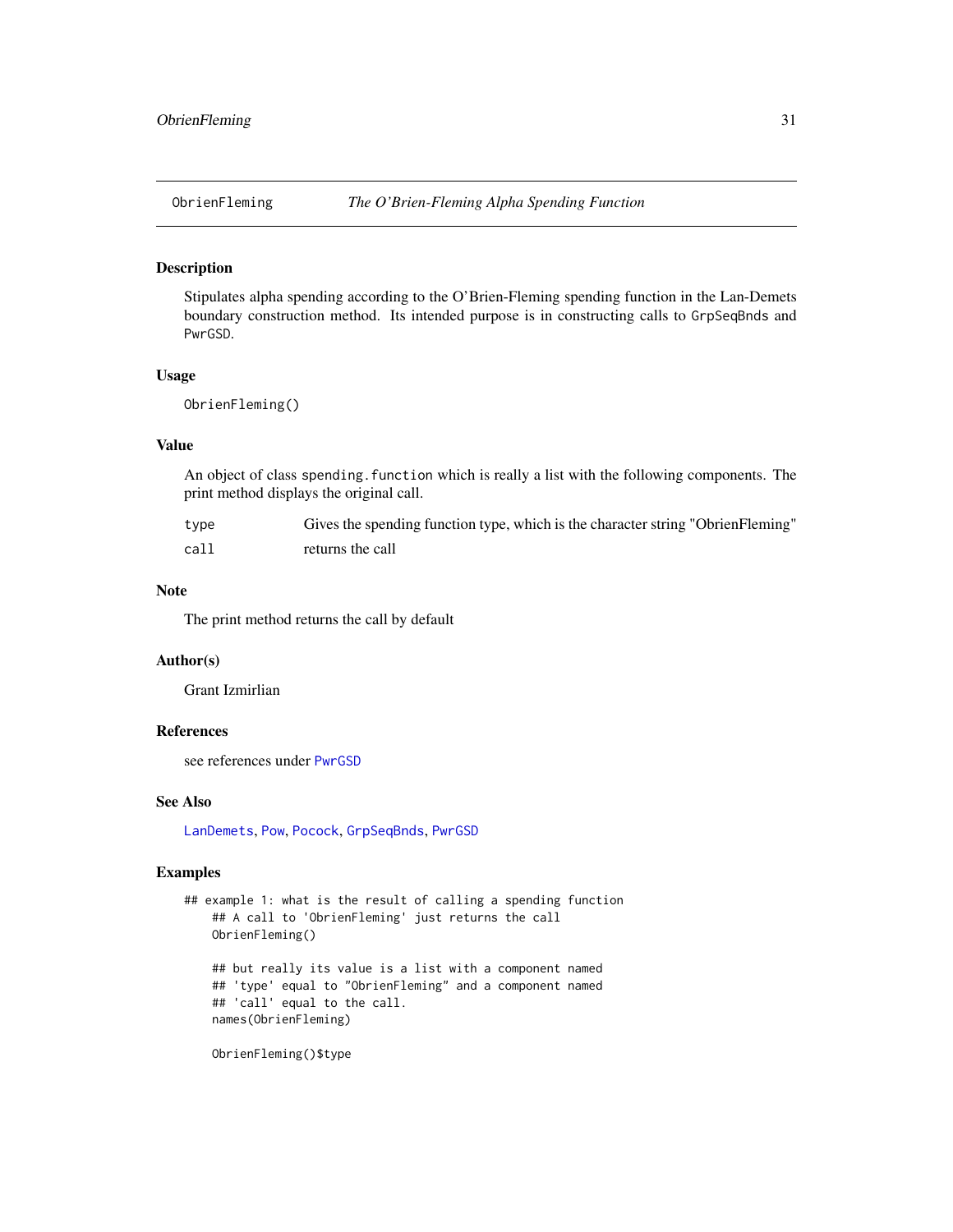```
ObrienFleming()$call
## example 2: ...But the intended purpose of the spending functions is
## in constructing calls to 'GrpSeqBnds' and to 'PwrGSD':
    frac <- c(0.07614902,0.1135391,0.168252,0.2336901,0.3186155,
              0.4164776,0.5352199,0.670739,0.8246061,1)
    drift <- c(0.3836636,0.5117394,0.6918584,0.8657705,1.091984,
               1.311094,1.538582,1.818346,2.081775,2.345386)
  test <- GrpSeqBnds(frac=frac, EfficacyBoundary=LanDemets(alpha=0.05, spending=ObrienFleming),
                       FutilityBoundary=LanDemets(alpha=0.10, spending=Pocock),
                       drift=drift)
```
<span id="page-31-1"></span>plot.cpd.PwrGSD *Plot Method for cpd.PwrGSD objects*

### Description

Creates a trellis plot of type II error probability and power at each interim analysis, stacked, versus an effect size variable, conditioned upon levels of up to two factors.

### Usage

## S3 method for class 'cpd.PwrGSD' plot(x, formula, subset, na.action,...)

# Arguments

| $\mathsf{x}$ | an object of class cpd. PwrGSD                                                                                                                                                                                                                                                                                                                 |
|--------------|------------------------------------------------------------------------------------------------------------------------------------------------------------------------------------------------------------------------------------------------------------------------------------------------------------------------------------------------|
| formula      | a one sided formula of the form $\sim$ effect   f1 or $\sim$ effect   f1 $\star$ f2 where<br>effect, f1, and f2 are variables in the indexing dataframe descr, or the special<br>variable stat which may be used when there are multiple test statistics per com-<br>ponent of Elements. See the example in the documentation for cpd. PwrGSD. |
| subset       | the plot can be applied to a subset of rows of descr via a logical expression on<br>its variables in combination with the special variable, stat when applicable.                                                                                                                                                                              |
| na.action    | a na. action method for handling NA values                                                                                                                                                                                                                                                                                                     |
| $\cdots$     | other parameters to pass to the R function coplot usually not neccesary                                                                                                                                                                                                                                                                        |

### Value

Returns the object, x, invisibly

#### Note

This processes the cpd.PwrGSD object into a dataframe, stacked on interim looks and then passes the results to the R function coplot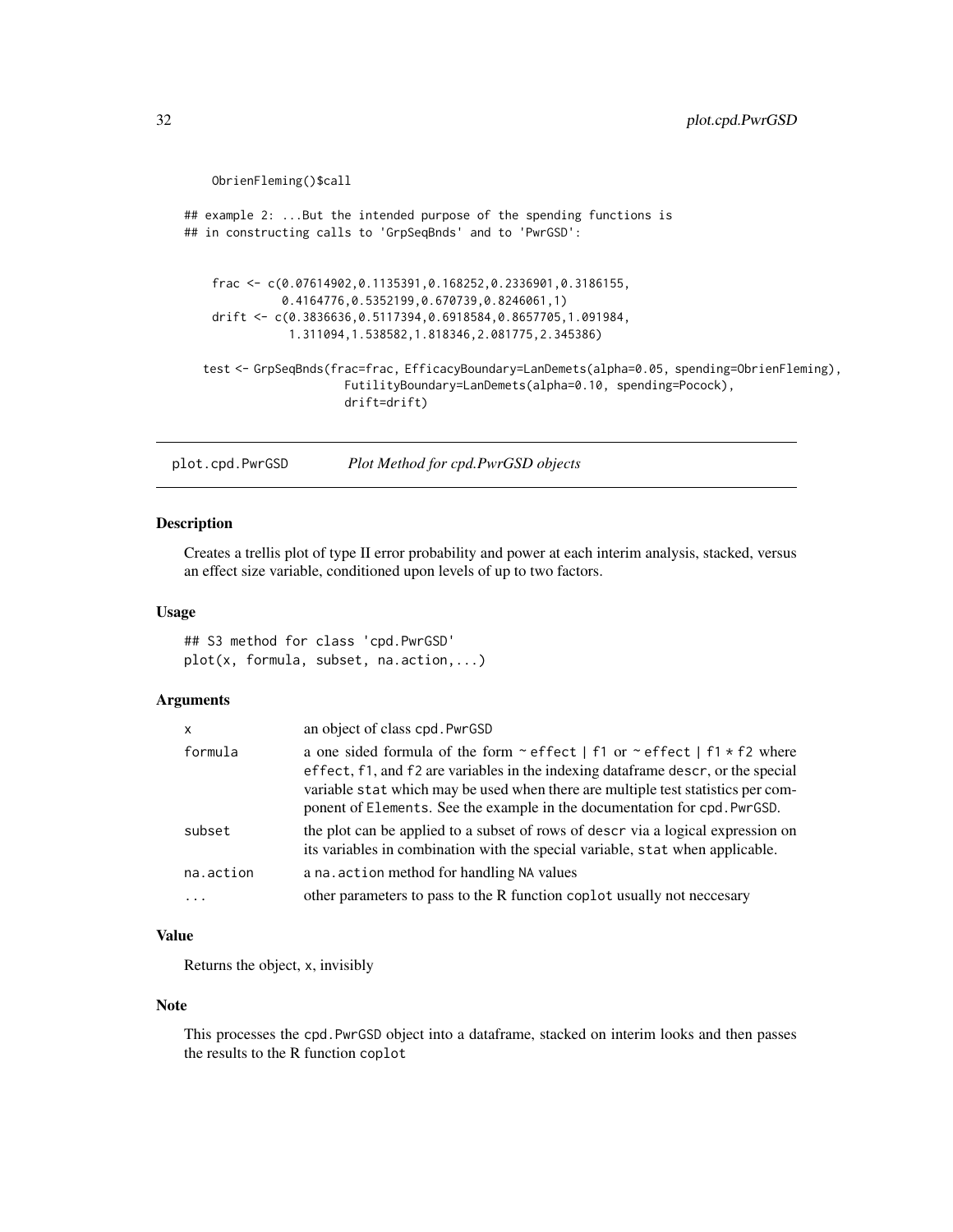### <span id="page-32-0"></span>Pocock 33

### Author(s)

Abovementioned cpd.PwrGSD processing done by Grant Izmirlian <izmirlian@nih.gov>

### References

Chambers, J. M. (1992) *Data for models.* Chapter 3 of *Statistical Models in S* eds J. M. Chambers and T. J. Hastie, Wadsworth \& Brooks/Cole.

Cleveland, W. S. (1993) *Visualizing Data.* New Jersey: Summit Press.

### See Also

[cpd.PwrGSD](#page-4-1) [Power](#page-35-1) and [Elements](#page-12-1)

### Examples

## See the example in the 'cpd.PwrGSD' documentation

<span id="page-32-1"></span>Pocock *The Pocock Alpha Spending Function*

### Description

Stipulates alpha spending according to the Pocock spending function in the Lan-Demets boundary construction method. Its intended purpose is in constructing calls to GrpSeqBnds and PwrGSD.

#### Usage

Pocock()

# Value

An object of class spending. function

| type | Gives the spending function type, which is the character string "Pocock" |
|------|--------------------------------------------------------------------------|
| call | returns the call                                                         |

### Note

The print method returns the call by default

### Author(s)

Grant Izmirlian

### References

see references under [PwrGSD](#page-36-1)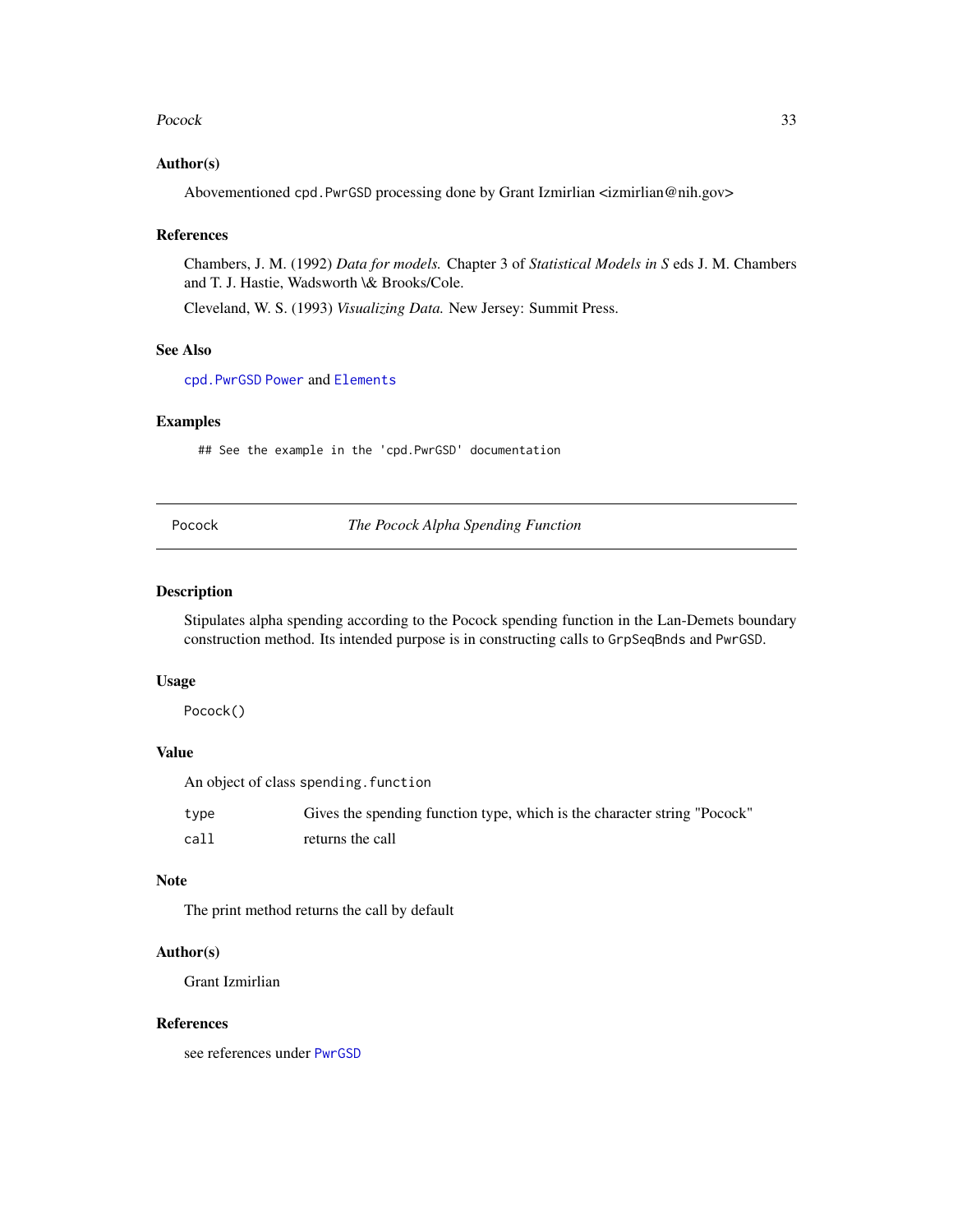### <span id="page-33-0"></span>See Also

[LanDemets](#page-24-1), [ObrienFleming](#page-30-1), [Pow](#page-33-1), [GrpSeqBnds](#page-14-1), [PwrGSD](#page-36-1)

# Examples

```
## example 1: what is the result of calling a spending function
    ## A call to 'Pocock' just returns the call
   Pocock()
    ## but really its value is a list with a component named
    ## 'type' equal to "Pocock" and a component named
   ## 'call' equal to the call.
   names(Pocock)
   Pocock()$type
   Pocock()$call
## example 2: ...But the intended purpose of the spending functions is
## in constructing calls to 'GrpSeqBnds' and to 'PwrGSD':
    frac <- c(0.07614902,0.1135391,0.168252,0.2336901,0.3186155,
              0.4164776,0.5352199,0.670739,0.8246061,1)
   drift <- c(0.3836636,0.5117394,0.6918584,0.8657705,1.091984,
               1.311094,1.538582,1.818346,2.081775,2.345386)
  test <- GrpSeqBnds(frac=frac, EfficacyBoundary=LanDemets(alpha=0.05, spending=Pocock),
                       FutilityBoundary=LanDemets(alpha=0.10, spending=ObrienFleming),
                       drift=drift)
```
<span id="page-33-1"></span>Pow *The Wang-Tsiatis Power Alpha Spending Function*

#### Description

Stipulates alpha spending according to the Wang-Tsiatis Power function in the Lan-Demets boundary construction method. Its intended purpose is in constructing calls to GrpSeqBnds and PwrGSD.

### Usage

Pow(rho)

### Arguments

rho The exponent for the Wang-Tsiatis power spending function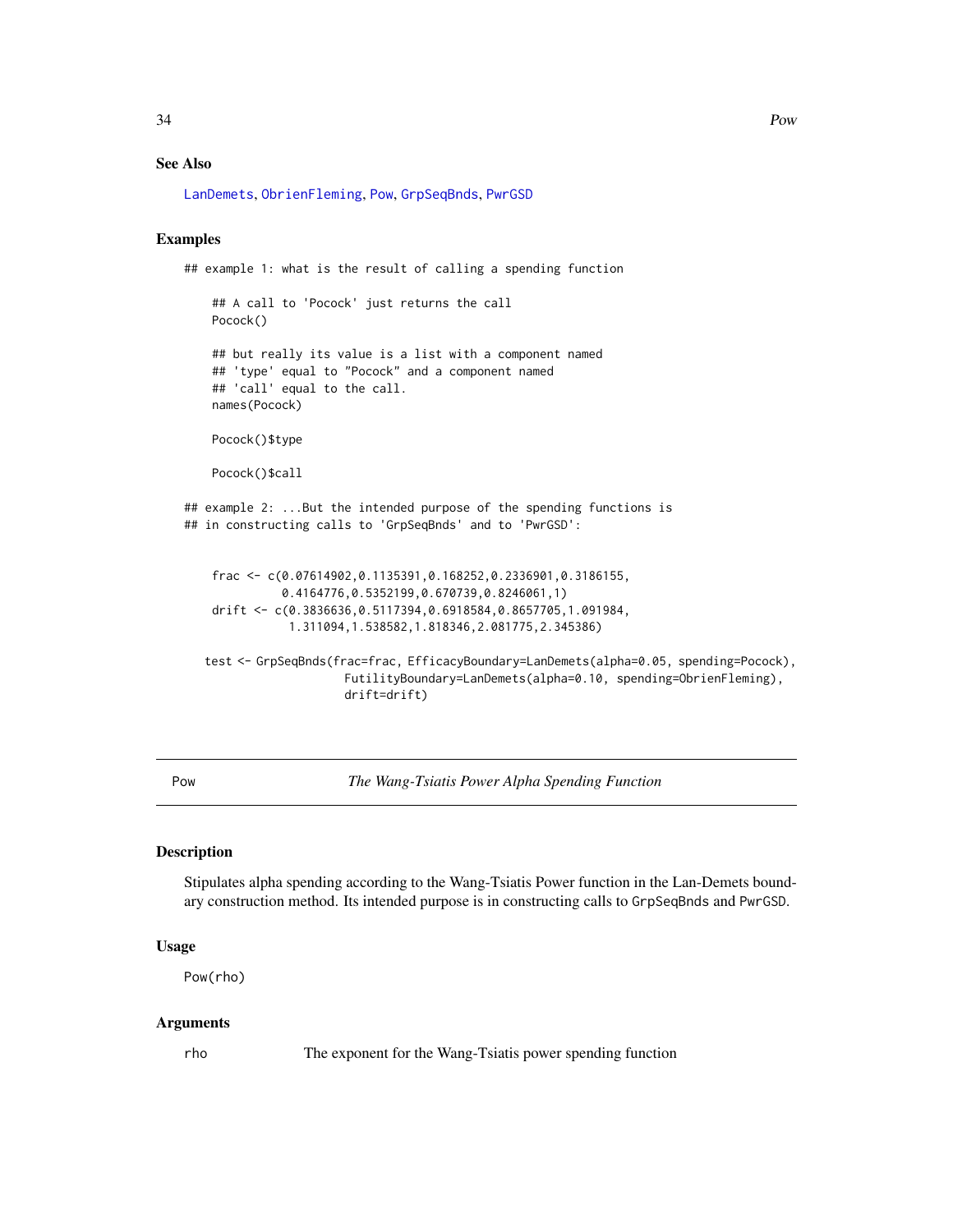### <span id="page-34-0"></span> $Pow$  35

# Details

Larger rho results in more conservative boundaries. rho=3 is roughly equivalent to Obrien-Fleming spending. rho=1 spends alpha linearly in the information fraction

### Value

An object of class spending. function which is really a list with the following components. The print method displays the original call.

| type | Gives the spending function type, which is the character string "Pow" |
|------|-----------------------------------------------------------------------|
| rho  | the numeric value passed to the single argument, rho                  |
| call | returns the call                                                      |

# Note

The print method returns the call by default

### Author(s)

Grant Izmirlian

### References

see references under [PwrGSD](#page-36-1)

# See Also

[LanDemets](#page-24-1), [ObrienFleming](#page-30-1), [Pocock](#page-32-1), [GrpSeqBnds](#page-14-1), [PwrGSD](#page-36-1)

### Examples

```
## example 1: what is the result of calling a spending function
    ## A call to 'Pow' just returns the call
   Pow(rho=2)
```

```
## It does argument checking...the following results in an error:
## Not run:
 Pow()
```
## End(Not run)

```
## it doesn't matter whether the argument is named or not,
## either produces the same result
Pow(2)
```
## but really its value is a list with a component named ## 'type' equal to "Pow", a component named 'rho' equal ## to the numeric value passed to the single argument 'rho' ## and a component named 'call' equal to the call. names(Pow(rho=2))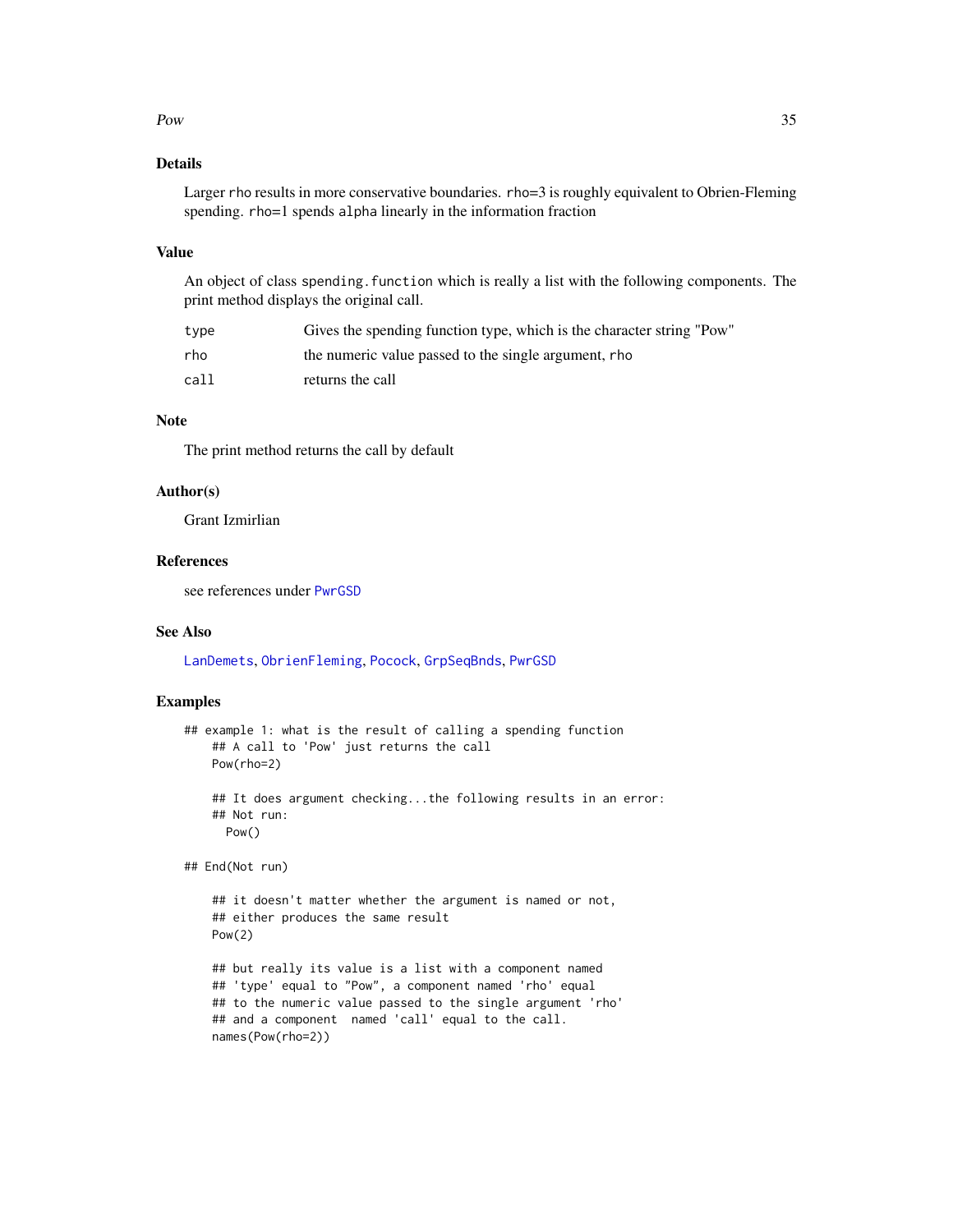<span id="page-35-0"></span>36 Power

```
names(Pow(2))
    Pow(rho=2)$type
   Pow(rho=2)$rho
   Pow(rho=2)$call
## example 2: ...But the intended purpose of the spending functions is
## in constructing calls to 'GrpSeqBnds' and to 'PwrGSD':
    frac <- c(0.07614902,0.1135391,0.168252,0.2336901,0.3186155,
              0.4164776,0.5352199,0.670739,0.8246061,1)
    drift <- c(0.3836636,0.5117394,0.6918584,0.8657705,1.091984,
               1.311094,1.538582,1.818346,2.081775,2.345386)
  test <- GrpSeqBnds(frac=frac, EfficacyBoundary=LanDemets(alpha=0.05, spending=Pow(2)),
                       FutilityBoundary=LanDemets(alpha=0.10, spending=ObrienFleming),
                       drift=drift)
```
<span id="page-35-1"></span>Power *Extract the Power results*

### Description

The function 'Power' is used to summarize the 'cpd.PwrGSD' object into a dataframe containing power and type II error, summed over analysis times. The data frame is stacked by rows of 'descr' and by 'stat' (if there are multiple statistics being profiled per each component of 'Elements'), for generating tables or performing other computations.

# Usage

Power(object, subset, nlook.ind = NULL)

### Arguments

| object    | an object of class cpd. PwrGSD                                                                                                                                                                                                                                      |
|-----------|---------------------------------------------------------------------------------------------------------------------------------------------------------------------------------------------------------------------------------------------------------------------|
| subset    | you may extract a subset via a logical expression in the variables of the index<br>dataframe, descr                                                                                                                                                                 |
| nlook.ind | (optional) a vector containing a subset of the indices of analysis times over<br>which the sum is formed. Use this for example if you want to know the prob-<br>ability of stopping by the kth analysis under an unfavorable alternative. Set<br>nlook.ind to $1:k$ |

### Value

a dataframe, stacked by rows of 'descr' and then by choices of 'stat'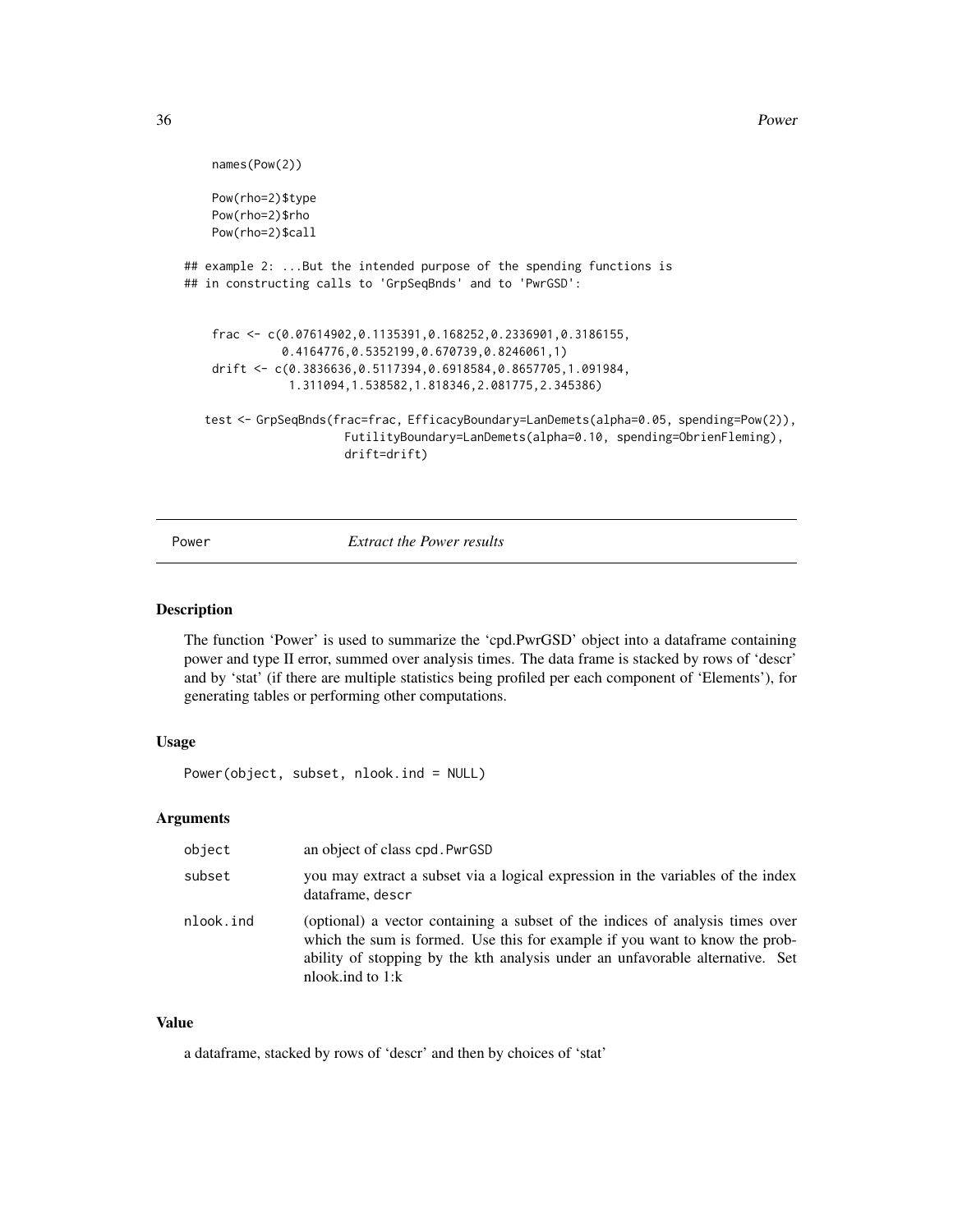### <span id="page-36-0"></span>PwrGSD 37

### Author(s)

Grant Izmirlian <izmirlian@nih.gov>

#### See Also

[cpd.PwrGSD](#page-4-1) and [PwrGSD](#page-36-1)

#### Examples

## See the `cpd.PwrGSD' example

<span id="page-36-1"></span>PwrGSD *Calculate Power in a Group Sequential Design*

### **Description**

Derives power in a two arm clinical trial under a group sequential design. Allows for arbitrary number of interim analyses, arbitrary specification of arm-0/arm-1 time to event distributions (via survival or hazard), arm-0/arm-1 censoring distribution, provisions for two types of continuous time non-compliance according to arm-0/arm-1 rate followed by switch to new hazard rate. Allows for analyses using (I) weighted log-rank statistic, with weighting function (a) a member of the Flemming-Harrington G-Rho class, or (b) a stopped version thereof, or (c) the ramp-plateau deterministic weights, or  $(II)$  the integrated survival distance (currently under method==" $S''$  without futility only). Stopping boundaries are computed via the Lan-Demets method, Haybittle method, converted from the stochastic curtailment procedure, or be completely specified by the user. The Lan-Demets boundaries can be constructed usign either O'Brien-Flemming, Pocock or Wang-Tsiatis power alpha-spending. The C kernel is readily extensible, and further options will become available in the near future.

# Usage

```
PwrGSD(EfficacyBoundary = LanDemets(alpha = 0.05, spending = ObrienFleming),
    FutilityBoundary = \text{LanDemets(alpha)} = 0.1, spending = ObrienFleming),
    NonBindingFutility = TRUE, sided = c("2&gt", "2&lt", "1&gt", "1&lt",method = c("S", "A"), accru, accrat, tlook,
    tcut0 = NULL, h0 = NULL, s0 = NULL, tcut1 = NULL,rhaz = NULL, h1 = NULL, s1 = NULL, tcutc\theta = NULL, hc\theta = NULLsc\theta = NULL, tcutc1 = NULL, hc1 = NULL, sc1 = NULL, tcutd0A = NULL,
    hd\emptysetA = NULL, sd\emptysetA = NULL, tcutd\emptysetB = NULL, hd\emptysetB = NULL, sd\emptysetB = NULL,
    tcutd1A = NULL, hd1A = NULL, sd1A = NULL, tcutd1B = NULL,
    hd1B = NULL, sd1B = NULL, tcutx0A = NULL, hx0A = NULL, sx0A = NULLtcutx0B = NULL, hx0B = NULL, sx0B = NULL, tcutx1A = NULL,hx1A = NULL, sx1A = NULL, tcutx1B = NULL, hx1B = NULL, sx1B = NULLnoncompliance = c("none", "crossover", "mixed", "user"),
    gradual = FALSE, WtFun = c("FH", "SFH", "Ramp"), ppar = cbind(c(0, 0)),Spend.Info = c("Variance", "Events", "Hybrid(k)", "Calendar"), RR.Futility = NULL,
  qProp.one.or.Q = c("one", "Q"), Nsim = NULL, detail = FALSE, StatType = c("WLR",
        "ISD"), doProj=FALSE)
```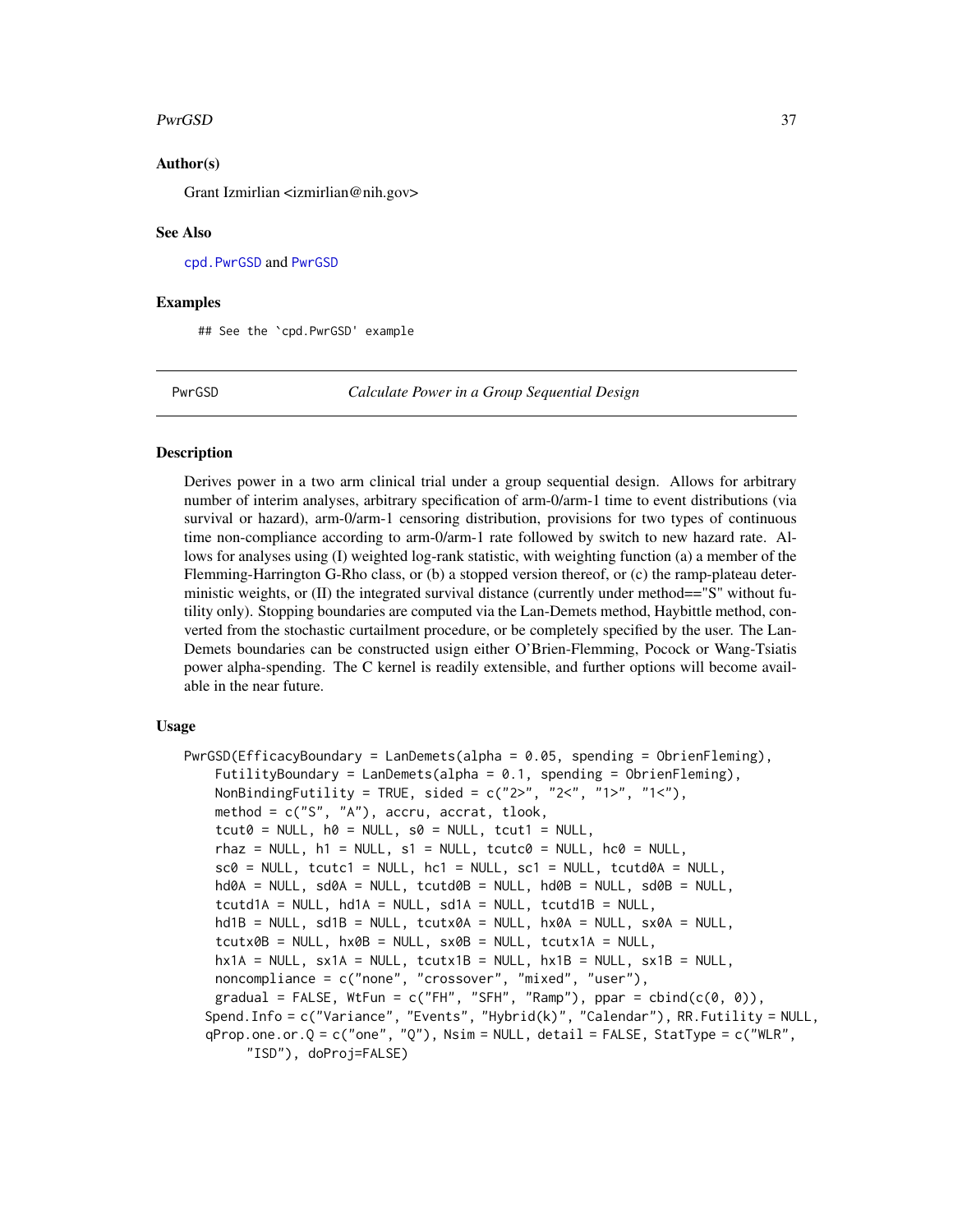### Arguments

EfficacyBoundary

This specifies the method used to construct the efficacy boundary. The available choices are:

'(i) 'Lan-Demets(alpha=<total type I error>, spending =<spending function>). The Lan-Demets method is based upon a error probability spending approach. The spending function can be set to ObrienFleming, Pocock, or Power(rho), where rho is the the power argument for the power spending function: rho=3 is roughly equivalent to the O'Brien-Fleming spending function and smaller powers result in a less conservative spending function.

'(ii) 'Haybittle(alpha=<total type I error>, b.Haybittle=<user specified boundary point>). The Haybittle approach is conceptually the simplest of all methods for efficacy boundary construction. However, as it spends nearly no alpha until the end, is for all practical purposes equivalent to a single analysis design and to be considered overly conservative. This method sets all the boundary points equal to b.Haybittle, a user specified value (try 3) for all analyses except the last, which is calculated so as to result in the total type I error, set with the argument alpha.

'(iii) 'SC(be.end=<efficacy boundary point at trial end>, prob=<threshold for conditional type I error for efficacy stopping>). The stochastic curtailment method is based upon the conditional probability of type I error given the current value of the statistic. Under this method, a sequence of boundary points on the standard normal scale (as are boundary points under all other methods) is calculated so that the total probability of type I error is maintained. This is done by considering the joint probabilities of continuing to the current analysis and then exceeding the threshold at the current analysis. A good value for the threshold value for the conditional type I error, prob is 0.90 or greater.

'(iv) 'User supplied boundary points in the form  $c(b1,b2,b3,...,b_m)$ , where m is the number of looks.

#### FutilityBoundary

This specifies the method used to construct the futility boundary. The available choices are:

'(i) 'Lan-Demets(alpha=<total type II error>, spending= <spending function>). The Lan-Demets method is based upon a error probability spending approach. The spending function can be set to ObrienFleming, Pocock, or Power(rho), where rho is the the power argument for the power spending function: rho=3 is roughly equivalent to the O'Brien-Fleming spending function and smaller powers result in a less conservative spending function.

'NOTE: 'there is no implementation of the Haybittle method for futility boundary construction. Given that the futility boundary depends upon values of the drift function, this method doesn't apply.

'(ii) 'SC(be.end=<efficacy boundary point at trial end>, prob=<threshold for conditional type II error for futility stopping>, drift.end=<projected drift at end of trial>). The stochastic curtailment method is based upon the conditional probability of type II error given the current value of the statistic. Under this method, a sequence of boundary points on the standard normal scale (as are boundary points under all other methods) is calculated so that the total proba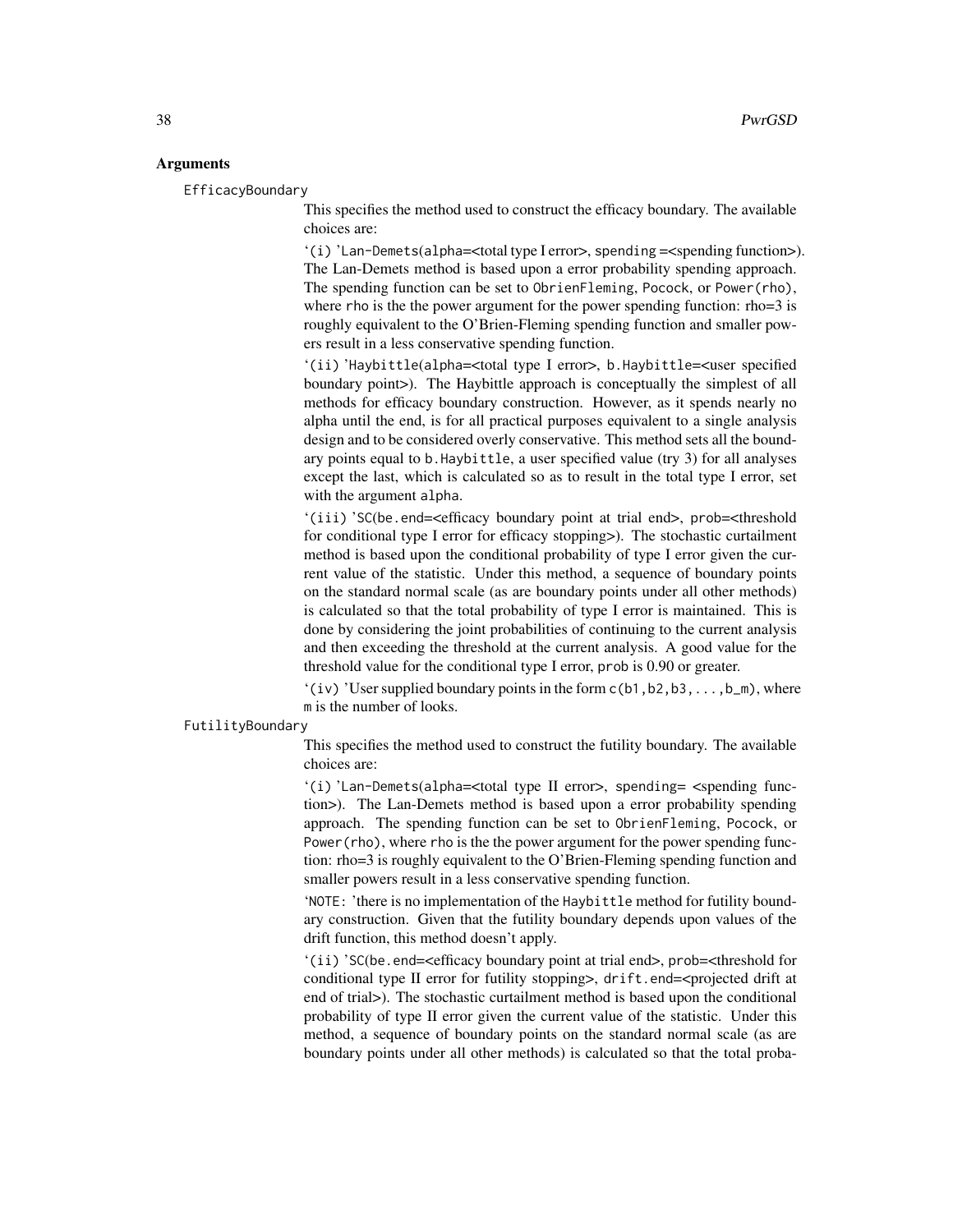bility of type II error, is maintained. This is done by considering the joint probabilities of continuing to the current analysis and then exceeding the threshold at the current analysis. A good value for the threshold value for the conditional type I error, prob is 0.90 or greater.

 $'(iii)$  'User supplied boundary points in the form  $c(b1,b2,b3,\ldots,b_m)$ , where m is the number of looks.

#### NonBindingFutility

When using a futility boundary and this is set to 'TRUE', the efficacy boundary will be constructed in the absence of the futility boundary, and then the futility boundary will be constructed given the resulting efficacy boundary. This results in a more conservative efficacy boundary with true type I error less than the nominal level. This is recommended due to the fact that futility crossings are viewed by DSMB's with much less gravity than an efficacy crossing and as such, the consensus is that efficacy bounds should not be discounted towards the null hypothesis because of paths which cross a futility boundary. Default value is 'TRUE'.

- sided Set to "2>" (quoted) for two sided tests of the null hypothesis when a positive drift corresponds to efficacy. Set to "2<" (quoted) for two sided tests of the null hypothesis when a negative drift corresponds to efficacy. Set to "1>" or "1<" for one sided tests of H0 when efficacy corresponds to a positive or negative drift, respectively. If method=="S" then this must be of the same length as StatType because the interpretation of sided is different depending upon whether StatType=="WLR" (negative is benefit) or StatType=="ISD" (positive is benefit)
- method Determines how to calculate the power. Set to "A" (Asymptotic method, the default) or "S" (Simulation method)
- accru The upper endpoint of the accrual period beginning with time 0.
- accrat The rate of accrual per unit of time.
- tlook The times of planned interim analyses.
- tcut0 Left hand endpoints for intervals upon which the arm-0 specific mortality is constant. The last given component is the left hand endpoint of the interval having right hand endpoint infinity.
- h0 A vector of the same length as tcut0 which specifies the piecewise constant arm-0 mortality rate.
- s0 Alternatively, the arm-0 mortality distribution can be supplied via this argument, in terms of of the corresponding survival function values at the times given in the vector tcut0. If s0 is supplied, then h0is derived internally, assuming the piecewise exponential distrubiton. If you specify s0, the first element must be 1, and correspondingly, the first component of tcut0 will be the lower support point of the distribution. You must supply either h0 or s0 but not both.
- tcut1 Left hand endpoints for intervals upon which the arm-1 specific mortality is constant. The last given component is the left hand endpoint of the interval having right hand endpoint infinity.
- rhaz A vector of piecewise constant arm-1 versus arm-0 mortality rate ratios. If tcut1 and tcut0 are not identical, then tcut1, h0, and rhaz are internally rederived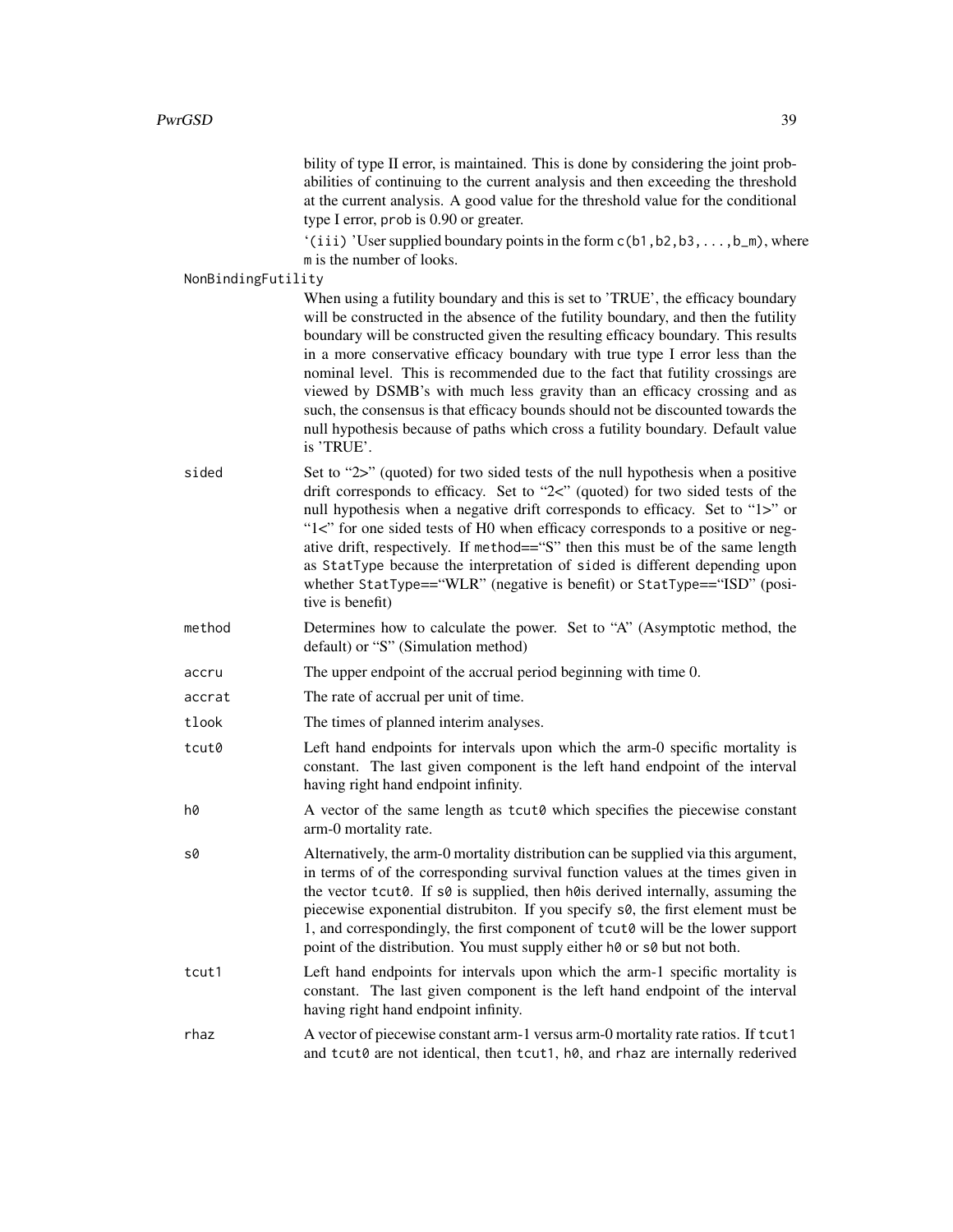|               | at the union of the sequences $text{tut0}$ and $text{tut1}$ . In all cases the arm-1 mortality<br>rate is then derived at the time cutpoints tcut1 as rhaz timesh0.                                                                                                                                                                                                                                                                                                                                                                                                                                                                                                                                                                                                                                                                                                                                                                                                                                                                                                                                                                                                                                                                                                           |
|---------------|-------------------------------------------------------------------------------------------------------------------------------------------------------------------------------------------------------------------------------------------------------------------------------------------------------------------------------------------------------------------------------------------------------------------------------------------------------------------------------------------------------------------------------------------------------------------------------------------------------------------------------------------------------------------------------------------------------------------------------------------------------------------------------------------------------------------------------------------------------------------------------------------------------------------------------------------------------------------------------------------------------------------------------------------------------------------------------------------------------------------------------------------------------------------------------------------------------------------------------------------------------------------------------|
| h1            | Alternatively, the arm-1 mortality distribution can be supplied via this argument<br>by specifying the piecewise constant arm-1 mortality rate. See the comments<br>above.                                                                                                                                                                                                                                                                                                                                                                                                                                                                                                                                                                                                                                                                                                                                                                                                                                                                                                                                                                                                                                                                                                    |
| s1            | Alternatively, the arm-1 mortality distribution can be supplied via this argument,<br>in terms of of the corresponding survival function values at the times given in<br>the vector tcut1. Comments regarding s0 above apply here as well. You must<br>supply exactly one of the following: h1, rhaz, or s1.                                                                                                                                                                                                                                                                                                                                                                                                                                                                                                                                                                                                                                                                                                                                                                                                                                                                                                                                                                  |
| tcutc0        | Left hand endpoints for intervals upon which the arm-0 specific censoring dis-<br>tribution hazard function is constant. The last given component is the left hand<br>endpoint of the interval having right hand endpoint infinity.                                                                                                                                                                                                                                                                                                                                                                                                                                                                                                                                                                                                                                                                                                                                                                                                                                                                                                                                                                                                                                           |
| hc0           | A vector of the same length as tcutc0 which specifies the arm-0 censoring<br>distribution in terms of a piecewise constant hazard function.                                                                                                                                                                                                                                                                                                                                                                                                                                                                                                                                                                                                                                                                                                                                                                                                                                                                                                                                                                                                                                                                                                                                   |
| sc0           | Alternatively, the arm-0 censoring distribution can be supplied via this argu-<br>ment, in terms of of the corresponding survival function values at the times<br>given in the vector tcutc0. See comments above. You must supply either hc0<br>or sc0 but not both.                                                                                                                                                                                                                                                                                                                                                                                                                                                                                                                                                                                                                                                                                                                                                                                                                                                                                                                                                                                                          |
| tcutc1        | Left hand endpoints for intervals upon which the arm-1 specific censoring dis-<br>tribution hazard function is constant. The last given component is the left hand<br>endpoint of the interval having right hand endpoint infinity.                                                                                                                                                                                                                                                                                                                                                                                                                                                                                                                                                                                                                                                                                                                                                                                                                                                                                                                                                                                                                                           |
| hc1           | A vector of the same length as tcutc1 which specifies the arm-1 censoring<br>distribution in terms of a piecewise constant hazard function.                                                                                                                                                                                                                                                                                                                                                                                                                                                                                                                                                                                                                                                                                                                                                                                                                                                                                                                                                                                                                                                                                                                                   |
| sc1           | Alternatively, the arm-1 censoring distribution can be supplied via this argu-<br>ment, in terms of of the corresponding survival function values at the times<br>given in the vector tcutc1. See comments above. You must supply either hc1<br>or sc1 but not both.                                                                                                                                                                                                                                                                                                                                                                                                                                                                                                                                                                                                                                                                                                                                                                                                                                                                                                                                                                                                          |
| noncompliance | (i) Seting noncompliance to "none" for no non-compliance will automatically<br>set the non-compliance arguments, below, to appropriate values for no compli-<br>ance. This requires no additional user specification of non-compliance parame-<br>ters. (ii) Setting noncompliance to "crossover" will automatically set crossover<br>values in the arm 0/1 specific <i>post-cause-B-delay-mortality</i> for cross-over, i.e.<br>simple interchange of the arm 0 and arm 1 mortalities. The user is required<br>to specify all parameters corresponding to the arm 0/1 specific cause-B-delay<br>distributions. The cause-A-delay and post-cause-A-delay-mortality are auto-<br>matically set so as not to influence the calculations. Setting noncompliance<br>to "mixed" will set the arm 0/1 specific post-cause-B-delay-mortality distribu-<br>tions for crossover as defined above. The user specifies the arm 0/1 specific<br>cause-B-delay distribution as above, and in addition, all parameters related to<br>the arm 0/1 specific cause-A-delay distributions and corresponding arm 0/1 spe-<br>cific post-cause-A-delay-mortality distributions. (iii) Setting noncompliance to<br>"user" requires the user to specify all non-compliance distribution parameters. |
| tcutd0A       | Left hand endpoints for intervals upon which the arm-0 specific cause-A delay<br>distribution hazard function is constant. The last given component is the left<br>hand endpoint of the interval having right hand endpoint infinity. Required only<br>when noncompliance is set to "mixed" or "user".                                                                                                                                                                                                                                                                                                                                                                                                                                                                                                                                                                                                                                                                                                                                                                                                                                                                                                                                                                        |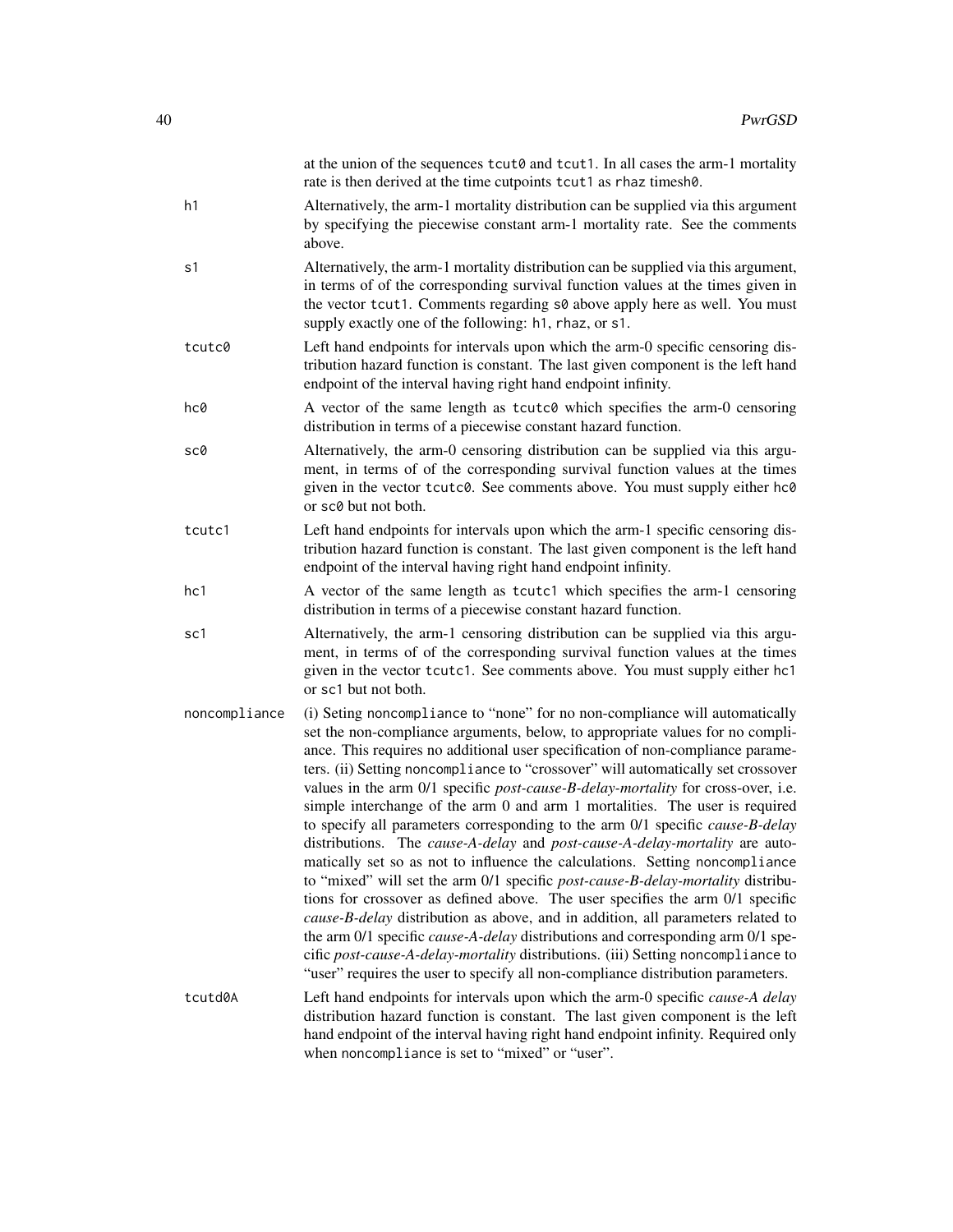| hd0A    | A vector of the same length as tcutd0A containing peicewise constant hazard<br>rates for the arm-0 cause-A delay distribution. Required only when noncompliance<br>is set to "mixed" or "user".                                                                                                                      |
|---------|----------------------------------------------------------------------------------------------------------------------------------------------------------------------------------------------------------------------------------------------------------------------------------------------------------------------|
| sd0A    | When required, the arm-0 cause-A-delay distribution is alternately specified via<br>a survival function. A vector of the same length as tcutd0A.                                                                                                                                                                     |
| tcutd0B | Left hand endpoints for intervals upon which the arm-0 specific cause-B de-<br>lay distribution hazard function is constant. The last given component is the<br>left hand endpoint of the interval having right hand endpoint infinity. Always<br>required when noncompliance is set to any value other than "none". |
| hd0B    | A vector of the same length as tcutd0B containing peicewise constant hazard<br>rates for the arm-0 cause-B delay distribution. Always required when noncompliance<br>is set to any value other than "none".                                                                                                          |
| sd0B    | When required, the arm-0 cause-B-delay distribution is alternately specified via<br>a survival function. A vector of the same length as tcutd0B.                                                                                                                                                                     |
| tcutd1A | Left hand endpoints for intervals upon which the arm-1 specific cause-A delay<br>distribution hazard function is constant. The last given component is the left<br>hand endpoint of the interval having right hand endpoint infinity. Required only<br>when noncompliance is set to "mixed" or "user".               |
| hd1A    | A vector of the same length as tcutd1A containing peicewise constant hazard<br>rates for the arm-1 cause-A delay distribution. Required only when noncompliance<br>is set to "mixed" or "user".                                                                                                                      |
| sd1A    | When required, the arm-1 cause-A-delay distribution is alternately specified via<br>a survival function. A vector of the same length as tcutd1A.                                                                                                                                                                     |
| tcutd1B | Left hand endpoints for intervals upon which the arm-1 specific cause-B de-<br>lay distribution hazard function is constant. The last given component is the<br>left hand endpoint of the interval having right hand endpoint infinity. Always<br>required when noncompliance is set to any value other than "none". |
| hd1B    | A vector of the same length as tcutd1B containing peicewise constant hazard<br>rates for the arm-1 cause-B delay distribution. Always required when noncompliance<br>is set to any value other than "none".                                                                                                          |
| sd1B    | When required, the arm-1 cause-A-delay distribution is alternately specified via<br>a survival function. A vector of the same length as tcutd1A.                                                                                                                                                                     |
| tcutx0A | Left hand endpoints for intervals upon which the arm-0 specific post-cause-<br>A-delay-mortality rate is constant. The last given component is the left hand<br>endpoint of the interval having right hand endpoint infinity. Required only when<br>noncompliance is set to "mixed" or "user".                       |
| hx0A    | A vector of the same length as tcutx0A containing the arm-0 post-cause-A-<br>delay mortality rates. Required only when noncompliance is set to "mixed" or<br>"user".                                                                                                                                                 |
| sx0A    | When required, the arm-0 post-cause-A-delay mortality distribution is alter-<br>nately specified via a survival function. A vector of the same length as tcutx0A.                                                                                                                                                    |
| tcutx0B | Left hand endpoints for intervals upon which the arm-0 specific post-cause-<br>B-delay-mortality rate is constant. The last given component is the left hand<br>endpoint of the interval having right hand endpoint infinity. Always required<br>when noncompliance is set to any value other than "none".           |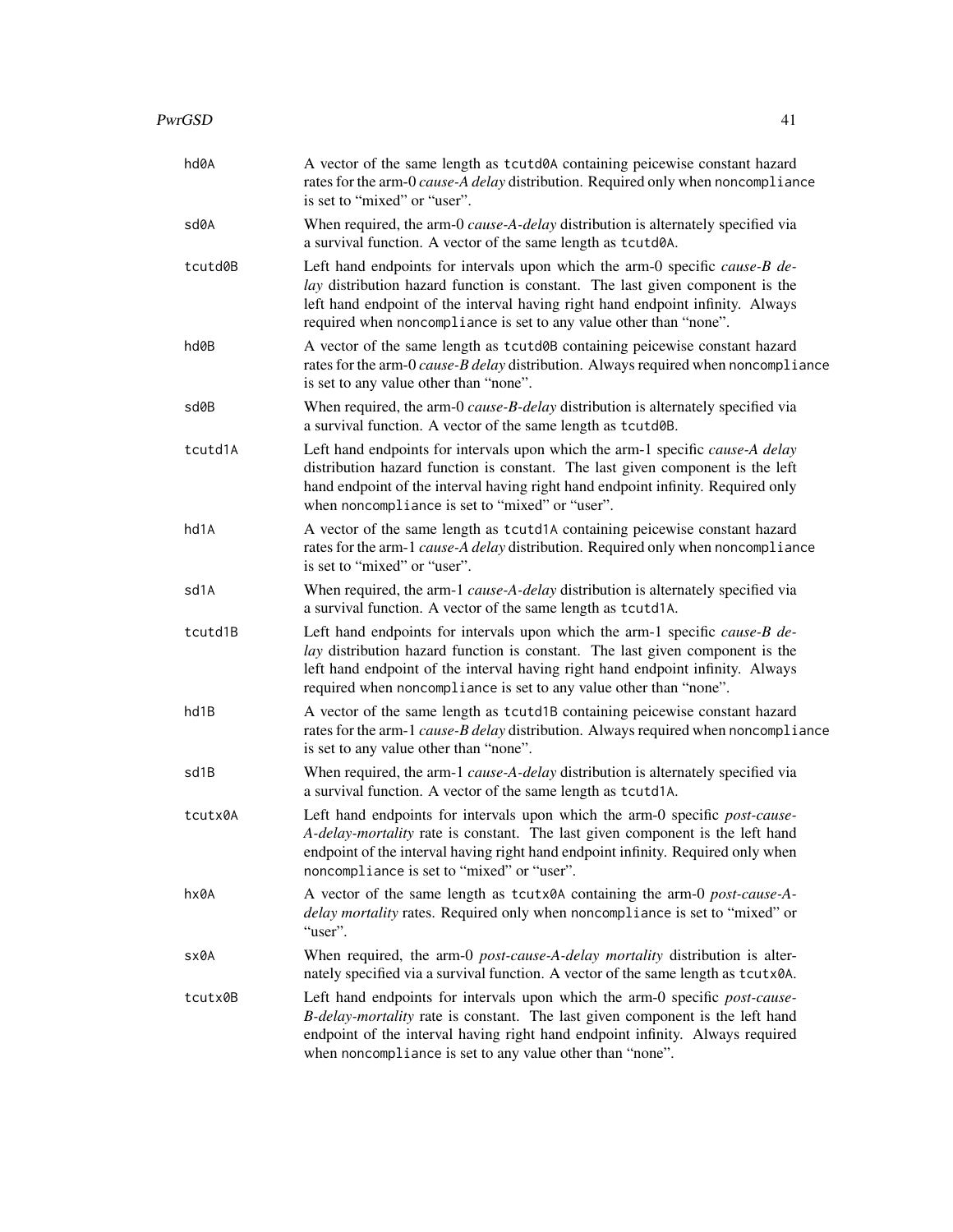| hx0B    | A vector of the same length as tcutx0B containing the arm-0 post-cause-B-<br>delay mortality rates. Always required when noncompliance is set to any value<br>other than "none".                                                                                                                                                                                                                                                                                                                                                                                                                                                                                                                                                                                                                                                                                                                                                                                                                                                                                                                                            |
|---------|-----------------------------------------------------------------------------------------------------------------------------------------------------------------------------------------------------------------------------------------------------------------------------------------------------------------------------------------------------------------------------------------------------------------------------------------------------------------------------------------------------------------------------------------------------------------------------------------------------------------------------------------------------------------------------------------------------------------------------------------------------------------------------------------------------------------------------------------------------------------------------------------------------------------------------------------------------------------------------------------------------------------------------------------------------------------------------------------------------------------------------|
| sx0B    | When required, the arm-0 <i>post-cause-B-delay mortality</i> distribution is alter-<br>nately specified via a survival function. A vector of the same length as tcutx0B.                                                                                                                                                                                                                                                                                                                                                                                                                                                                                                                                                                                                                                                                                                                                                                                                                                                                                                                                                    |
| tcutx1A | Left hand endpoints for intervals upon which the arm-1 specific post-cause-<br>A-delay-mortality rate is constant. The last given component is the left hand<br>endpoint of the interval having right hand endpoint infinity. Required only when<br>noncompliance is set to "mixed" or "user".                                                                                                                                                                                                                                                                                                                                                                                                                                                                                                                                                                                                                                                                                                                                                                                                                              |
| hx1A    | A vector of the same length as tcutx1A containing the arm-1 post-cause-A-<br>delay mortality rates. Required only when noncompliance is set to "mixed" or<br>"user".                                                                                                                                                                                                                                                                                                                                                                                                                                                                                                                                                                                                                                                                                                                                                                                                                                                                                                                                                        |
| sx1A    | When required, the arm-1 post-cause-A-delay mortality distribution is alter-<br>nately specified via a survival function. A vector of the same length as tcutx1A.                                                                                                                                                                                                                                                                                                                                                                                                                                                                                                                                                                                                                                                                                                                                                                                                                                                                                                                                                           |
| tcutx1B | Left hand endpoints for intervals upon which the arm-1 specific post-cause-<br>B-delay-mortality rate is constant. The last given component is the left hand<br>endpoint of the interval having right hand endpoint infinity. Always required<br>when noncompliance is set to any value other than "none".                                                                                                                                                                                                                                                                                                                                                                                                                                                                                                                                                                                                                                                                                                                                                                                                                  |
| hx1B    | A vector of the same length as tcutx1B containing the arm-1 post-cause-B-<br>delay mortality rates. Always required when noncompliance is set to any value<br>other than "none".                                                                                                                                                                                                                                                                                                                                                                                                                                                                                                                                                                                                                                                                                                                                                                                                                                                                                                                                            |
| sx1B    | When required, the arm-1 <i>post-cause-B-delay mortality</i> distribution is alter-<br>nately specified via a survival function. A vector of the same length as tcutx1B.                                                                                                                                                                                                                                                                                                                                                                                                                                                                                                                                                                                                                                                                                                                                                                                                                                                                                                                                                    |
| gradual | Should the conversion to post-noncompliance mortality be gradual. Under the<br>default behavior, gradual=FALSE, there is an immediate conversion to the post-<br>noncompliance mortality rate function. If gradual is set to TRUE then this<br>conversion is done "gradually". In truth, at the individual level what is done<br>is that the new mortality rate function is a convex combination of the pre-<br>noncompliance mortality and the post-noncompliance mortality, with the weight-<br>ing in proportion to the time spent in compliance with the study arm protocal.                                                                                                                                                                                                                                                                                                                                                                                                                                                                                                                                            |
| WtFun   | Specifies the name of a weighting function (of time) for assigning relative weights<br>to events according to the times at which they occur. The default, "FH", a two<br>parameter weight function, specifies the 'Fleming-Harrington' g-rho family of<br>weighting functions defined as the pooled arm survival function (Kaplan-Meier<br>estimate) raised to the g times its complement raised to the rho. Note that<br>g=rho=0 corresponds to the unweighted log-rank statistic. A second choice is<br>the "SFH" function, (for 'Stopped Fleming-Harrington'), meaning that the "FH"<br>weights are capped at their value at a user specified time, which has a total of 3<br>parameters. A third choice is Ramp(tcut). Under this choice, weights are as-<br>signed in a linearly manner from time 0 until a user specified cut-off time, tcut,<br>after which events are weighted equally. It is possible to conduct computations<br>on nstat candidate statistics within a single run. In this case, WtFun should<br>be a character vector of length nstat having components set from among the<br>available choices. |
| ppar    | A vector containing all the weight function parameters, in the order determined<br>by that of "WtFun". For example, if WtFun is set to c("FH", "SFH", "Ramp")                                                                                                                                                                                                                                                                                                                                                                                                                                                                                                                                                                                                                                                                                                                                                                                                                                                                                                                                                               |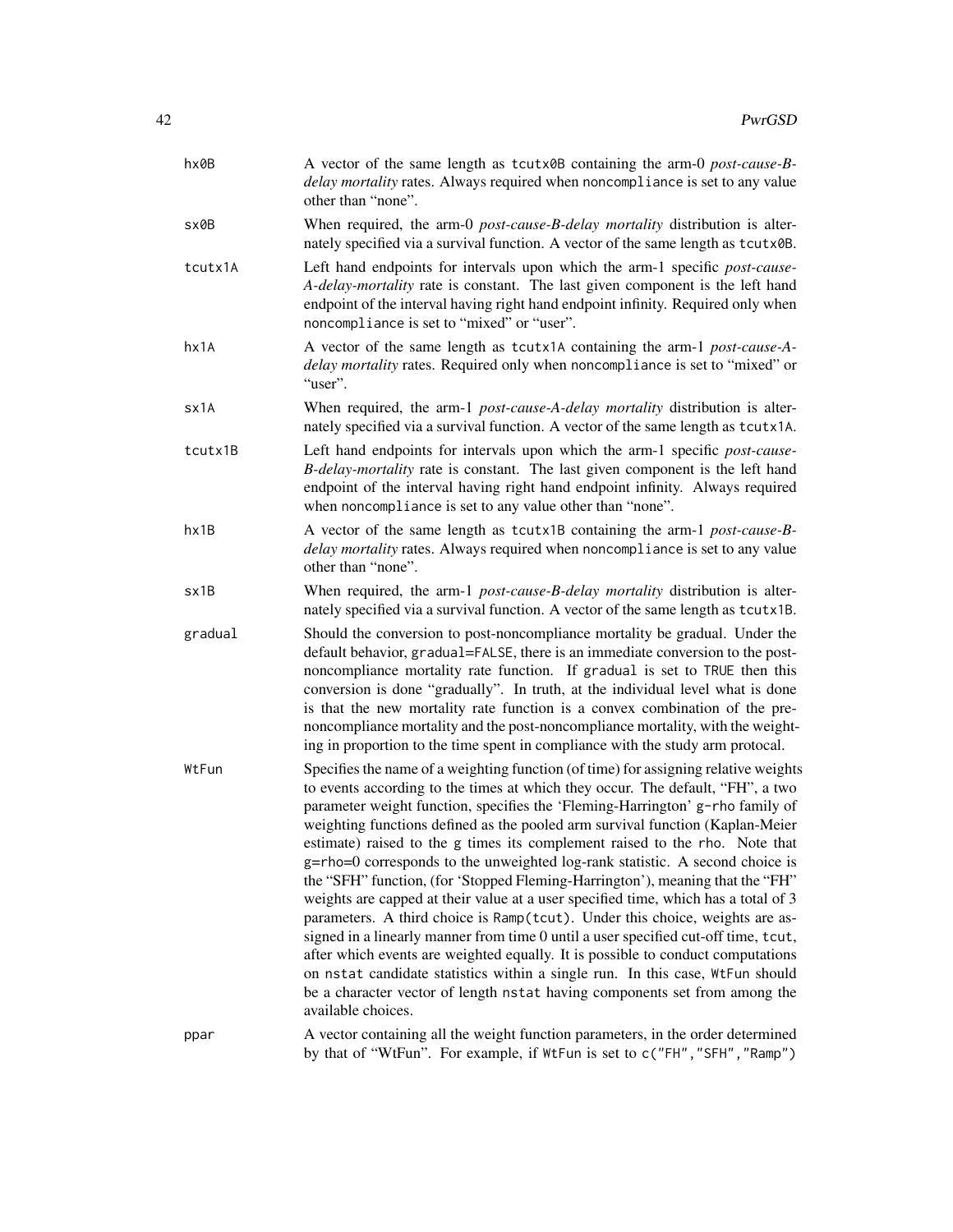|             | then ppar should be a vector of length six, with the "FH" parameters in the first<br>two elements, "SFH" parameters in the next 3 elements, and "Ramp" parameter<br>in the last element.                                                                                                                                                                                                                                                                                                                                                                                                                                                                                                                                                                                                                                                                                                          |
|-------------|---------------------------------------------------------------------------------------------------------------------------------------------------------------------------------------------------------------------------------------------------------------------------------------------------------------------------------------------------------------------------------------------------------------------------------------------------------------------------------------------------------------------------------------------------------------------------------------------------------------------------------------------------------------------------------------------------------------------------------------------------------------------------------------------------------------------------------------------------------------------------------------------------|
| RR.Futility | The relative risk corresponding to the alternative alternative hypothesis that is re-<br>quired in the construction of the futility boundary. Required if Boundary. Futility<br>is set to a non-null value.                                                                                                                                                                                                                                                                                                                                                                                                                                                                                                                                                                                                                                                                                       |
| Spend. Info | When the test statistic is something other than the unweighted log-rank statistic,<br>the variance information, i.e. the ratio of variance at interim analysis to vari-<br>ance at the end of trial, is something other than the ratio of events at interim<br>analysis to the events at trial end. The problem is that in practice one doesn't<br>necessarily have a good idea what the end of trial variance should be. In this<br>case the user may wish to spend the type I and type II error probabilities accord-<br>ing to a different time scale. Possible choices are "Variance", (default), which<br>just uses the variance ratio scale, "Events", which uses the events ratio scale,<br>"Hybrid(k)", which makes a linear transition from the "Variance" scale to the<br>"Events" scale beginning with analysis number k. The last choice, "Calendar",<br>uses the calendar time scale |
|             | qProp.one.or.Q If a futility boundary is specified, what assumption should be made about the<br>drift function (the mean value of the weighted log-rank statistic at analysis j<br>normalized by the square root of the variance function at analysis k). In practice<br>we don't presume to know the shape of the drift function. Set to "one" or "Q".<br>The choice "one" results in a more conservative boundary.                                                                                                                                                                                                                                                                                                                                                                                                                                                                              |
| Nsim        | If you specify method=="S", then you must specify the number of simulations.<br>1000 should be sufficient.                                                                                                                                                                                                                                                                                                                                                                                                                                                                                                                                                                                                                                                                                                                                                                                        |
| detail      | If you specify method=="S", and want to see the full level of detail regarding<br>arguments returned from the C level code, specify detail==TRUE                                                                                                                                                                                                                                                                                                                                                                                                                                                                                                                                                                                                                                                                                                                                                  |
| StatType    | If you specify method=="S", then the available choices are "WLR" (weighted<br>log-rank) and "ISD" (integrated survival difference).                                                                                                                                                                                                                                                                                                                                                                                                                                                                                                                                                                                                                                                                                                                                                               |
| doProj      | Works only when method=="S". If a weighted log-rank statistic is specified<br>without maximum information having been stipulated in the design then certain<br>functionals, the Q first and second moments, must be projected. Setting this<br>argument to TRUE includes this projection into the simulation runs.                                                                                                                                                                                                                                                                                                                                                                                                                                                                                                                                                                                |
|             |                                                                                                                                                                                                                                                                                                                                                                                                                                                                                                                                                                                                                                                                                                                                                                                                                                                                                                   |

### Value

Returns a value of class PwrGSD which has components listed below. Note that the print method will display a summary table of estimated powers and type I errors as a nstat by 2 matrix. The summary method returns the same object invisibly, but after computing the summary table mentioned above, and it is included in the returned value as a commponent TBL. See examples below.

dPower A length(tlook) by nstat matrix containing in each column, an increment in power that resulted at that analysis time for the given statistic. dErrorI A length(tlook) by nstat matrix containing in each column, an increment in type I error that resulted at that analysis time for the given statistic. Always sums to the total alpha specified in alphatot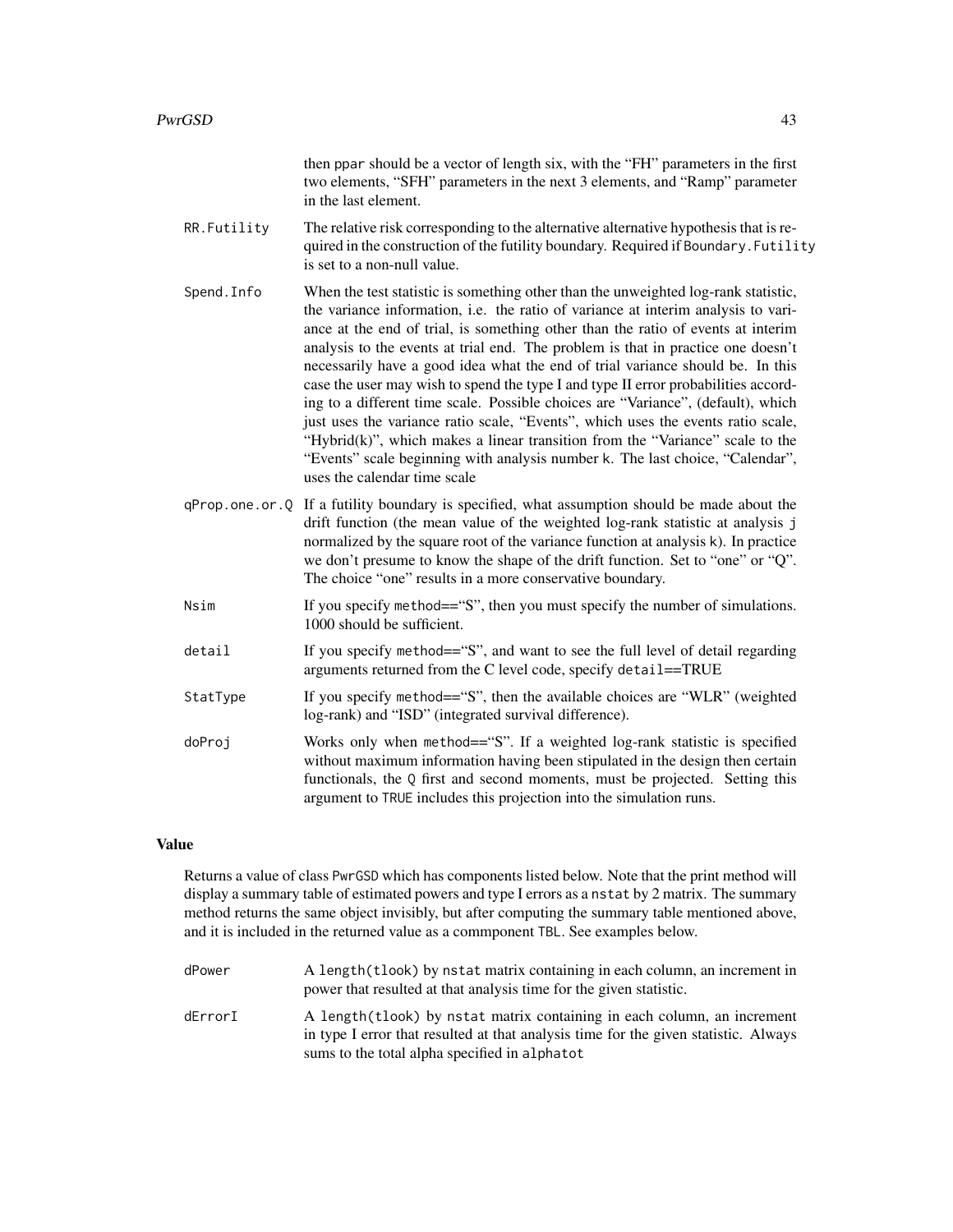<span id="page-43-0"></span>

| detail | A list with components equal to the arguments of the C-call, which correspond<br>in a natural way to the arguments specified in the R call, along with the computed<br>results in palpha0vec, palpha1vec, inffrac, and mu. The first two are iden-                     |
|--------|------------------------------------------------------------------------------------------------------------------------------------------------------------------------------------------------------------------------------------------------------------------------|
|        | tical to dError I and dPower, explained above. The last two are length (tlook)<br>by nstat matrices. For each statistic specified in par, the corresponding columns<br>of pinffrac and mu contain the information fraction and drift at each of the<br>analysis times. |
| call   | the call                                                                                                                                                                                                                                                               |

### Author(s)

Grant Izmirlian <izmirlian@nih.gov>

### References

Gu, M.-G. and Lai, T.-L. "Determination of power and sample size in the design of clinical trials with failure-time endpoints and interim analyses." Controlled Clinical Trials 20 (5): 423-438. 1999

Izmirlian, G. "The PwrGSD package." NCI Div. of Cancer Prevention Technical Report. 2004

Jennison, C. and Turnbull, B.W. (1999) Group Sequential Methods: Applications to Clinical Trials Chapman & Hall/Crc, Boca Raton FL

Proschan, M.A., Lan, K.K.G., Wittes, J.T. (2006), corr 2nd printing (2008) Statistical Monitoring of Clinical Trials A Unified Approach Springer Verlag, New York

Izmirlian G. (2014). Estimation of the relative risk following group sequential procedure based upon the weighted log-rank statistic. Statistics and its Interface 7(1), 27-42

### See Also

[cpd.PwrGSD](#page-4-1)

# Examples

```
library(PwrGSD)
```

```
test.example <-
 PwrGSD(EfficacyBoundary = LanDemets(alpha = 0.05, spending = ObrienFleming),
         FutilityBoundary = LanDemets(alpha = 0.1, spending = ObrienFleming),
 RR. Futility = 0.82, sided="1<", method="A", accru =7.73, accrat =9818.65,
         tlook =c(7.14, 8.14, 9.14, 10.14, 10.64, 11.15, 12.14, 13.14,
                  14.14, 15.14, 16.14, 17.14, 18.14, 19.14, 20.14),
         tcut0 =0:19, h0 =c(rep(3.73e-04, 2), rep(7.45e-04, 3),
                            rep(1.49e-03, 15)),
         tcut1 =0:19, rhaz =c(1, 0.9125, 0.8688, 0.7814, 0.6941,
                              0.6943, 0.6072, 0.5202, 0.4332, 0.6520,
                              0.6524, 0.6527, 0.6530, 0.6534, 0.6537,
                              0.6541, 0.6544, 0.6547, 0.6551, 0.6554),
         tcutc0 =0:19, hc0 =c(rep(1.05e-02, 2), rep(2.09e-02, 3),
                              rep(4.19e-02, 15)),
         tcutc1 =0:19, hc1 =c(rep(1.05e-02, 2), rep(2.09e-02, 3),
```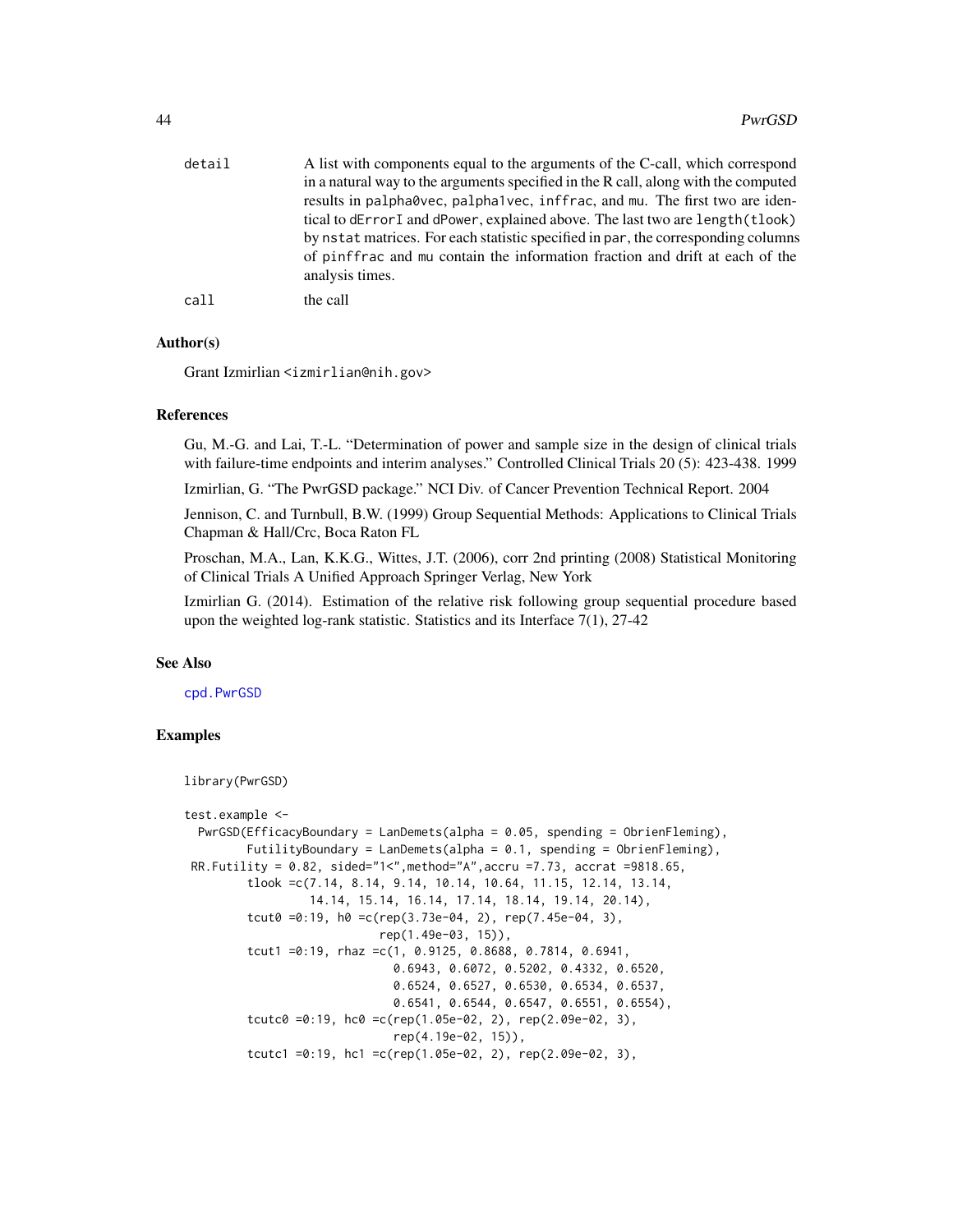```
rep(4.19e-02, 15)),
tcutd0B =c(0, 13), hd0B =c(0.04777, 0),
tcutd1B =0:6, hd1B =c(0.1109, 0.1381, 0.1485, 0.1637, 0.2446,
                      0.2497, 0),
noncompliance =crossover, gradual =TRUE,
WtFun =c("FH", "SFH", "Ramp"),
ppar =c(0, 1, 0, 1, 10, 10))
```
RCM2RR *Relative cumulative mortality to Relative Risk*

# Description

Given the relative cumulative mortality (ratio of CDFs), the baseline hazard and censoring hazard at a grid of time points, calculates the corresponding risk ratio at a second specified grid of time points.

# Usage

RCM2RR(tlook, tcut.i, h.i, hOth, accru, rcm)

# Arguments

| tlook  | Second grid of time points at which you desire risk ratios                                                                                                 |
|--------|------------------------------------------------------------------------------------------------------------------------------------------------------------|
| tcut.i | First grid of time points at which baseline hazard, censoring hazard and relative<br>cumulative mortality are specified (left hand endpoints of intervals) |
| h.i    | Values of baseline hazard on intervals given by tcut.                                                                                                      |
| hOth   | Values of censoring hazard on intervals given by tcut.                                                                                                     |
| accru  | Time at which uniform accrual is completed (starts at 0)                                                                                                   |
| rcm    | Values of relative cumulative mortality (ratio of CDFs) on interals given by tcut.                                                                         |

### Value

Values of risk ratio on intervals given by tlook

# Author(s)

Grant Izmirlian <izmirlian@nih.gov>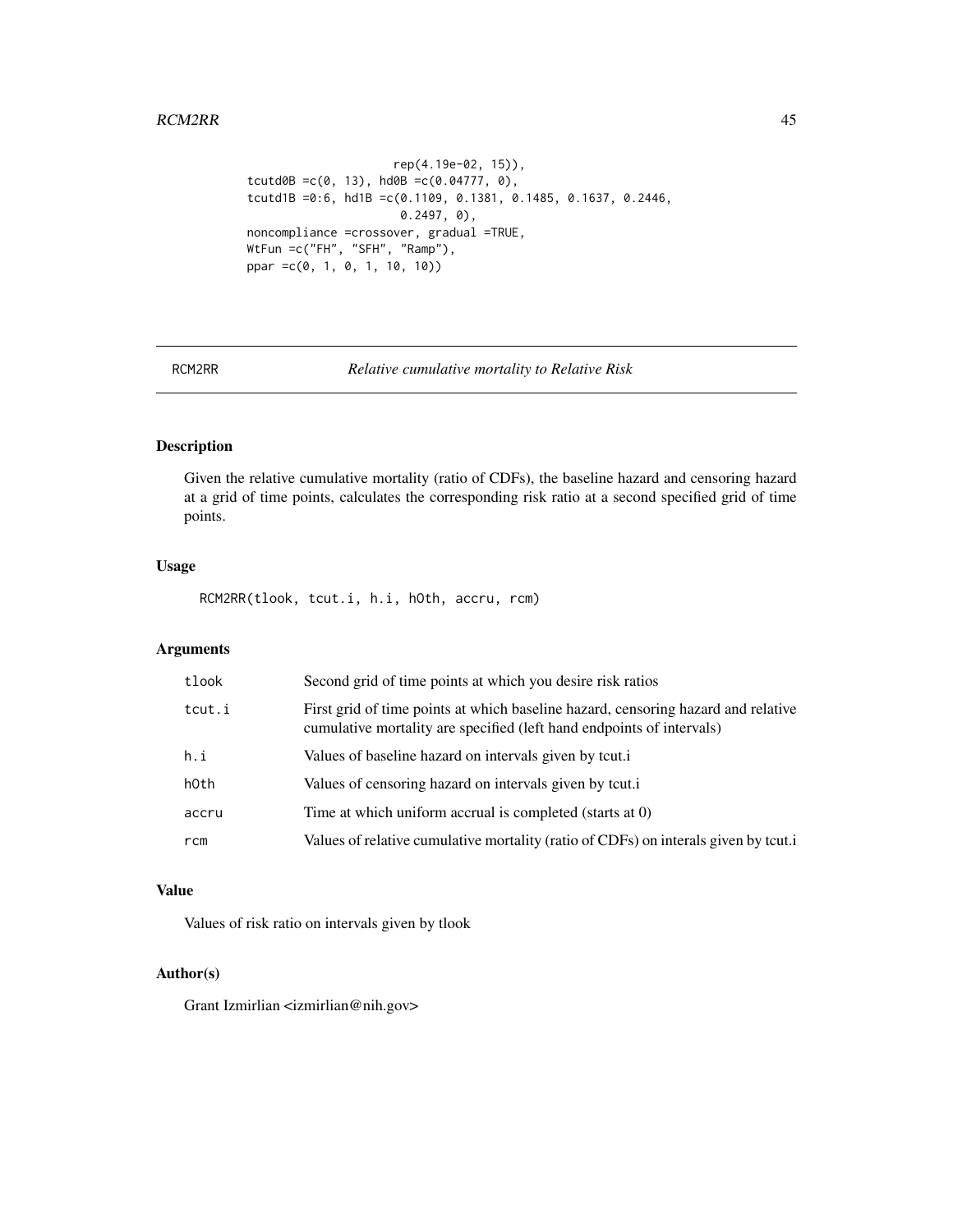### <span id="page-45-0"></span>Description

Relative risk to Relative Cumulative Mortality

# Usage

RR2RCM(tlook, tcut.i, tcut.ii, h, rr, hOth, accru)

### Arguments

| tlook   | Grid of time points at which you desire cumlative relative mortality                                                                                   |
|---------|--------------------------------------------------------------------------------------------------------------------------------------------------------|
| tcut.i  | Grid of time points at which baseline hazard, censoring hazard and relative cu-<br>mulative mortality are specified (left hand endpoints of intervals) |
| tcut.ii | Grid of time points at which study arm hazard is specified (left hand endpoints<br>of intervals)                                                       |
| h       | Values of baseline hazard on intervals given by tcut.                                                                                                  |
| rr      | Values of risk ratio on intervals given by tcut.                                                                                                       |
| h0th    | Values of censoring hazard on intervals given by tcut.                                                                                                 |
| accru   | Time at which uniform accrual is completed (starts at 0)                                                                                               |

# Value

Values of relative cumulative mortality (ratio of CDFs) on interals given by tlook

### Author(s)

Grant Izmirlian <izmirlian@nih.gov

<span id="page-45-1"></span>

SC *The Stochastic Curtailment method of Boundary Construction*

# Description

The function SC is used in calls to the functions GrpSeqBnds and PwrGSD as a possible setting for the arguments EfficacyBoundary and FutilityBoundary, in specification of the method whereby efficacy and or futility boundaries are to be constructed. The Stochastic Curtailment method is one of four currently availiable choices, the others being LanDemets, Haybittle (efficacy only) and user specified.

### Usage

```
SC(be.end, prob, drift.end = NULL, from = NULL, to = NULL)
```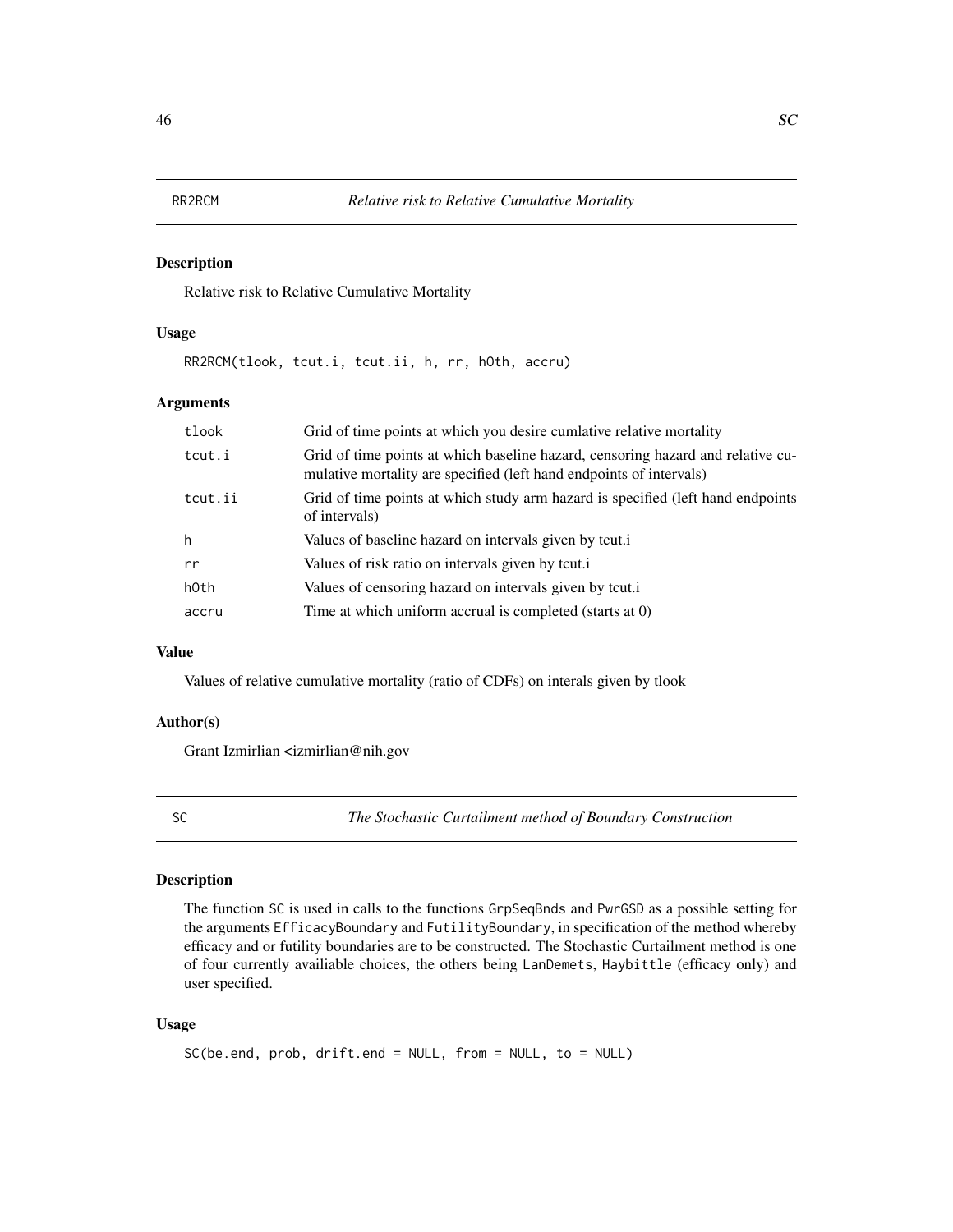### Arguments

| be.end    | The value of the efficacy criterion in the scale of a standardized normal. This<br>should be set to something further from the null than the single test \$Z_alpha\$.<br>For example if the total type I error probability is 0.05 in a two sided test of the<br>null than set belond to 2.10 or larger (instead of 1.96).                                                                                                                                                                                                   |
|-----------|------------------------------------------------------------------------------------------------------------------------------------------------------------------------------------------------------------------------------------------------------------------------------------------------------------------------------------------------------------------------------------------------------------------------------------------------------------------------------------------------------------------------------|
| prob      | The criterion, a probability to be exceeded in order to stop. 0.90 or above is a<br>good choice. See detail below.                                                                                                                                                                                                                                                                                                                                                                                                           |
| drift.end | Required only if you are using SC to set the Futility Boundary. In this case, set<br>drift end to the value of the drift function anticipated at the end of the trial.<br>See detail below.                                                                                                                                                                                                                                                                                                                                  |
| from      | WARNING EXPERIMENTAL: you can actually construct boundaries via a hy-<br>brid of the 3 boundary construction methods, LanDemets, SC, and 'user spec-<br>ified'. When using a hybrid boundry, set the argument EfficacyBoundary<br>or FutilityBoundary respectively, to a list with components LanDemets, SC,<br>or user specified numbers. In the former two cases, from and to are used in<br>LanDemets and also in SC to stipulate how many interim analyses they are in<br>effect. See the help for GrpSeqBnds and PwrGSD |
| to        | See above.                                                                                                                                                                                                                                                                                                                                                                                                                                                                                                                   |

### Details

When the stochastic curtailment procedure is used to construct the efficacy boundary, i.e. EfficacyBoundary=SC( $\ldots$ ), the efficacy criterion is reached when the conditional probability, under the null hypothesis, that the last analysis results in statistical significance, given the present value of the statistic, exceeds 'prob'. In of itself, this doesn't produce a boundary on the scale of a standard normal, but it is easily converted to one as is done here. When this is used to construct a futility boundary, i.e. FutilityBoundary= $SC(...)$ , the futility criterion is reached when the conditional probability, under the design alternative hypothesis, that the last analysis does not result in statistical significance, given the present value of the statistic, exceeds 'prob'. The design alternative corresponds to a drift function, which is the expected value of the statistic normalized to have variance equal to the information fraction at each interim analysis. For the unweighted log-rank statistic, the drift function is  $((V_T)^{\wedge}(1/2)\$  B f, where B is the logged relative risk,  $V_T$ \$ is the variance at the end of the trial and f is the information fraction. If the two trial arms are balanced and the number at risk is roughly constant throughout the trial then  $V_T = pi (1-pi) N_T$ , where  $\pi$ is is the constant proportion at risk in one of the trial arms and \$N\_T\$ is the anticipated number of events.

### Value

An object of class boundary.construction.method which is really a list with the following components. The print method displays the original call.

| type   | "SC" Gives the boundary construction method type, which is the character string "SC"                                                      |
|--------|-------------------------------------------------------------------------------------------------------------------------------------------|
| be.end | The numeric value passed to the argument 'be.end', which is the value of the<br>efficacy criterion in the scale of a standardized normal. |
| prob   | The numeric value passed to the argument 'prob', which is the probability to be<br>exceeded in order to stop.                             |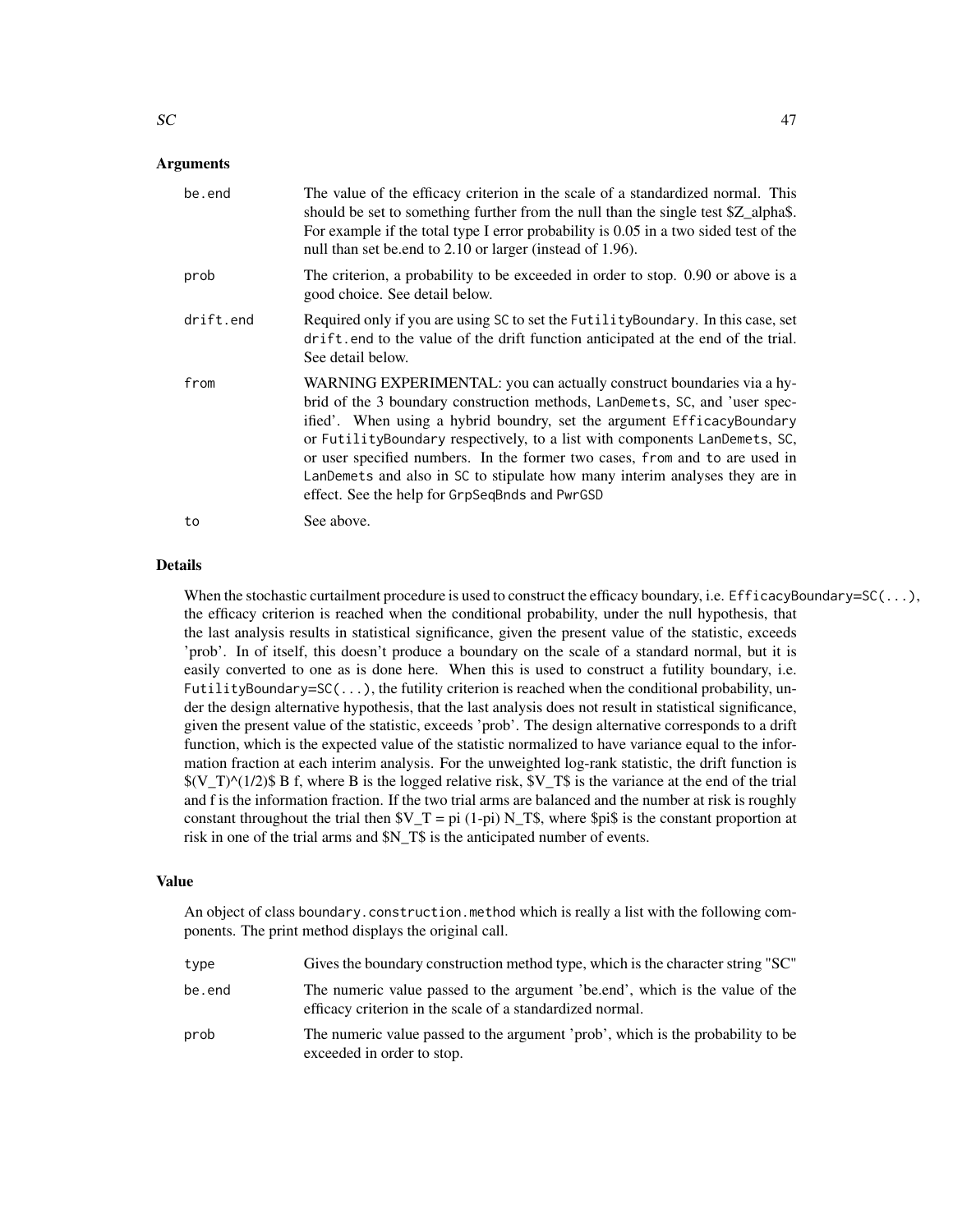<span id="page-47-0"></span>

| drift.end | The numeric value passed to the argument 'drift.end', which is the value of the<br>drift function at the end of the trial. See details. |
|-----------|-----------------------------------------------------------------------------------------------------------------------------------------|
| from      | The numeric value passed to the argument 'from'. See above.                                                                             |
| to        | The numeric value passed to the argument 'to'. See above.                                                                               |
| call      | returns the call                                                                                                                        |

### Note

The print method returns the call by default

### Author(s)

Grant Izmirlian

### References

see references under [PwrGSD](#page-36-1)

### See Also

[LanDemets](#page-24-1), [GrpSeqBnds](#page-14-1), [PwrGSD](#page-36-1)

#### Examples

```
## example 1: what is the result of calling a Boundary Construction Method function
    ## A call to 'SC' just returns the call
    SC(be.end=2.10, prob=0.90)
    ## It does arguement checking...this results in an error
    ## Not run:
     SC(be.end=2.10)
## End(Not run)
    ## but really its value is a list with the a component containing
   ## the boundary method type, "LanDemts", and components for each
   ## of the arguments.
   names(SC(be.end=2.10, prob=0.90))
    SC(be.end=2.10, prob=0.90, drift.end=2.34)$type
    SC(be.end=2.10, prob=0.90, drift.end=2.34)$be.end
    SC(be.end=2.10, prob=0.90, drift.end=2.34)$prob
    SC(be.end=2.10, prob=0.90, drift.end=2.34)$drift.end
```

```
## example 2: ...But the intended purpose of the spending functions is
## in constructing calls to 'GrpSeqBnds' and to 'PwrGSD':
```

```
frac <- c(0.07614902,0.1135391,0.168252,0.2336901,0.3186155,
          0.4164776,0.5352199,0.670739,0.8246061,1)
drift <- c(0.3836636,0.5117394,0.6918584,0.8657705,1.091984,
```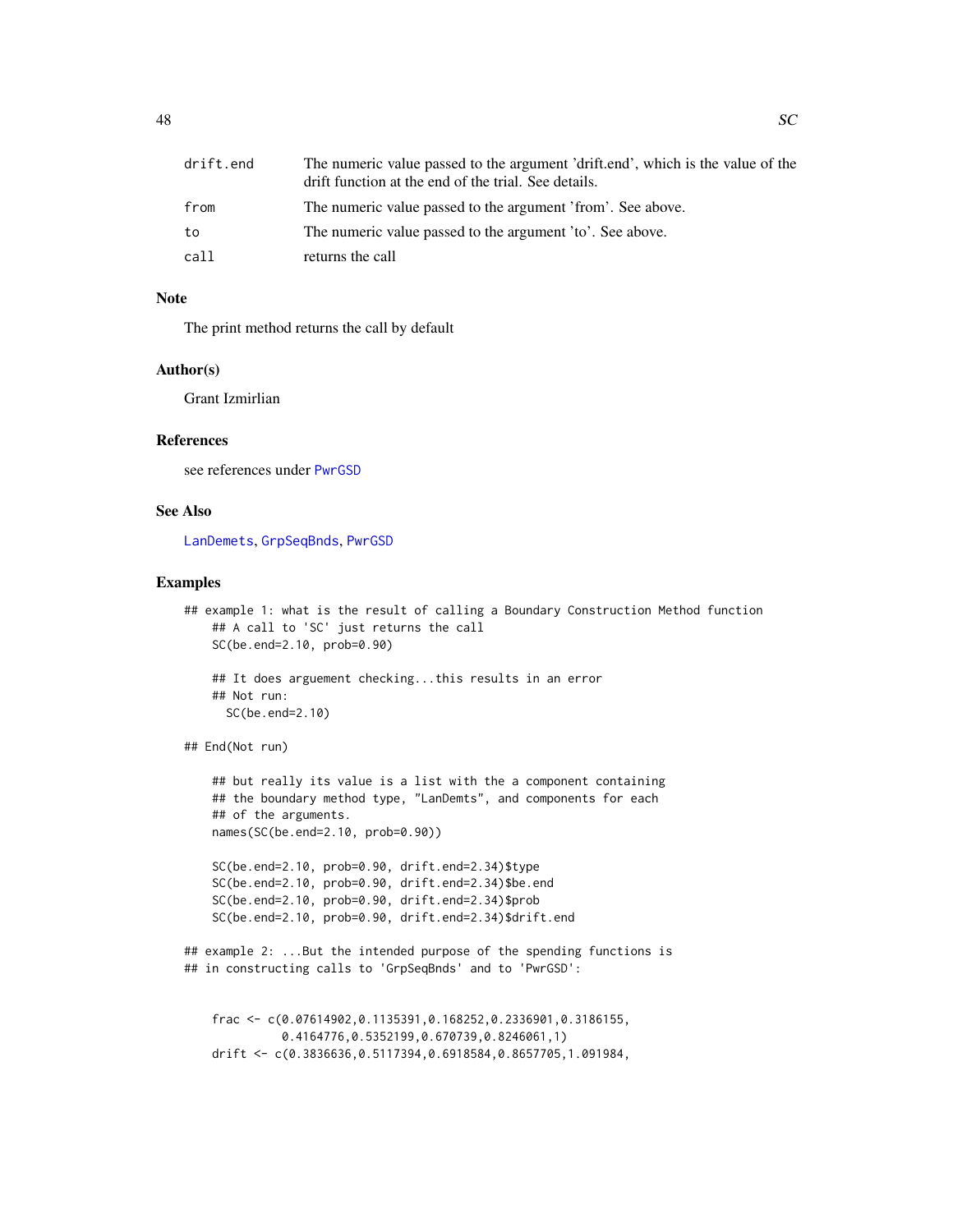### <span id="page-48-0"></span>SCtoBdry 49

### 1.311094,1.538582,1.818346,2.081775,2.345386)

test <- GrpSeqBnds(frac=frac, EfficacyBoundary=LanDemets(alpha=0.05, spending=ObrienFleming), FutilityBoundary=SC(be.end=2.10, prob=0.90, drift.end=drift[10]), drift=drift)

| SCtoBdrv | Converts a stochastic curtailment boundary (conditional type I or II   |
|----------|------------------------------------------------------------------------|
|          | error probability) into a (efficacy or futility) boundary on the stan- |
|          | dardized Z scale                                                       |

# Description

Converts a stochastic curtailment boundary (conditional type I or II error probability) into a (efficacy or futility) boundary on the standardized Z scale

# Usage

SCtoBdry(prob, frac, be.end, drift = NULL, drift.end = NULL)

# Arguments

| prob      | The stochastic curtailment thresh-hold probability, which is the complement of<br>the type I (efficacy) or II (futility) error. We typically use 0.90 which will stop<br>for efficacy if the probability under the null that the final analysis results in an<br>efficacious decision given the data so far exceeds 0.90, and stops for futility of<br>the probability under the alternative corresponding to the drift arguments, that<br>the final analysis results in a futility decision given the data so far, exceeds 0.90. |
|-----------|-----------------------------------------------------------------------------------------------------------------------------------------------------------------------------------------------------------------------------------------------------------------------------------------------------------------------------------------------------------------------------------------------------------------------------------------------------------------------------------------------------------------------------------|
| frac      | The variance ratio. See the GrpSeqBnds documentation for details.                                                                                                                                                                                                                                                                                                                                                                                                                                                                 |
| be.end    | Value of efficacy (futility) boundary at the final analysis                                                                                                                                                                                                                                                                                                                                                                                                                                                                       |
| drift     | The drift function. See the GrpSeqBnds documentation for details.                                                                                                                                                                                                                                                                                                                                                                                                                                                                 |
| drift.end | Required if using a futility boundary. This is the value of the drift function at<br>the final analysis. Must be projected using the trial design.                                                                                                                                                                                                                                                                                                                                                                                |

# Value

A efficacy or futility boundary on the standard normal scale

# Author(s)

Grant Izmirlian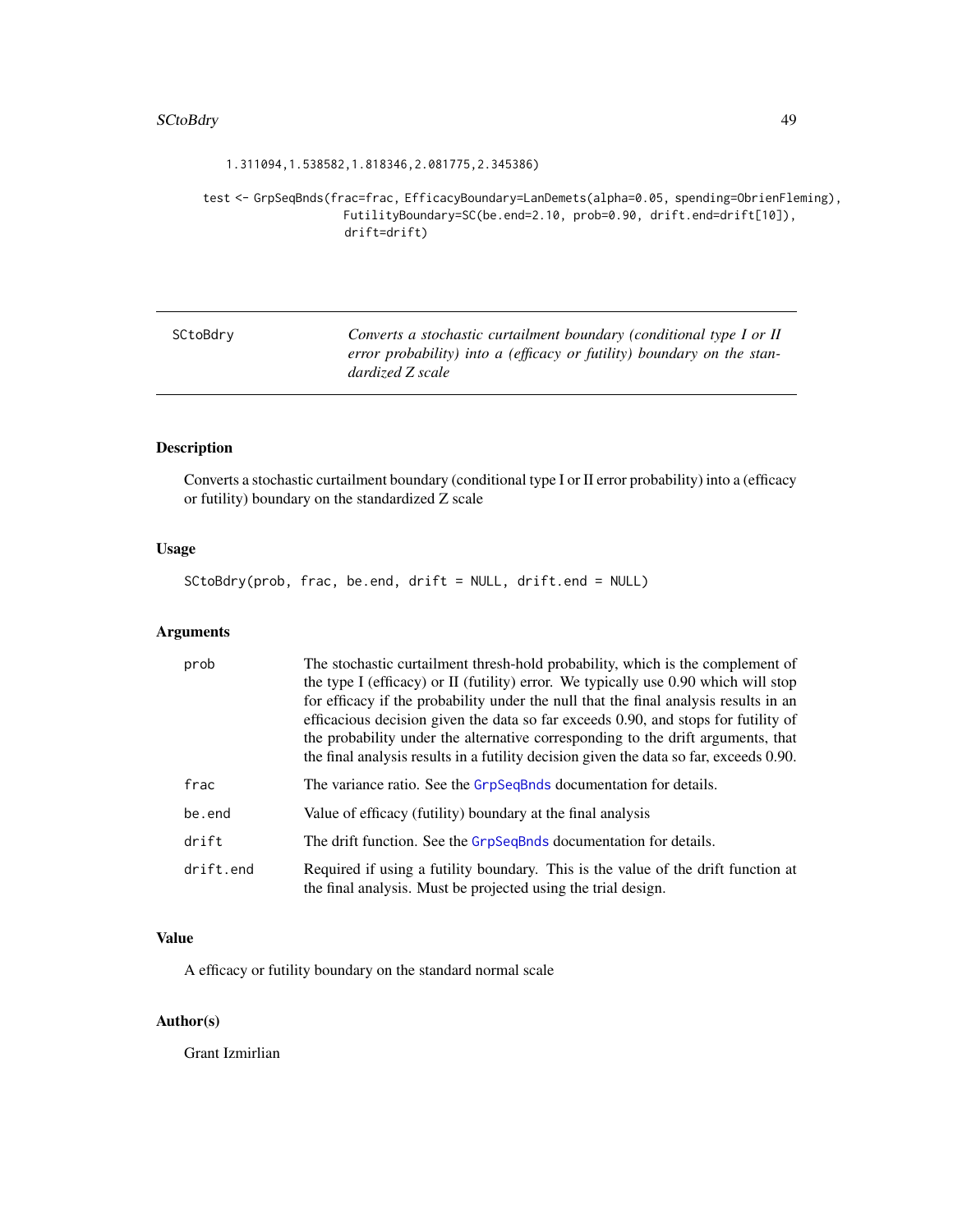### <span id="page-49-0"></span>Examples

```
## Here we show how to convert a stochastic curtailment procedure for
## futility into a futility boundary on the standard normal scale
library(PwrGSD)
## Values of the information fraction at interim analyses --
## the sequence does not have to include the last analysis
frac <- c(0.16, 0.32, 0.54, 0.83, 1.0)
## values drift at interim analyses corresponding to values of
## frac given above
drift <- c(0.69, 1.09, 1.54, 2.08, 2.35)
## value of the drift at the final analysis (from the design or
## projected
drift.end <- drift[5]
## value of the efficacy boundary at the final analysis
be.end <-1.69## stochastic curtailment threshhold probability -- if the probability of rejecting the
## null hypothesis by the scheduled end of the trial, under the alternative hypothesis,
## and conditional upon the current value of the statistic, is not greater than
## prob.thresh, then stop for futility.
prob.thresh <-0.90## computes equivalent futility boundary points on the standard normal scale
```
SCtoBdry(prob.thresh, frac=frac, be.end=be.end, drift=drift, drift.end=drift.end)

SimGSB *Verifies the results of "GrpSeqBnds" via simulation*

# Description

Verifies the results of GrpSeqBnds via simulation

# Usage

```
SimsSB(object, nsim = 1e+05, ...)
```
### Arguments

| object                  | an object of class either boundaries or PwrGSD                                                                                                                                        |
|-------------------------|---------------------------------------------------------------------------------------------------------------------------------------------------------------------------------------|
| nsim                    | number of simulations to do                                                                                                                                                           |
| $\cdot$ $\cdot$ $\cdot$ | if object is of class PwrGSD and there are more than one statistic under investi-<br>gation, then you may specify an argument stat. The default value is 1, meaning<br>the first one. |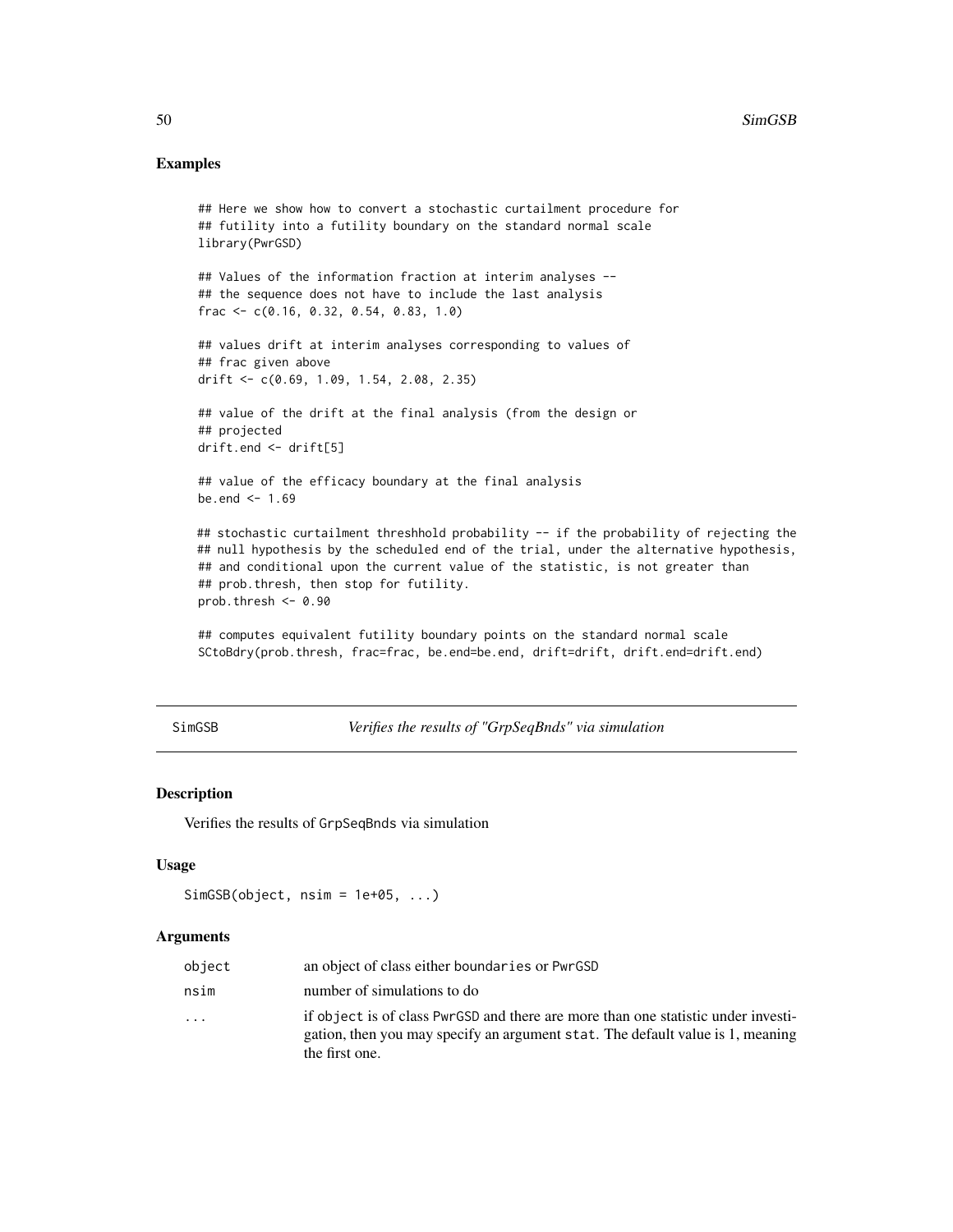# <span id="page-50-0"></span>wtdlogrank 51

# Value

A tabulation of the results

# Author(s)

Grant Izmirlian <izmirlian@nih.gov

# See Also

[GrpSeqBnds](#page-14-1)

# Examples

## none as yet

# <span id="page-50-1"></span>wtdlogrank *Weighted log-rank test*

# Description

Computes a two sample weighted log-rank statistic with events weighted according to one of the available weighting function choices

# Usage

wtdlogrank(formula =formula(data), data =parent.frame(), WtFun = c("FH", "SFH", "Ramp"), param =  $c(\emptyset, \emptyset)$ , sided =  $c(2, 1)$ , subset, na.action, w = FALSE)

# Arguments

| variable with values 0 and 1.                                                                                                                                                                                                                                                                                                                                                                                                                                                                                                                                                                                                                                                                                                                                                                        |
|------------------------------------------------------------------------------------------------------------------------------------------------------------------------------------------------------------------------------------------------------------------------------------------------------------------------------------------------------------------------------------------------------------------------------------------------------------------------------------------------------------------------------------------------------------------------------------------------------------------------------------------------------------------------------------------------------------------------------------------------------------------------------------------------------|
| a dataframe                                                                                                                                                                                                                                                                                                                                                                                                                                                                                                                                                                                                                                                                                                                                                                                          |
| a selection from the available list: "FH" (Fleming-Harrington), "SFH" (stopped<br>Fleming-Harrington) or "Ramp". See param in the following line.                                                                                                                                                                                                                                                                                                                                                                                                                                                                                                                                                                                                                                                    |
| Weight function parameters. Length and interpretation depends upon the se-<br>lected value of WtFun:<br>If WtFun=="FH" then param is a length 2 vector specifying the power of the<br>pooled (across arms) kaplan meier estimate and its complement.<br>If WtFun=="SFH" then param is a length 3 vector with first two components as<br>in the "FH" case, and third component the time (in the same units as the time to<br>event) at which the "FH" weight function is capped off at its current value.<br>If WtFun== "Ramp" then param is of length 1 specifying the time (same units as<br>time to event) at which events begin to get equal weight. The "Ramp" weight<br>function is a linearly increasing deterministic weight function which is capped<br>off at 1 at the user specified time. |
|                                                                                                                                                                                                                                                                                                                                                                                                                                                                                                                                                                                                                                                                                                                                                                                                      |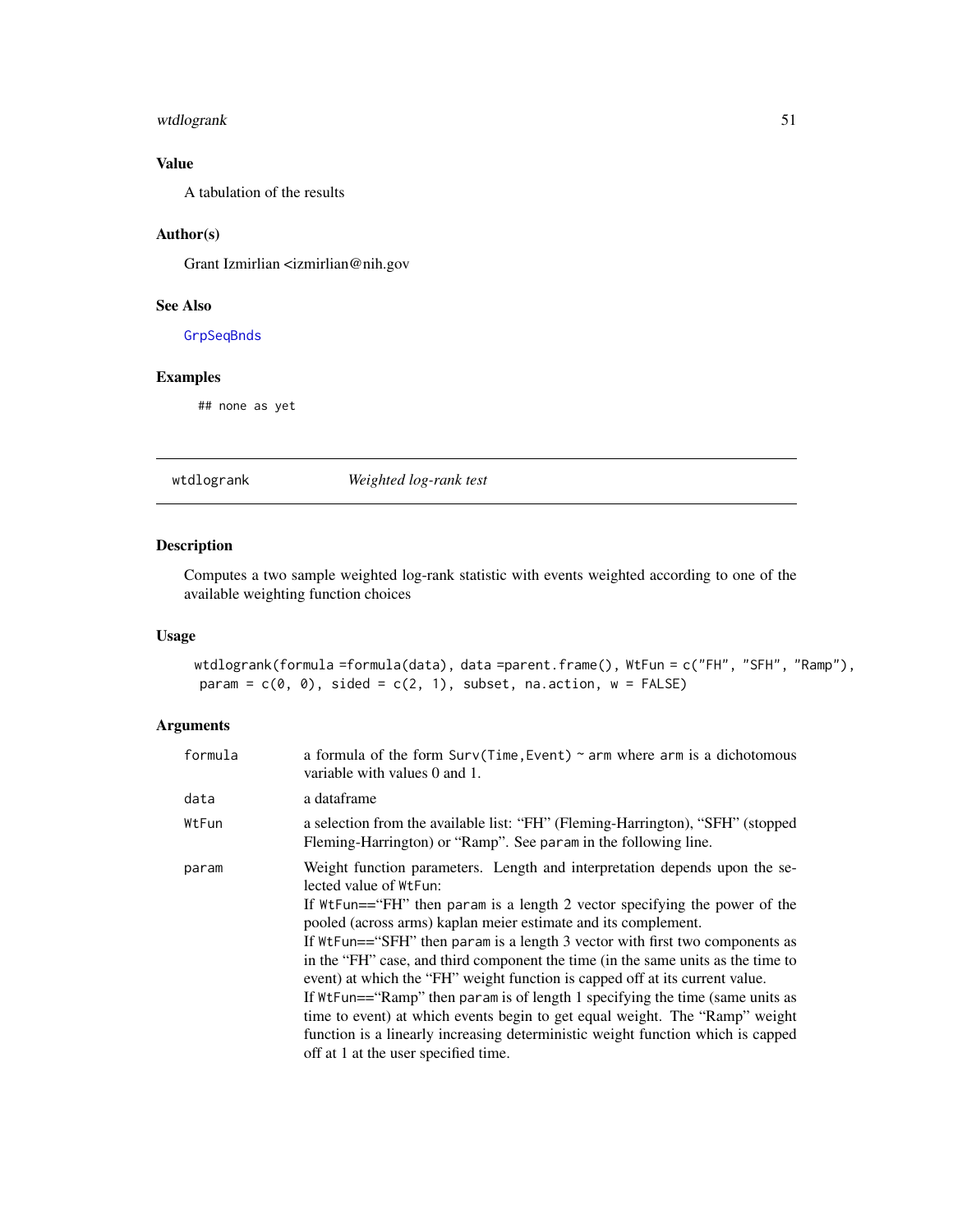52 wtdlogrank

| sided     | One or Two sided test? Set to 1 or 2                                                                        |
|-----------|-------------------------------------------------------------------------------------------------------------|
| subset    | Analysis can be applied to a subset of the data frame based upon a logical ex-<br>pression in its variables |
| na.action | Method for handling NA values in the covariate, arm                                                         |
| w         | currently no effect                                                                                         |

# Value

An object of class survtest containing components

| pn         | sample size                                                                                                                         |
|------------|-------------------------------------------------------------------------------------------------------------------------------------|
| wttyp      | internal representation of the WtFun argument                                                                                       |
| par        | internal representation of the param argument                                                                                       |
| time       | unique times of events accross all arms                                                                                             |
| nrisk      | number at risk accross all arms at each event time                                                                                  |
| nrisk1     | Number at risk in the experimental arm at each event time                                                                           |
| nevent     | Number of events accross all arms at each event time                                                                                |
| nevent1    | Number of events in the experimental arm at each event time                                                                         |
| wt         | Values of the weight function at each event time                                                                                    |
| pntimes    | Number of event times                                                                                                               |
| stat       | The un-normalized weighted log-rank statistic, i.e. the summed weighted ob-<br>served minus expected differences at each event time |
| var        | Variance estimate for the above                                                                                                     |
| <b>UQt</b> | Cumulative sum of increments in the sum resulting in stat above                                                                     |
| varQt      | Cumulative sum of increments in the sum resulting in var above                                                                      |
| var1t      | Cumulative sum of increments in the sum resulting in the variance of an un-<br>weighted version of the statistic                    |
| pu0        | person units of follow-up time in the control arm                                                                                   |
| pu1        | person units of follow-up time in the intervention arm                                                                              |
| n0         | events in the control arm                                                                                                           |
| n1         | events in the intervention arm                                                                                                      |
| n          | sample size, same as pn                                                                                                             |
| call       | the call that created the object                                                                                                    |

# Author(s)

Grant Izmirlian <izmirlian@nih.gov>

# References

Harrington, D. P. and Fleming, T. R. (1982). A class of rank test procedures for censored survival data. *Biometrika* 69, 553-566.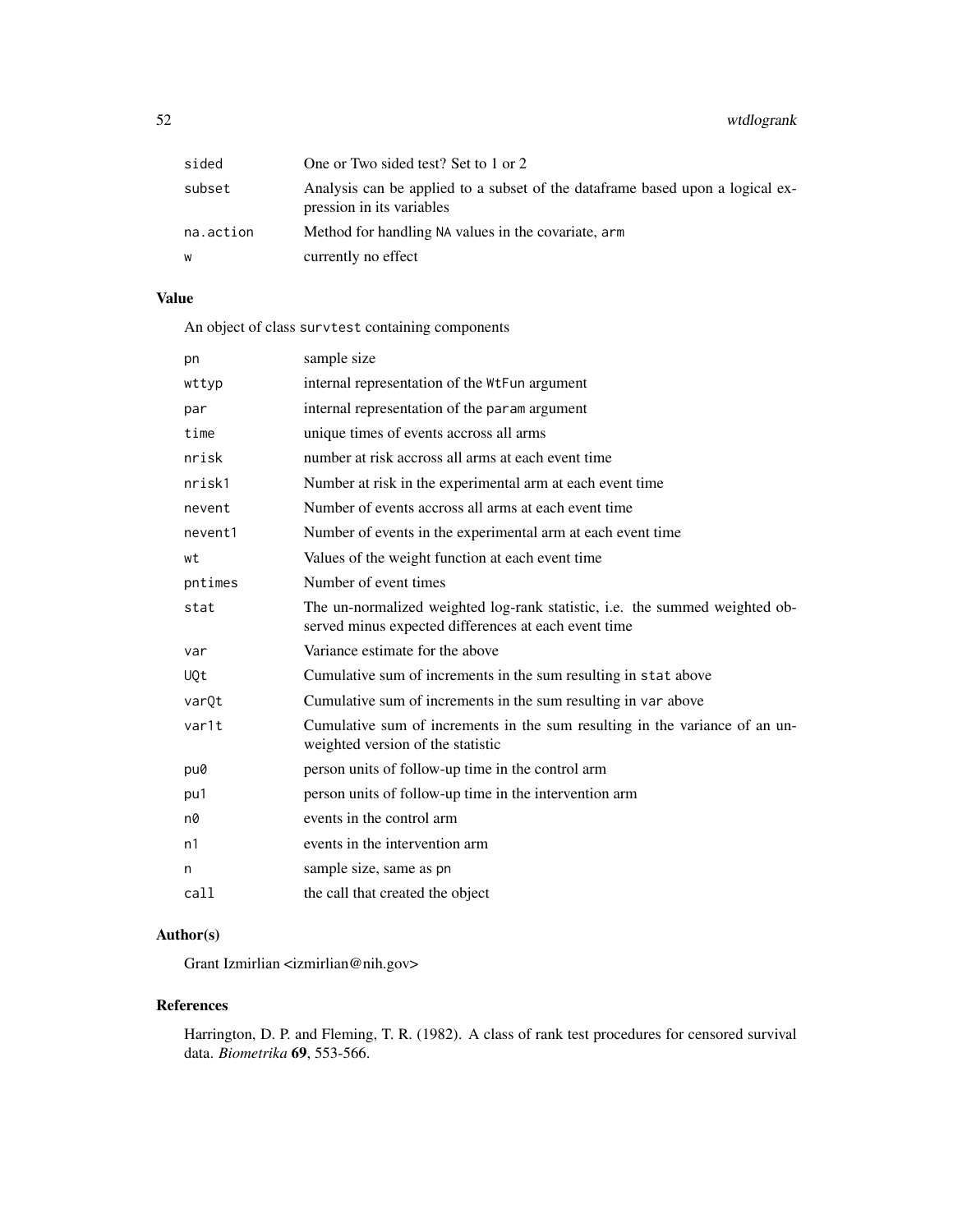# <span id="page-52-0"></span>wtdlogrank 53

# See Also

[IntSurvDiff](#page-22-1)

# Examples

library(PwrGSD) data(lung) fit.wlr <-wtdlogrank(Surv(time, I(status==2))~I(sex==2), data=lung, WtFun="SFH", param=c(0,1,300))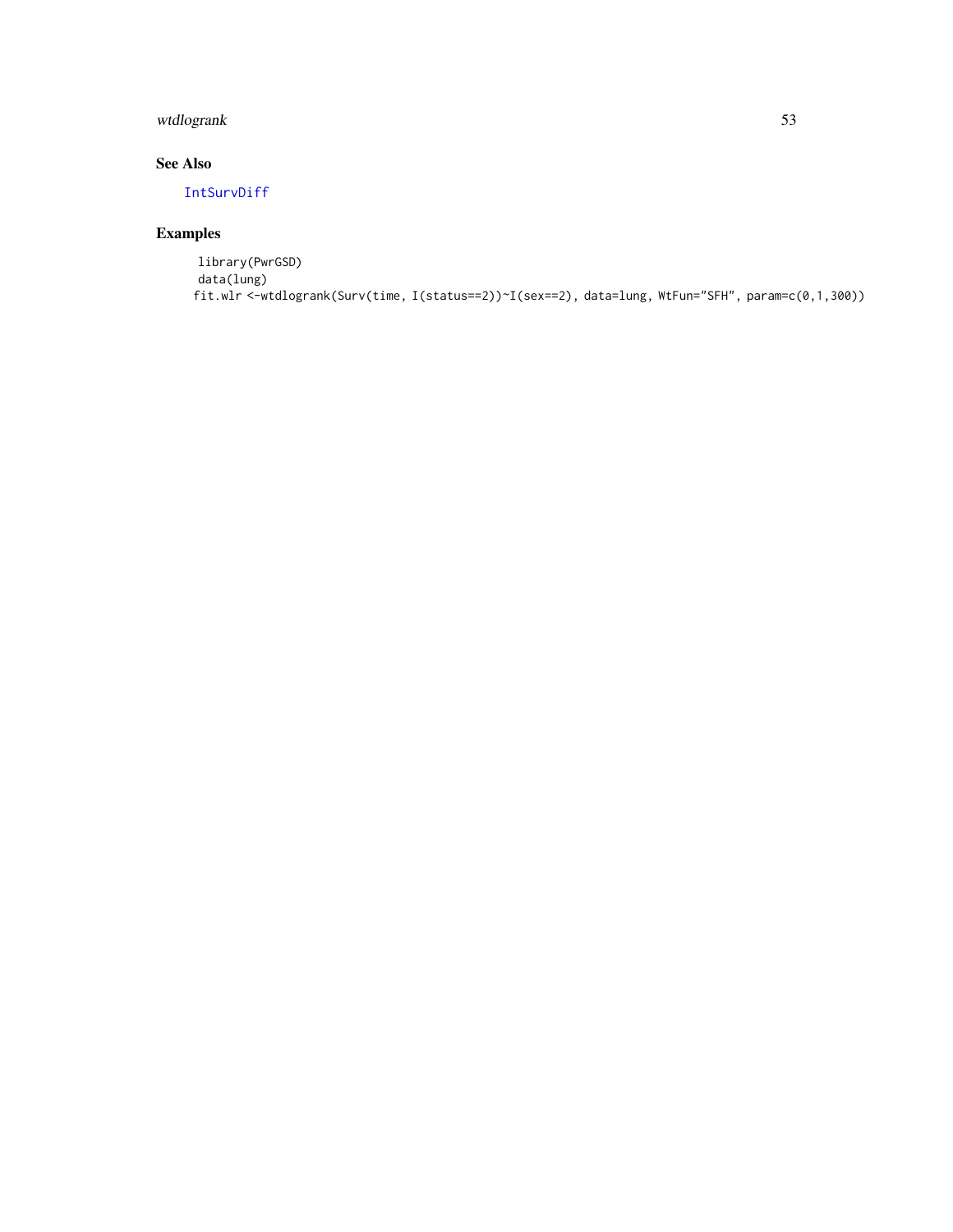# <span id="page-53-0"></span>Index

∗ Bias Adjusted point estimate EX1gXK , [14](#page-13-0) ∗ Sequential Design EX1gXK , [14](#page-13-0) ∗ Stage-wise P-value gsd.dens , [19](#page-18-0) ∗ datasets lung , [28](#page-27-0) ∗ data cpd.PwrGSD , [5](#page-4-0) Elements, [13](#page-12-0) mystack , [29](#page-28-0) Power, [36](#page-35-0) ∗ design as.boundaries , [3](#page-2-0) CondPower , [4](#page-3-0) GrpSeqBnds, [15](#page-14-0) Haybittle , [21](#page-20-0) LanDemets, [25](#page-24-0) ObrienFleming , [31](#page-30-0) Pocock , [33](#page-32-0) Pow , [34](#page-33-0) PwrGSD , [37](#page-36-0) SC , [46](#page-45-0) SCtoBdry , [49](#page-48-0) ∗ hplot plot.cpd.PwrGSD , [32](#page-31-0) ∗ htest as.boundaries, [3](#page-2-0) CondPower , [4](#page-3-0) GrpSeqBnds, [15](#page-14-0) Haybittle , [21](#page-20-0) LanDemets, [25](#page-24-0) ObrienFleming , [31](#page-30-0) Pocock , [33](#page-32-0) Pow , [34](#page-33-0) PwrGSD , [37](#page-36-0) SC , [46](#page-45-0) SCtoBdry , [49](#page-48-0)

∗ manip agghaz , [2](#page-1-0) ∗ misc DX , [12](#page-11-0) lookup , [27](#page-26-0) SimGSB, [50](#page-49-0) ∗ sequential statistic pdf gsd.dens , [19](#page-18-0) ∗ survival agghaz , [2](#page-1-0) CDFOR2LRR , [4](#page-3-0) CRRtoRR , [10](#page-9-0) CY2TOShaz , [11](#page-10-0) IntSurvDiff, [23](#page-22-0) mysurvfit, [30](#page-29-0) plot.cpd.PwrGSD , [32](#page-31-0) PwrGSD , [37](#page-36-0) RCM2RR, [45](#page-44-0) RR2RCM, [46](#page-45-0) wtdlogrank , [51](#page-50-0) agghaz , [2](#page-1-0) as.boundaries, [3](#page-2-0) CDFOR2LRR , [4](#page-3-0) CondPower , [4](#page-3-0) cpd.PwrGSD , [5](#page-4-0) , *[13](#page-12-0)* , *[33](#page-32-0)* , *[37](#page-36-0)* , *[44](#page-43-0)* CRRtoRR , [10](#page-9-0) CY2TOShaz , [11](#page-10-0) detail , [12](#page-11-0) DX , [12](#page-11-0) Elements , *[6](#page-5-0)* , [13](#page-12-0) , *[33](#page-32-0)* EX1gXK , [14](#page-13-0) , *[21](#page-20-0)* GrpSeqBnds, [3](#page-2-0), [5](#page-4-0), [15](#page-14-0), [22](#page-21-0), [26](#page-25-0), [31](#page-30-0), [34](#page-33-0), [35](#page-34-0), [48](#page-47-0), *[49](#page-48-0)* , *[51](#page-50-0)* gsd.dens , *[14](#page-13-0)* , [19](#page-18-0) Haybittle , [21](#page-20-0)